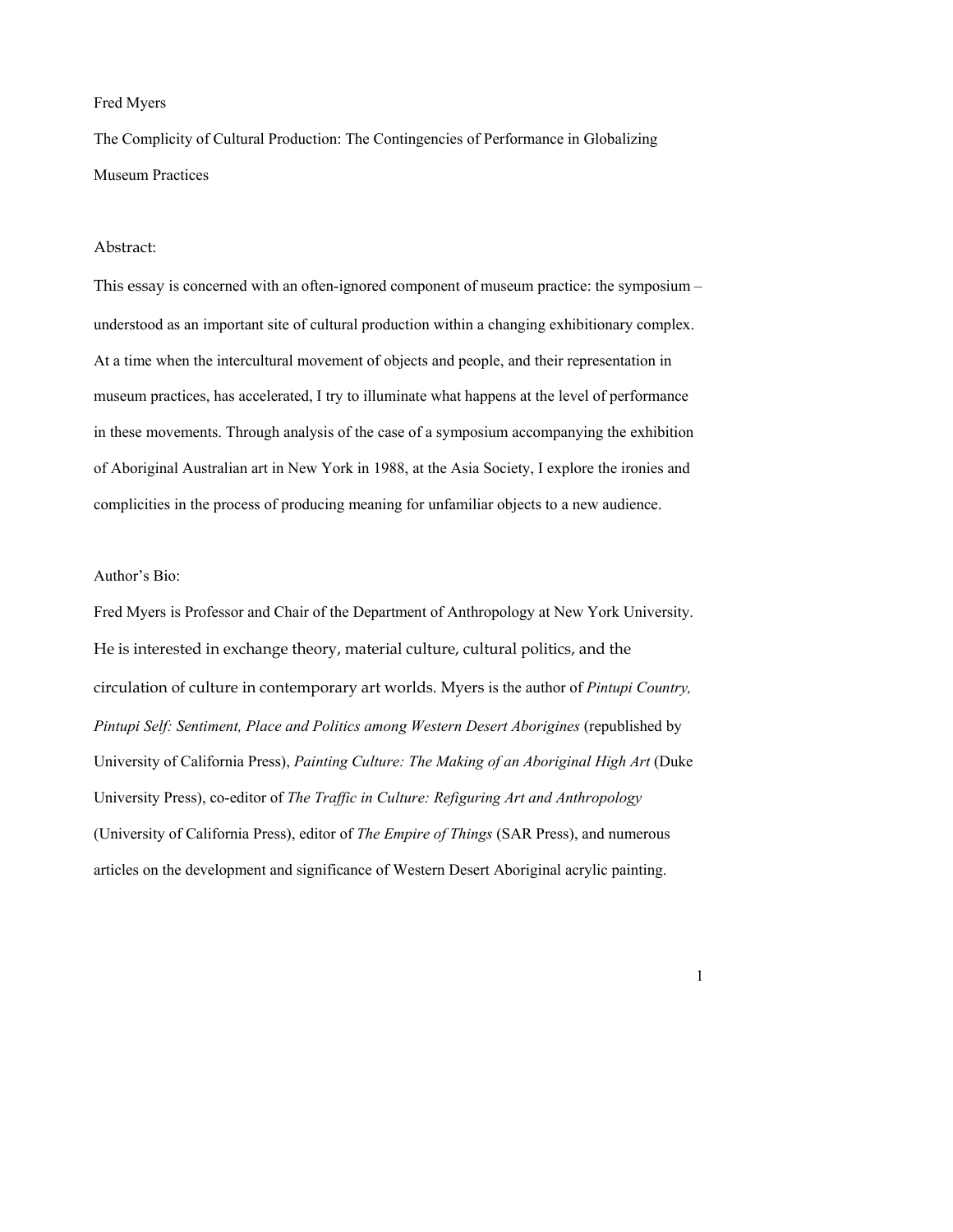This essay is concerned with an often-ignored component of museum practice: the symposium. Symposia deserve to be considered as part of what I want to call – combining Bennett's (1995) groundbreaking articulation of the "exhibitionary complex" and Bourdieu's (1993) theorizing of "the field of cultural production" (Bourdieu 1993), "the exhibitionary field of cultural production." These activities of education are also performances and offer an epistemologically interesting location for the study of institutionally complex meaningproduction. I bring a particular perspective to bear on contemporary museum practices, drawing on my experience with indigenous Australian art as it has come to circulate internationally and through a variety of museum and gallery sites.

 With all due respect to the concept of the "exhibitionary complex" (Bennett 1995), which identified a hegemonic regime of display, over the past twenty years, the struggle of indigenous people to represent themselves in all domains has productively entered the field of museum practices. They have sought to claim the space of cultural display for themselves and to displace the devastatingly appropriative regime of the earlier history of museums. Museums are evolving institutions, and at the risk of sounding like an optimist, by calling attention to exhibition as a field of cultural production, as something processual, I call attention to the capacities of minoritized subjects to gain a purchase in the world of representation. This purchase is also not total and complete. Exhibitions are themselves points of cultural process and do not statically represent what is "out there." More likely they cunningly recontextualize forms and practices, producing something new. It is in this uncertain form that I wish to regard the museum as a site of cultural production in a globalizing cultural economy. That these processes are not straightforward and that they take place in ironic fashion is the point of my story.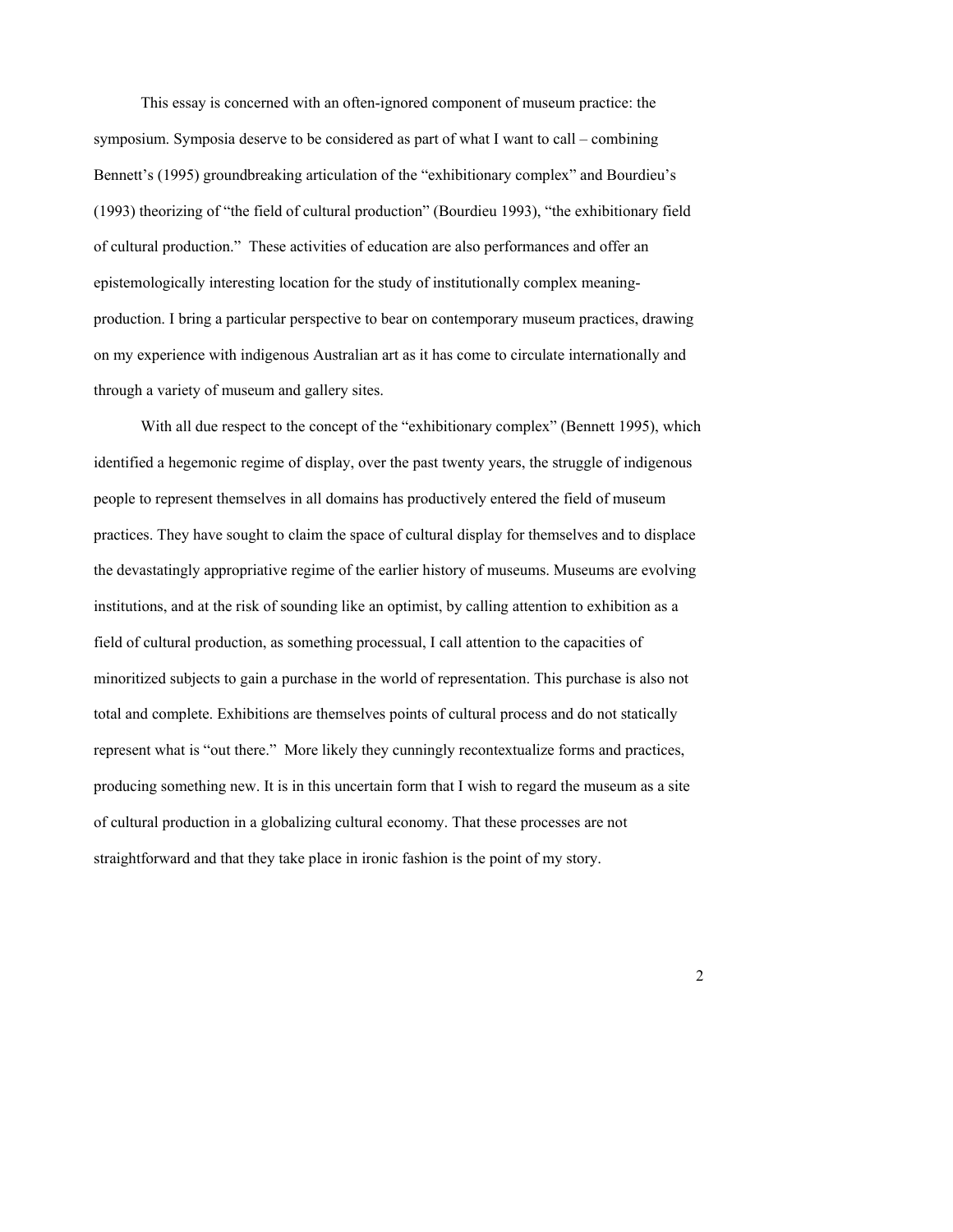The concept of the exhibitionary field has a specific logic for investing value in objects, distinct from that of the "commodity" process. Exhibitions, of course, are venues for defining the relationships among people and things, while Bourdieu's conception of a "field of cultural production" provides a useful a framework for recognizing the dynamic part that participants play in defining the value of objects --understanding the movement or transmission of cultural forms as a form of social action. This seemed especially important for a consideration of the impact of museum exhibitions; curators themselves hardly imagine that a single exhibition would transform the situation of those represented, but they do imagine that a single exhibition might be part of a process of resignifying or reconceptualizing its object. By offering a more complex approach to the intentions of participants, to the identities of the parties, and also to the distinctiveness of the moment of communication, a focus on cultural production moves beyond the frameworks that were built largely on critique of the representation of indigenous cultural forms as little more than "appropriation."

 In failing to address any aspect of the agency of production, through which representations are actually made, these critiques betray a Saussurian heritage in a theory of signification that can hardly imagine change (see Sahlins 1981). Nicholas Thomas (1991) has argued that the conceptual frameworks of "domination" and "appropriation" hardly seem to exhaust the import of exchange over time; instead, he suggests we view cultural exchange in terms of "recontextualization" (for examples, see also Kirshenblatt-Gimblett 1991, 1995). With the expectation that these matters look different if we step outside of what has been largely a textual criticism of representation, I want to consider the museum process of recontextualization as an broader activity of cultural or discursive production in which the representation of culture is significant. In this way, it is possible to recognize in exhibitions more than the simple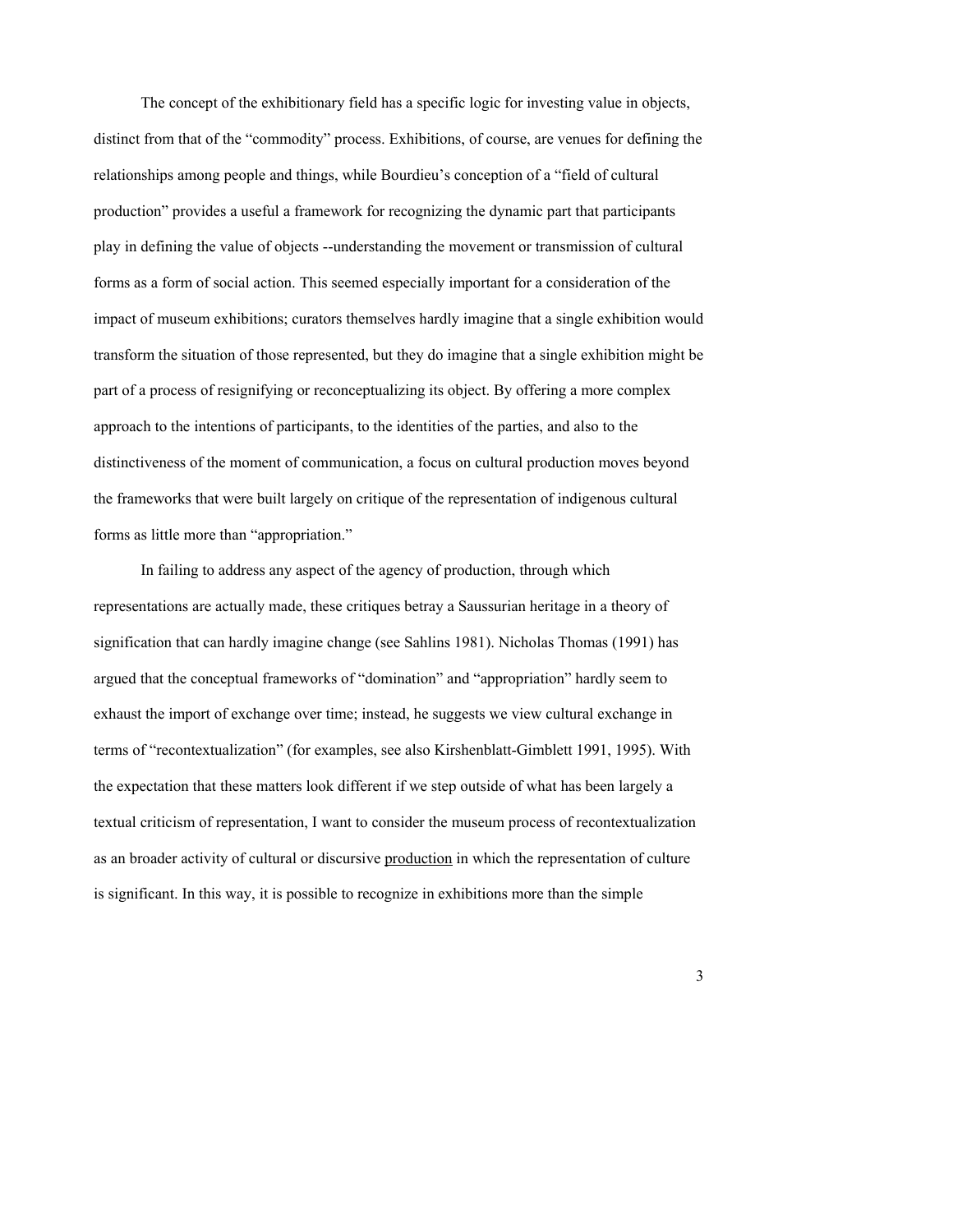instantiation of pre-existing discourses. As participants can tell us, exhibitions are real-life organizations of resources, imagination, and power--in short, social practices. In approaching these activities of circulation as cultural production, I believe, one finds the possibility of understanding exhibitions as instructive, transformative, educational – as interventions on/in culture and not simply repetitions.

 In the aftermath of the critiques in *Writing Culture* (Clifford and Marcus 1986) and *Exhibiting Cultures* (Karp and Lavine 1992), and in response to criticisms of the authenticity of intercultural exchange under conditions of severe inequality, my approach to respecting the agency of indigenous participants has been to focus on their work of producing culture. Conceived as "cultural producers" rather than culture bearers, anthropology's subjects could be understood not just as objects of Western regard but as making their culture and themselves visible (see Dussart 1997, Morphy 1983, Ginsburg 1993, Mahon 2000). And, there are many different kinds of "natives" in this exhibitionary complex, including those of us who participate as scholars but who surely must be recognized – reflexively – as situated culture bearers ourselves (Clifford 1988, Fabian 1983, Ginsburg 1999). One should, therefore, approach the exhibition --the production of representations -- as the complex social process it is.

 When culture-making is understood as a signifying practice (a materiality), it warrants a theoretical shift from an emphasis on "representation" to one on "cultural production" and a methodological attention to social actors in different sites, relations and fields of production (see Turner 1974), as well as their collaborations and complicities. Analysis can draw on "what the natives know," but it is not identical with that. A focus on the political economy and the social relationships of producing culture, rather than the critical analysis of representations allows not only for recognition of the possibility of agency (within limits) on the part of the various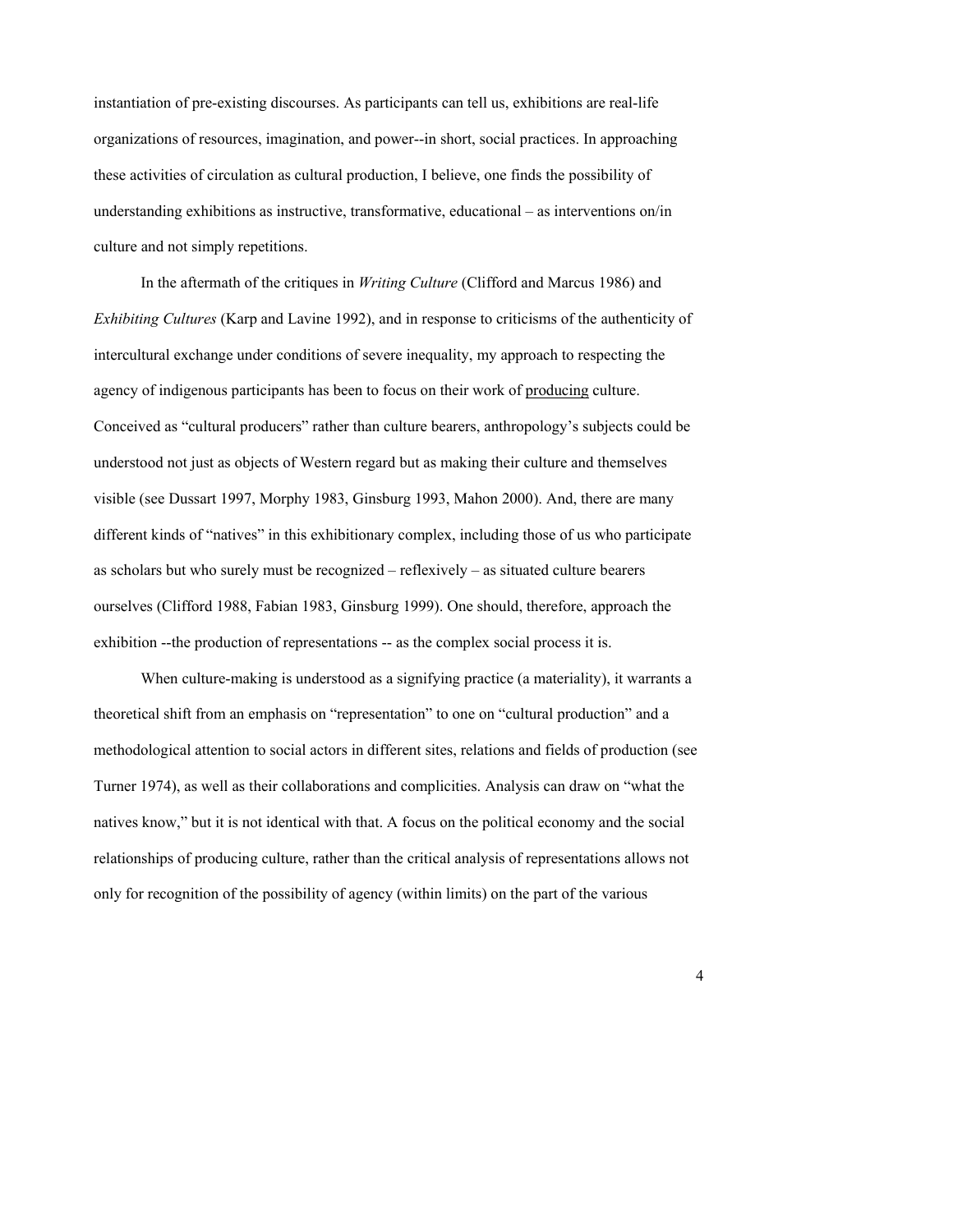participants but also engages the rather complex intersections and reorganizations of interest that are inevitably involved in any production of culture.

 My interest was originally engaged by the critical responses to the popular exhibition of examples of Australian Aboriginal visual culture at the Asia Society Galleries in New York (6 October – 31 December 1988).<sup>1</sup> "Dreamings: The Art of Aboriginal Australia" drew the largest attendance (27,000 visitors) of any exhi[bit](#page-49-0) ever held at the Asia Society. On display were 103 objects, mainly of five types and from four different "cultural areas" in Australia: wood sculptures from Cape York Peninsula, bark paintings from Arnhem Land, acrylic paintings and shields from Central Australia, and small carved pieces known as toas or message sticks from the Lake Eyre region. The exhibition--combined with a magnificent catalogue (Sutton 1988) and symposia that included Aboriginal artists, films, a lecture, and a sandpainting perf $\equiv$  ance by two Papunya Tula painters (see Myers 1994) —was widely reviewed in New York, before traveling to Chicago, Los Angeles, and then back to Melbourne and Adelaide.

As Ian McLean has written, this exhibition was a transformative moment in the history of Aboriginal art:

By the late 1980s, Aboriginal art had achieved an unprecedented popularity and exposure in commercial and state public galleries, culminating in the Dreamings exhibition which opened in 1988. Significantly, Dreamings was not organised by art curators, critics, theorists or historians, but by the anthropology division of the South Australia Museum which, under Peter Sutton, effortlessly presented Aboriginal art as a continuity of traditional and contemporary practices that engaged with Aboriginal relations to land in religious, colonial and postcolonial

**Comment:** Page: 363 What are these?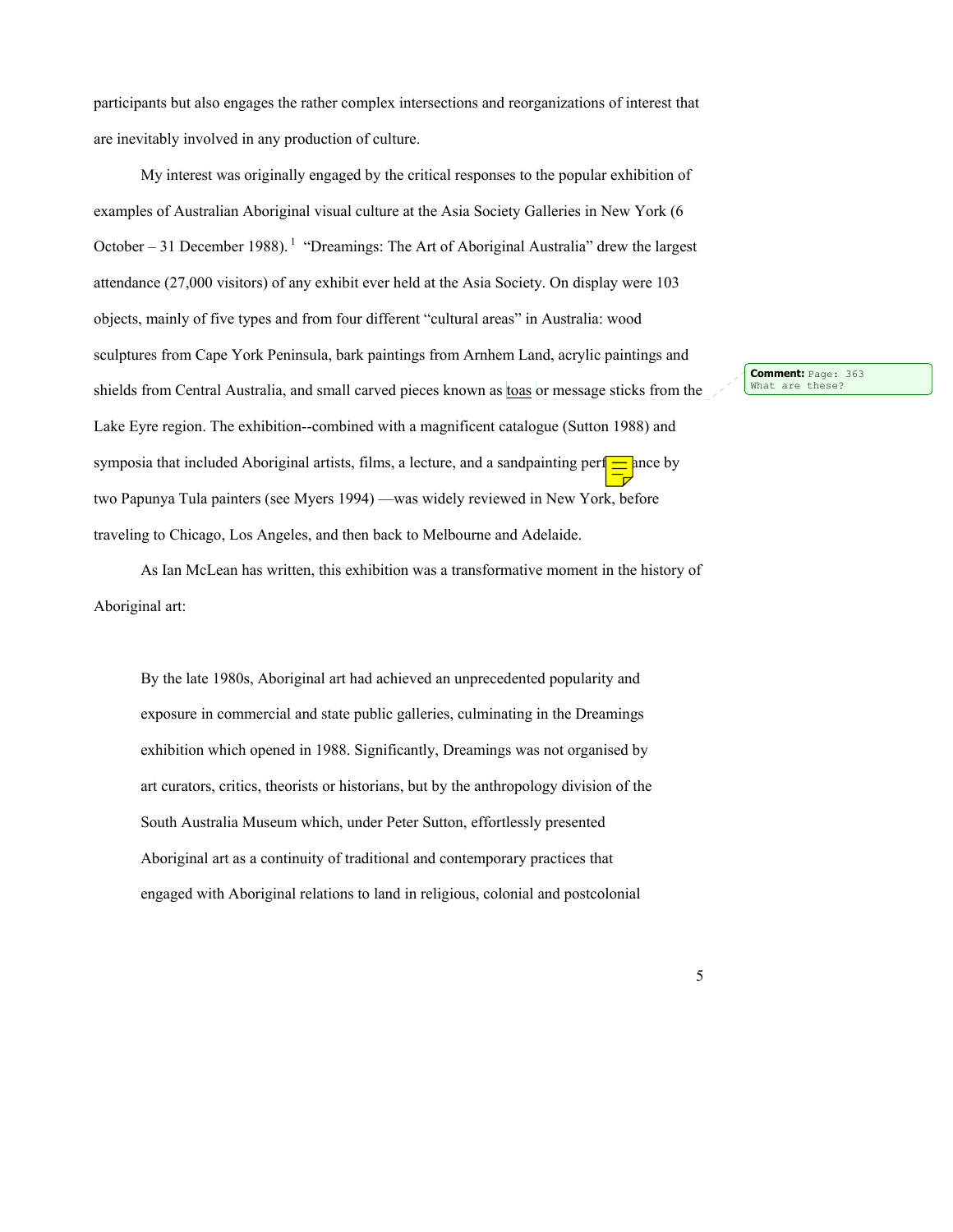contexts. The impact of the Dreamings exhibition was profound. Before 1988 Aboriginal art had barely penetrated New York; by 1989 it was clear to most commentators that "the acrylic movement has revolutionised the way we see Aboriginal art," both in Australia and overseas. [McLean 1998:129]

I concur wholeheartedly with this evaluation (see Myers 1991), which refers principally to the recognition of bark painting from Northern Australia (see Morphy 1992) and acrylic paintings on canvas (Myers 2002) from Central Australia. Surely, this "event" must be considered a significant moment of intercultural communication and exchange.

This particular exhibition, further, must be understood as part of a broader category of similar events. Museum exhibitions now constitute sites of cultural production that are of relevance to indigenous people whose lives are not bound to single locations, part of the broader structure that Appadurai and Breckenridge (1988) call "the global cultural ecumene." Terence Turner has argued that indigenous people occupy a specific place in this ecumene, what he describes (1993, n.d.) as the "contemporary global conjuncture" in which the expansion of capitalism and consumerism has intensified the value of "culture" and indigenous identities (which were once supposed to disappear) (see Turner 1993:427). Presumably it is on this basis in general that the curation of these cultures has been able to proceed. While there is no time to consider it here, there is also a specific political economy involving Australia, its tourist industry, its changed geopolitical situation, and the connections among elites that underlies the particular formation of the Asia Society exhibition (see Myers 2002).

 Outlines of Turner's scenario--or something like it--are recognizable in the Australian case. While undertaken in the expectation of payment and not for their own consumption, indigenous paintings on bark or with acrylics on canvas were almost entirely defined at the point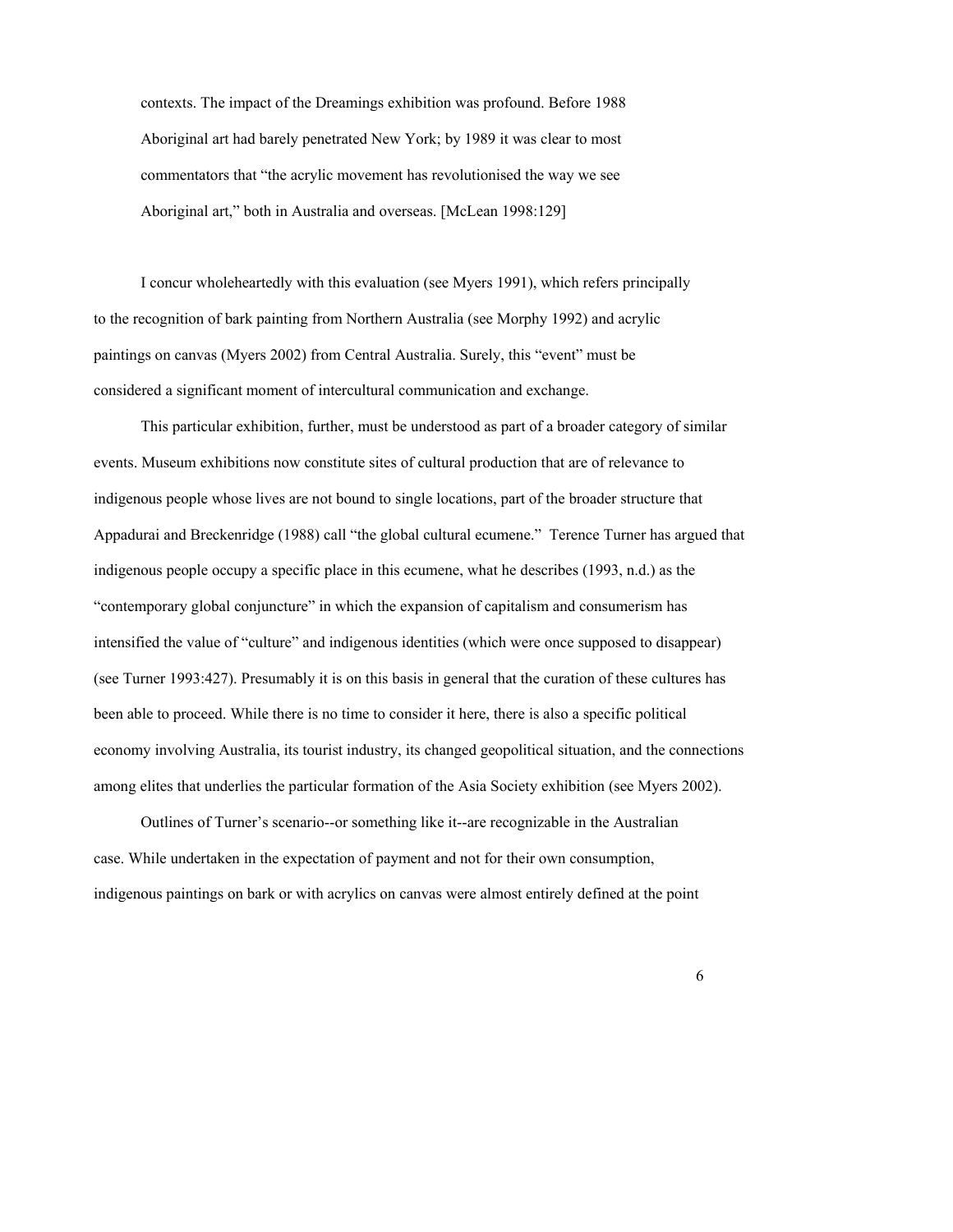of their making by their own goals and meanings. The entry of the paintings into the international art market coincides with significant changes in the whole structure and process of the definition of meaningful local identities in a national/international world order. But their value nonetheless continues to rely on their presumed authenticity, their capacity to represent Aboriginal self-production.

#### Aboriginal Image-Making

Painting on bark in Arnhem Land or with acrylics on canvas in Central Australia involves the transfer of indigenous religious imagery into a somewhat new form for sale. Although intended for intercultural exchange, the painted objects are still anchored in indigenous systems of image-making that draw upon the institutions, practices, and relationships to country typically subsumed in The Dreaming (the invisible ancestral realm or state in which the visible world acquired its shape and being) (see Stanner 1956). The paintings are held to be iconic and indexical images that represent events of this realm. The social practices of indigenous imagemaking reflect its embeddedness in these story-song-design complexes of ritual, stories also manifest in the medium of the land and owned by specific groups of people who hold the right to reveal them to others.

We know that many indigenous artists in Central and Northern Australia have agreed to – and even initiated – the circulation of some forms of their religious imagery into commodified spaces of exchange. At the same time, they seem to insist that their paintings retain some of their indigenous meaning and value. Indeed, such designs comprised the famous Yolngu bark petition presented to the Australian Parliament in 1963 and were part of other ritual diplomatic exchanges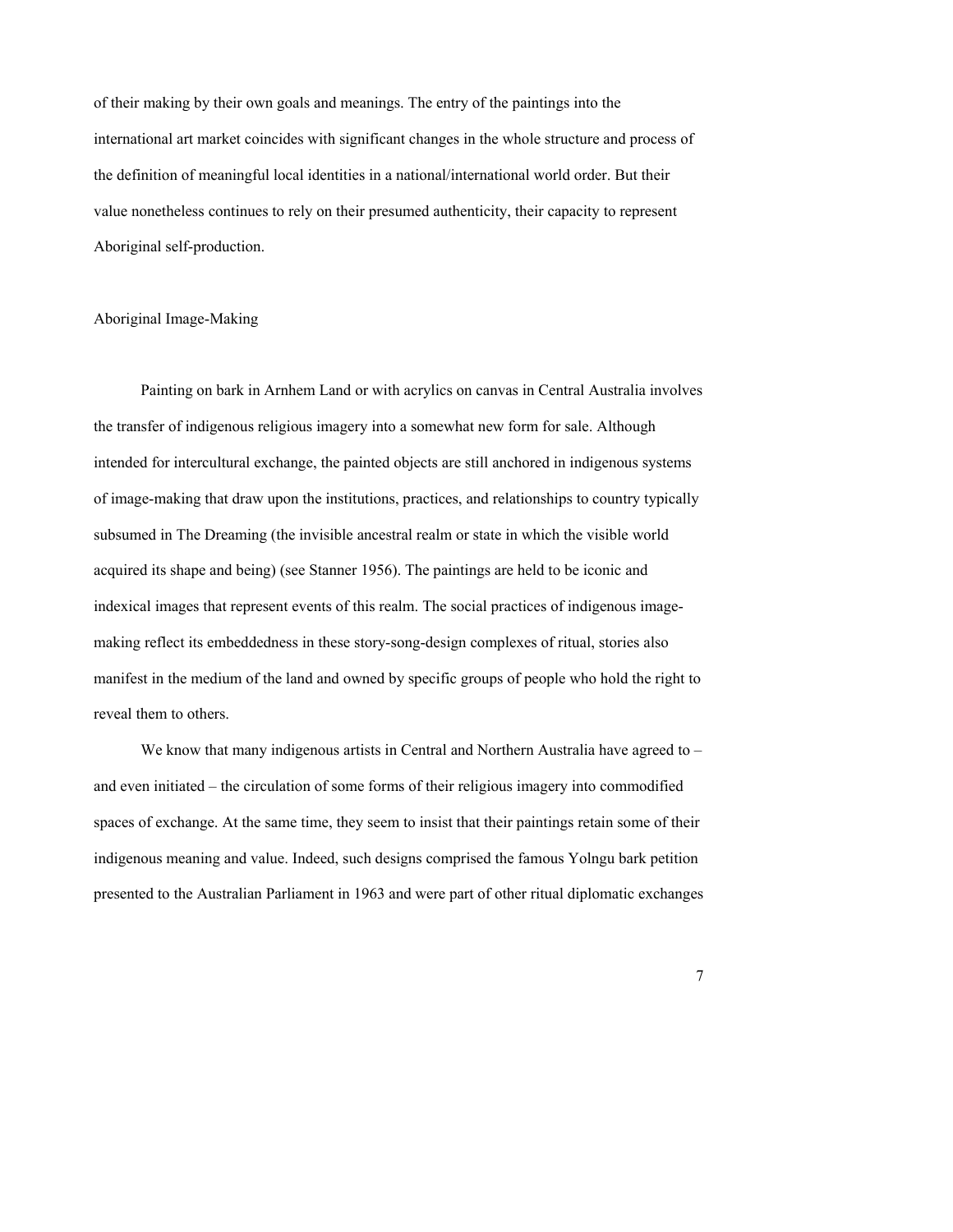such as the performances described in this volume by Morphy. The movement of Aboriginal Australian painting illustrates a transformation of what are essentially Aboriginal inalienable possessions (Weiner 1982) in the form of sacred designs as they circulate into commodities and then into fine art--supposedly emptied of ethnicity--as curators elevate their value in Western terms into a museum's inalienable possessions (see Myers 2001). Despite this, Aboriginal regimes of value have been surprisingly resilient (see Johnson 1987). While Aboriginal makers of these images can imagine conditions under which legitimate holders of these designs can circulate them, they object to their use by those without the authority to do so. Images painted by recently deceased artists have been removed from display, in recognition of indigenous custom. It is possible, then, to partially translate Aboriginal social practices of image circulation into Western terms of intellectual property, of ownership and copyright -- an issue to which I shall return.

Unlike Western concepts of cultural copyright (see Coombe 1997, Sax 1999, Strathern 1999), it is not fundamentally human creativity which is considered to be objectified in the form of painting, but identity. Design (or the right to make and circulate, or show, designs related to specific stories) are a focus of regulation under what I call the "revelatory regime of value," to distinguish it from other systems of value. In this revelatory regime, designs and stories can be given or exchanged, both with the expectation of some return gift and also in the understanding that this exchange produces some transfer of or bestowal of identity between giver and receiver – an identity objectified in the sharing of rights to ritual, stories, or land. In such a regime of value, it might be said that no one can use your image; that it is an inalienable possession (Weiner 1992) that cannot be fully removed from its "owner." The concern in such a regime is to limit dispersal, to control the potential or actual manifestations of "The Dreaming" to those entitled to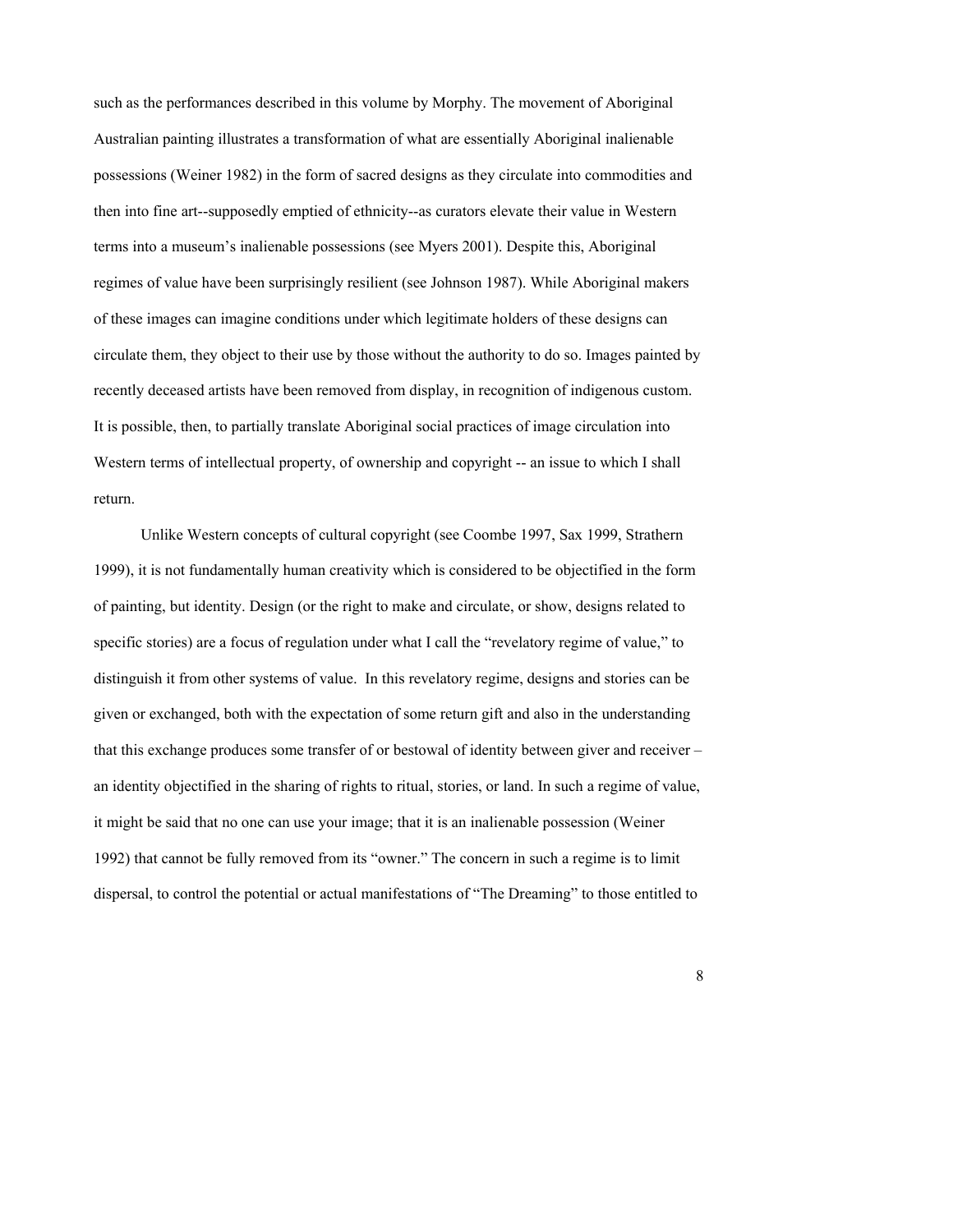them. These objectifications of ancestral subjectivity are identified with persons and groups who are their custodians, but not their creators. The focus of such a revelatory regime is to control not only the rights to reproduce images as well but also the rights to see them.

 Objectification in this form of painting, the materiality of this knowledge, has distinctive consequences. For one thing, Aboriginal myth and ritual knowledge have material qualities beyond the narrative structure; they have extension in space, insofar as the stories are linked to specific places, an important material component of formulating a social identity among those with rights to the stories.<sup>2</sup> Stories and the ceremonies reenacting them, along with the associated paraphernalia and designs, can also be owned and exchanged; rights to speak and transmit them can become the objects of social [an](#page-49-1)d political organization. What might we imagine to occur when these images and practices, and the concern for dispersal, are transported to another venue of objectification – a symposium in New York at the Asia Society?

 My concern is to understand a particularly unstable moment in this process of recontextualization, as – I believe – the concept of cultural production recommends. To ask what actually happens when such objects circulate into an international art movement, how they are made meaningful at the sites of exhibition, is to ask how meanings and values are produced, inflected, and invoked in concrete institutional settings. What are the particular mediations through which phenomena like "Aboriginal art" are produced and made meaningful as these enter into arenas with particular audiences, technologies, and presumptions?

 Thus, I propose a close up look at the processes of circulation and exhibition as necessary to do justice to the work of cultural exchange. For the purposes of this discussion, I want to explore the significance of global cultural relocations within performances within a single institution by focusing on the symposium held at the Asia Society Gallery as part of the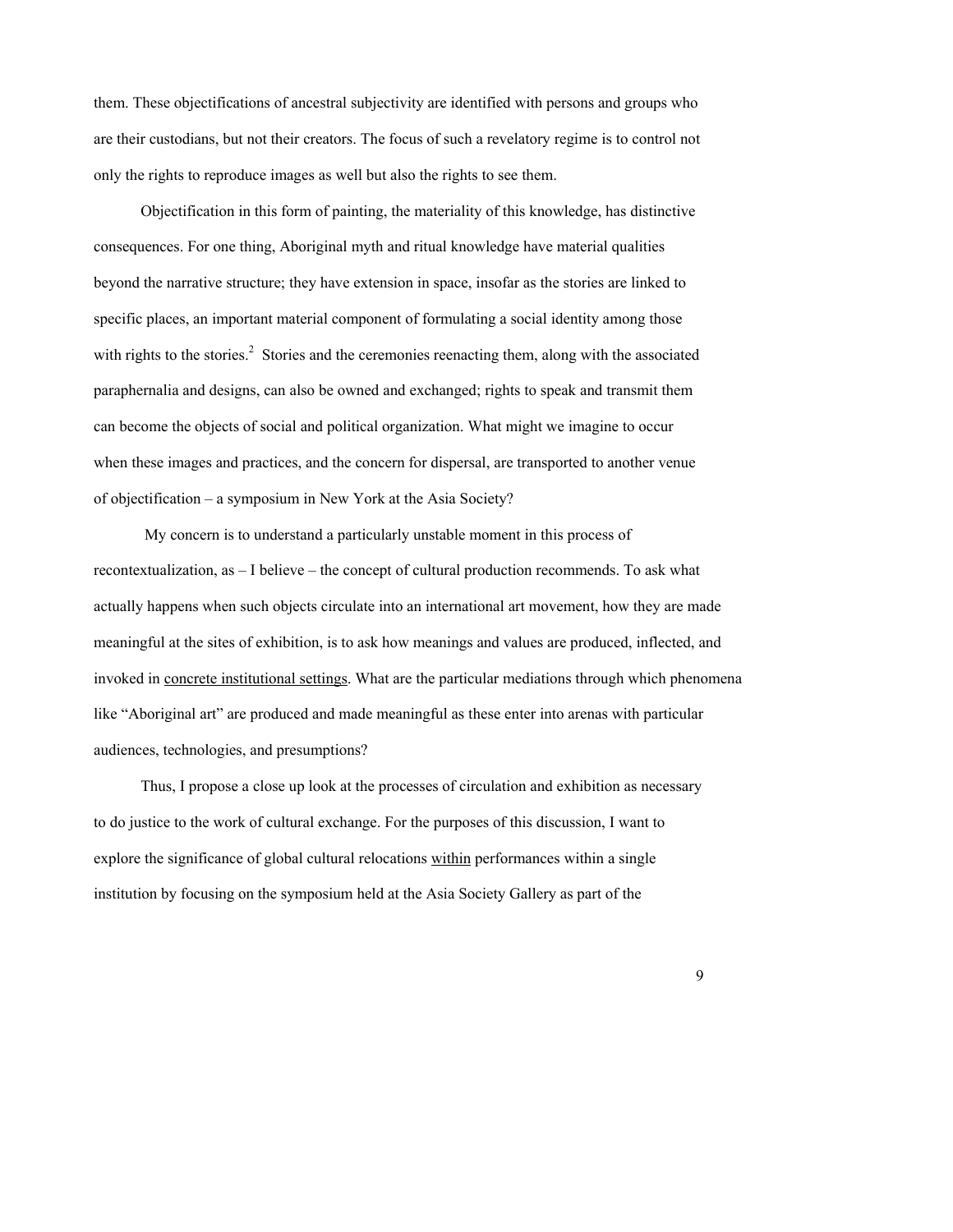"Dreamings" exhibition. Such symposia, which frequently accompany exhibitions in museums, have been ignored as significant intercultural phenomena despite their growing significance to the way knowledge is produced for new audiences encountering exhibitions of unfamiliar and indigenous "art." Through such events, exhibitions constitute a site of political dialogue that recombines distinctive identities within a social space. I am concerned with the implications of a fundamental dislocation between audiences, speakers, and other participants in these new global spheres of cultural translation.<sup>3</sup>

#### The Complicity of Cultural Production

 Let us look, then, at "globalization" through this particular case and the mediations through which phenomena like "Aboriginal art" are produced and made meaningful as they enter into different cultural arenas with particular audiences, technologies, and presumptions.

 We must begin with the Asia Society. The Asia Society produces programs and publications on the arts and cultures of Asia, presenting some eight special exhibitions each year; previous exhibitions had included "The Real, the Fake, the Masterpiece," "The Chinese Scholar's Studio," and "Akbar's India." It has a staff organized for such activity--design consultants, catalog editors, fundraisers, performance coordinators, and so on--and relies, moreover, on a network of designers and consultants who work in other cultural institutions in New York, suggesting that the exhibition techniques and ideologies of this institution draw on those more widely shared in other exhibitionary venues--from the China Institute and Japan House to the Metropolitan Museum of Art.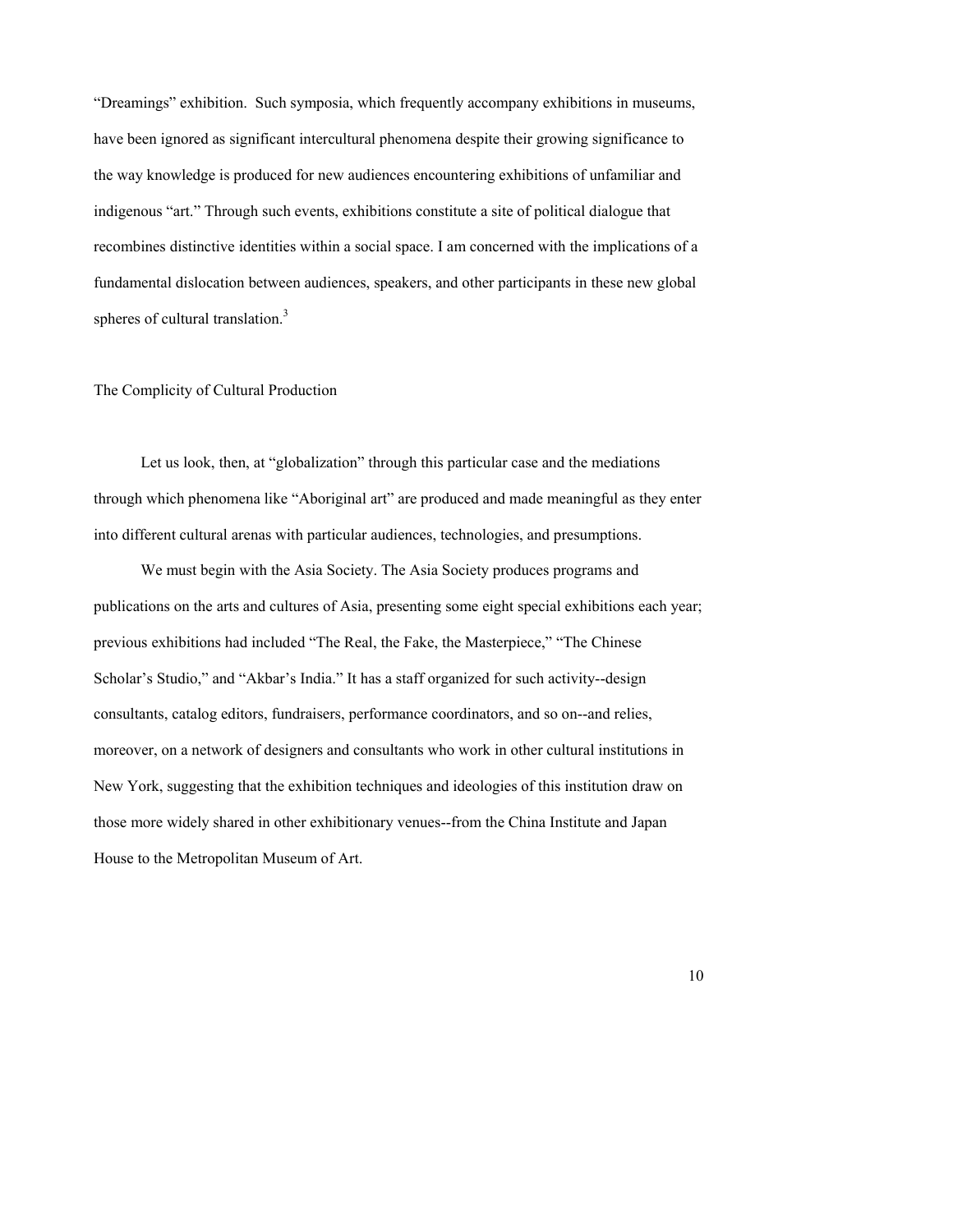As one might expect, this history and institutional context provided a framework for the presentation of Aboriginal paintings, a framework that is neither that of an art museum or gallery nor that of a museum of natural history--the two exhibitionary complexes most commonly considered by scholars.<sup>4</sup> Indeed, this particular history should make the Asia Society's production of an exhibition qu[ite](#page-49-3) distinct from the more or less concurrent exhibition of Aboriginal painting at Brisbane's more festival-like Expo 88 (see Bennett 1995, West 1988).

 That situating of Aboriginal art at the Asia Society deserves a short explanation. The connection is not obvious, but owes something to Australia's effort to reposition itself in the 1980s as regionally part of a greater Asian political economic sphere. This transformation was well under way by the late 1970s, as ties with England were severed after World War II, and new relations were forged in alliance as America's "junior partner." The shift to this new positioning outside the ambit of its colonial British heritage by cultural allegiance on the part of Australia's new elite to a kind of "modernist internationalism" itself began to falter with the economic downturn of the mid-1970s and Australia's detachment from the "American century" and turn to Asia. The Dreamings exhibition was initiated, in fact, in discussions between Australia's consul general in New York and the Asia Society and no doubt owed considerably to the desire to project an Australian tourist identity for Americans.<sup>5</sup>

While the Asia Society could very well use the discursive formulations of "art" developed and deployed in dedicated museums of art, it has a somewhat more pointedly educational slant--dedicated to promoting "understanding of Asia and its growing importance to the United States and to world relations." This slant shapes a pol[icy](#page-49-4) of education, an approach inaugurated through the patronage of the wealthy Mr. and Mrs. John D. Rockefeller,  $3<sup>rd</sup>$ -who, one presumes, hoped to spread their enthusiasm for Asian culture more widely. Nonprofit and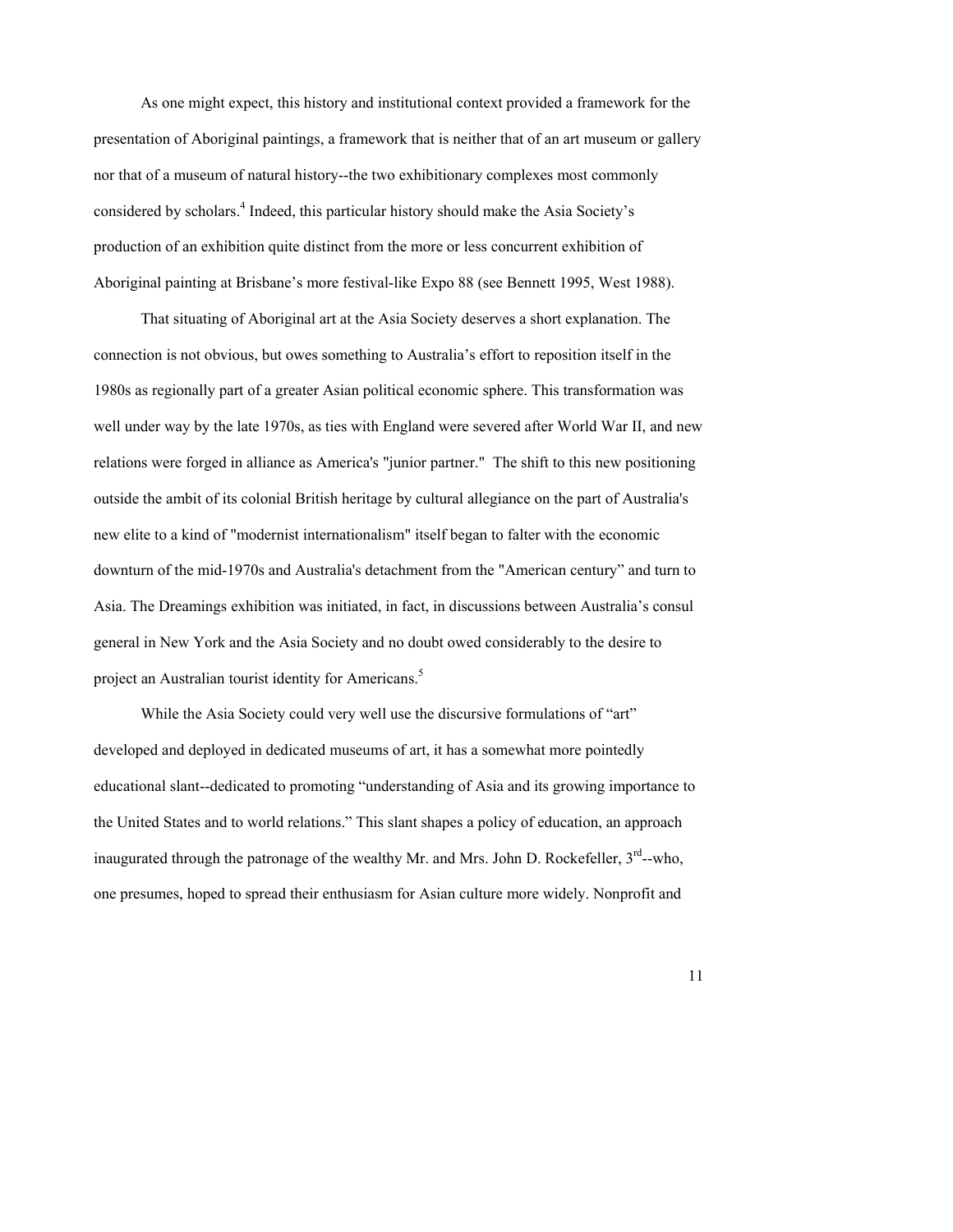nonpartisan as it may be, the Asia Society is not a public institution in the same fashion as many museums considered in the literature. A somewhat hybrid cultural institution, the Asia Society is nonetheless organized within the parameters made possible by other histories and institutions of display and exhibition and their presumption of audience, visuality, and knowledge.

 Exhibitions are a distinctive technology of presentation. As Ward has pointed out, exhibitions face the problem of representing a totality or entity greater than themselves (Ward 1996: 458), and different types of exhibition address the problem in distinctive ways. They signify their object accordingly. For example, art exhibitions since the 19<sup>th</sup> century have tended to be in format either the monographic or restrospective show or the "art-movement" show. Scholars have pointed out that museums of history and memory (Bann 1984) or universal expositions (Mitchell 1989) have and had distinctive formats as well, and they have recognized that their capacities to represent a larger totality have relied on events besides the exhibi narrowly conceived.

 There has been, also, a trajectory in the development of the institutions of exhibition as they have become increasingly public (rather than private) and legitimated through their attendance: they have become involved in producing "events. These include not only "exhibitions," which are different from permanent installations, but also a range of other educational activities and public programs. Typically, such activities are "educational"--drawing on the  $19<sup>th</sup>$  century concern with "uplift" and the socialization of citizens (see Bennett 1995). The more general effort to make museums "eventful," as Barbara Kirshenblatt-Gimblett phrased it (personal communication, 18 September 1999), should be recognized as part of their emerging structure, a movement that is making museums something more like public fora than temples of civilization as they enter into spaces of the bourgeois public sphere in which controversial

**Comment:** Date?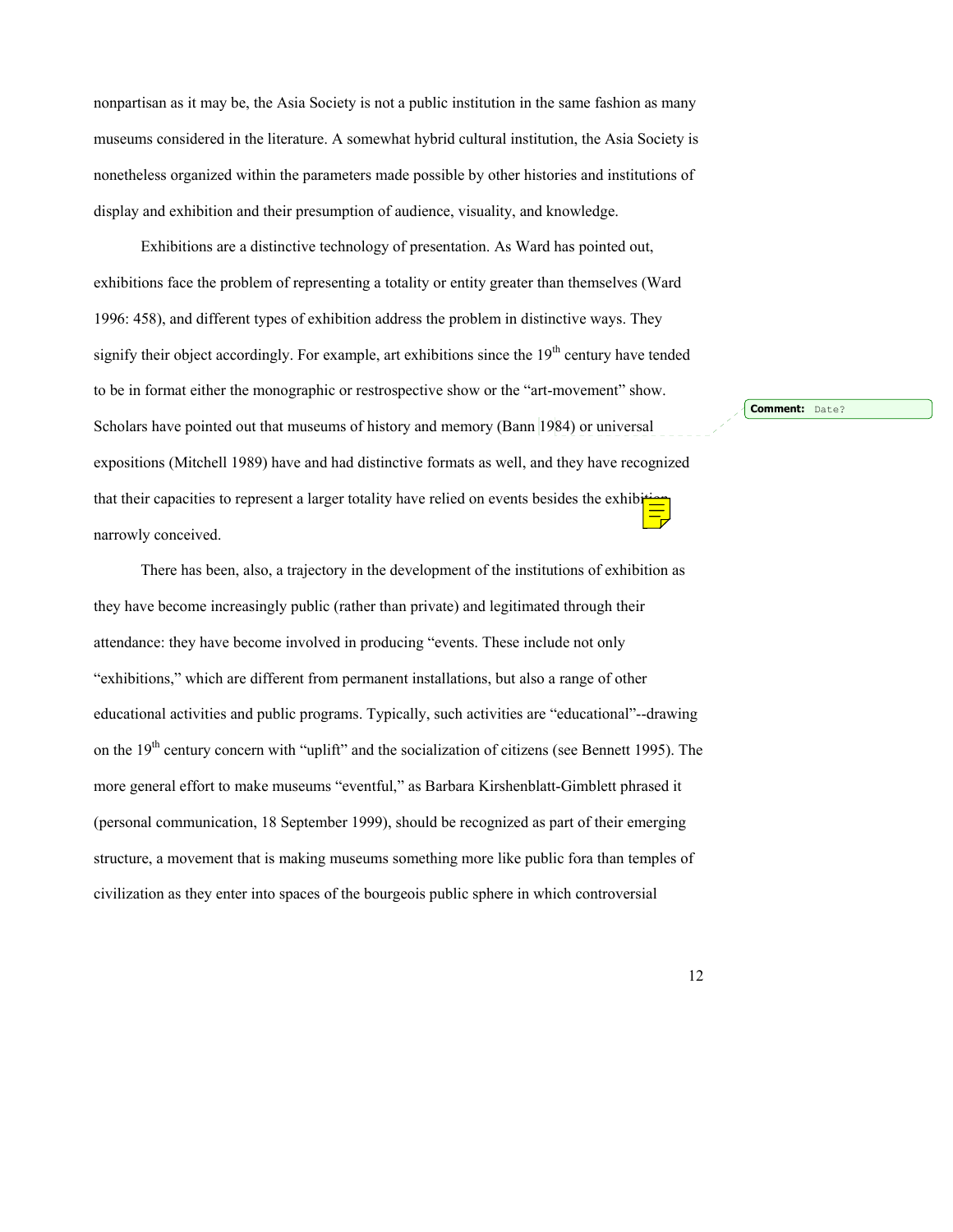interpretive exhibitions might be held and symposia might bring interlocutors face to face. They are, that is, shaped by the broader social context--democratization, popularization, "Disneyfication"--and its changes. It should not be forgotten that "eventfulness" is suited to the problem of bringing people to the museum, to "reaching out" and justifying their existence in one kind of measurement of effect. Events such as lectures, performances, openings, symposia, and tours punctuate the "slow event" of the exhibition with fast events.

 In the "Dreamings" exhibition, the Asia Society had proposed not just to exhibit "art," but to communicate about a relatively unknown culture through its art. It promised to introduce to the public both the "amazingly complex and rich culture of Aboriginal Australians, and the strength of this surviving and adapting culture as manifest in the vibrant artistic productions of the last 100 years" (NEH Implementation Proposal 1987). The timeliness of the exhibition, the curators argued, lay in the recent recognition of the paintings and sculptures in contrast to earlier- -more negative--reactions to Aboriginal art. In formulating the "value" of Aboriginal painting in this way, not only in the planning document's discourse but also in subsequent realizations, the exhibition repeatedly tapped into particular connections between art and spirituality in the process of transferring the Australian context to that of the Asia Society. The theme was especially marked in the punctuating events that were held at the Asia Society itself. They followed the grooves of an American preoccupation with non-Western or alternative spirituality and wisdom.

 This was to be, as the NEH Implementation Proposal outlined, "a unique international exhibition" that would "reveal the creativity and depth of an extraordinary artistic heritage" (NEH Proposal 1987, my emphasis). Furthermore, it was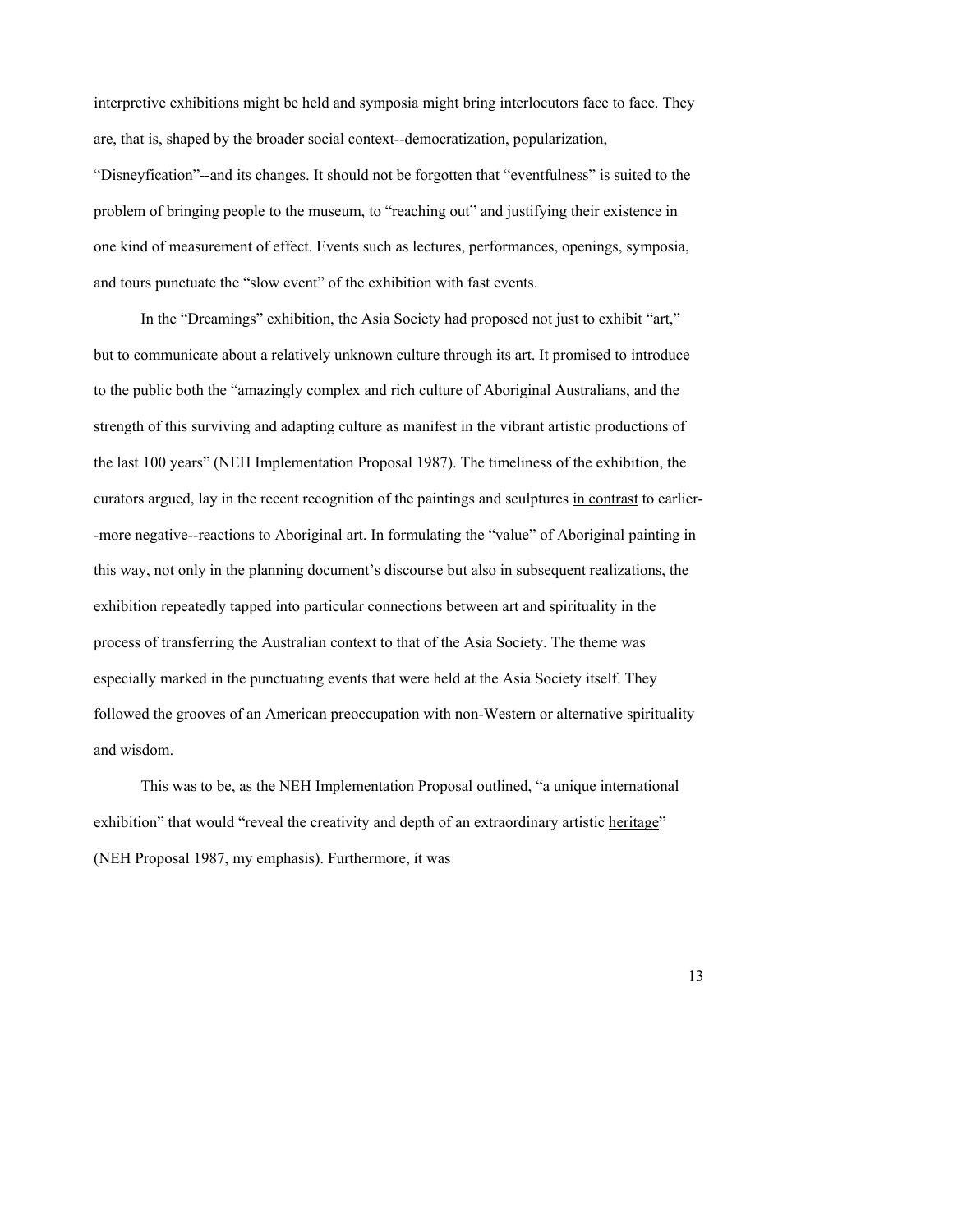to demonstrate that traditionally-minded Aboriginals have been able to preserve and invigorate a tradition that stretches back over twenty thousand years. This exhibition will also indicate the depth of cultural and spiritual meaning that lies behind many of the designs in these paintings. Such works of art are extremely important to their makers and Aboriginal appreciators because they contain complex and subtle expressions of fundamental ideas of the nature of the world and the sources of life. (ibid.)

 To represent the "difference" (or differentness) of Aboriginal culture provided a challenge to the "Dreamings" exhibition, which also planned to explore commonalities in the notion of artistry within this difference. The curators understood that there were obstacles to the recognition of Aboriginal art works as of cultural value: (1) the unintelligibility of Aboriginal worldviews, symbolic systems, and visual conventions to Westerners, and (2) the unwillingness of most non-Aborigines to work to overcome this problem (see Sutton 1988: 34).

 One attempt to address these problems in the exhibitionary complex itself was the twoday symposium that presented five Aboriginal artists, one art adviser, and four anthropological experts on Aboriginal art and culture. The symposium was one of two events in which Aboriginal participants represented their own art and culture. That it was an event that largely depended on speaking should not prevent us from recognizing its performative qualities as well. Such events are useful in order to provide some distance--a degree of estrangement--from an exhibitionary context that has become seemingly transparent to many educated Westerners. Without this estrangement, the cultural complexity of recontextualization--of "education" or "communication"--may be obscured. If this was a transparency shared by many of the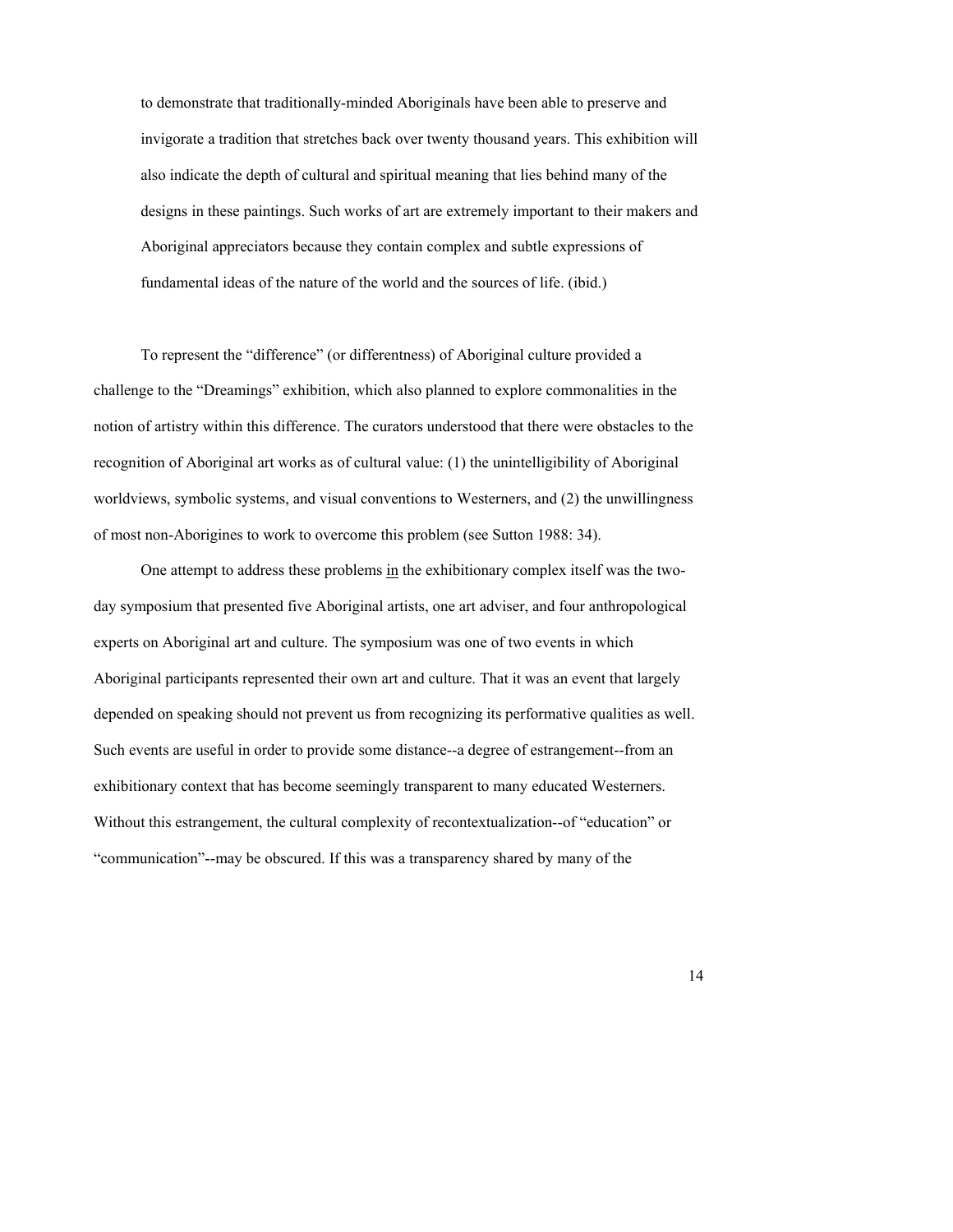participants, it was not familiar to all. Certainly, "exhibition to the public" has not been a meaningful framework to most Aboriginal people.

 My argument in this essay is double. First, it is important to consider how the symposium offered an alternative interpretive practice for the exhibition, and second, how it revealed a dramatic change in the practice of anthropology and translation that is also part of changing museological practice. The case exemplifies some of the complexities of even these bestintended efforts at indigenous control over cultural translation. With the co-presence of anthropologists and Aboriginal painters on the stage, the symposium represented a moment in which the conceits of a "bounded culture" to be translated were set forth just as they began to fall apart. This unraveling coincided with a complex collapse and performance of the usual tropes defining the regulative ideals for justifiable relationships--"rapport"--with our subjects.

 I was myself in this event, participating, performing the role of an anthropologist. But I was beginning to see the event itself as an instance of an increasingly important cultural formation and not just a re-enactment of "being there." The disjunctions and anxieties of the event were characteristic of a situation that George Marcus has articulated in his observations on the "complicity" of fieldwork. "In any particular location," he has written,

certain practices, anxieties, and ambivalences are present as specific responses to the intimate functioning of nonlocal agencies and causes--and for which there are no common-sense understandings. The basic condition that defines the altered mise-en-scène for which complicity rather than rapport is a more appropriate figure is an awareness of existential doubleness on the part of both anthropologist and subject; this derives from having a sense of being here where major transformations are under way that are tied to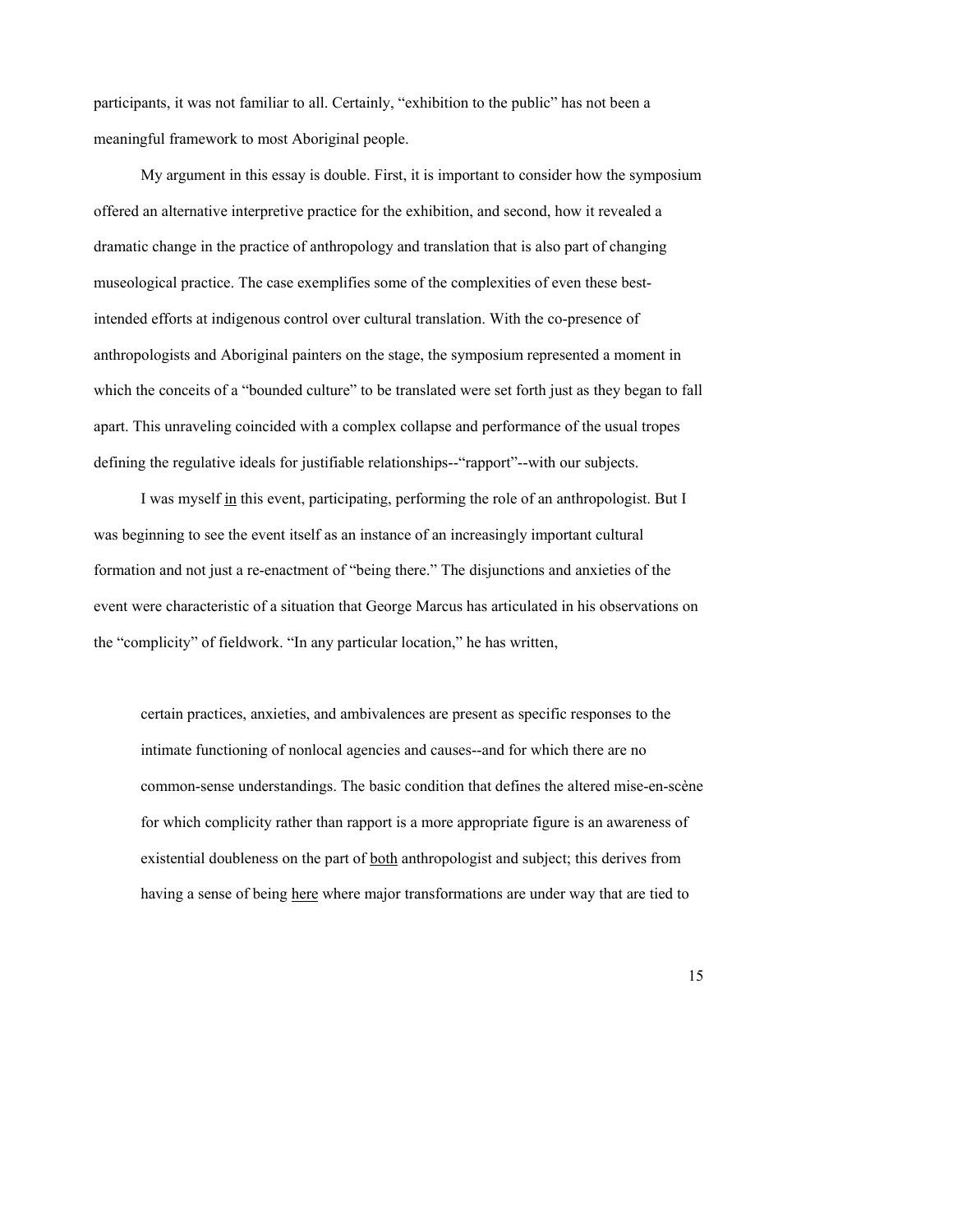things happening simultaneously elsewhere, but not having a certainty or authoritative representation of what those connections are. (Marcus 1998: 118)

Indeed, "the sense of the object of study being 'here and there' has," as Marcus (1998: 117) put it, "begun to wreak productive havoc on the 'being there' of classic ethnographic authority."

 The symposium was planned mainly at the insistence of Peter Sutton and Chris Anderson, the anthropologists/curators from the South Australian Museum (SAM), who pressured the Asia Society for artists to be present. It seems to have had a lower priority for the Asia Society, but SAM's legitimacy with Aboriginal representatives would have been compromised without this participation. Nonetheless, the participation was itself "hybrid," articulating Western notions of representation with presumptions of Aboriginal ones that may not have been those of remote community people. Ironically, according to Françoise Dussart (personal communication, 22 September 1999), these particular Aboriginal participants did not especially want to come, but were persuaded to do so by the curators. Thus, their presence was itself a concession to the occasion, and simply inviting them may have sufficiently acknowledged their rights as authorities.

 Sutton's catalog (1988) had given focus both to the style and artistry/content of Aboriginal visual culture and also to the intrinsically political dimension of Aboriginal art and- with some reflexivity--to the (related) historical development of interest in it. The symposium, however, was advertised on flyers in terms that some of the participants found to be a little more ethereal, as "Dreamings--An Exploration of Aboriginal Art and Culture." The flyer explained that "Aboriginal art, called both the newest and oldest art form in the world, links contemporary media with tens of thousands of years of religious and intellectual experience." The audience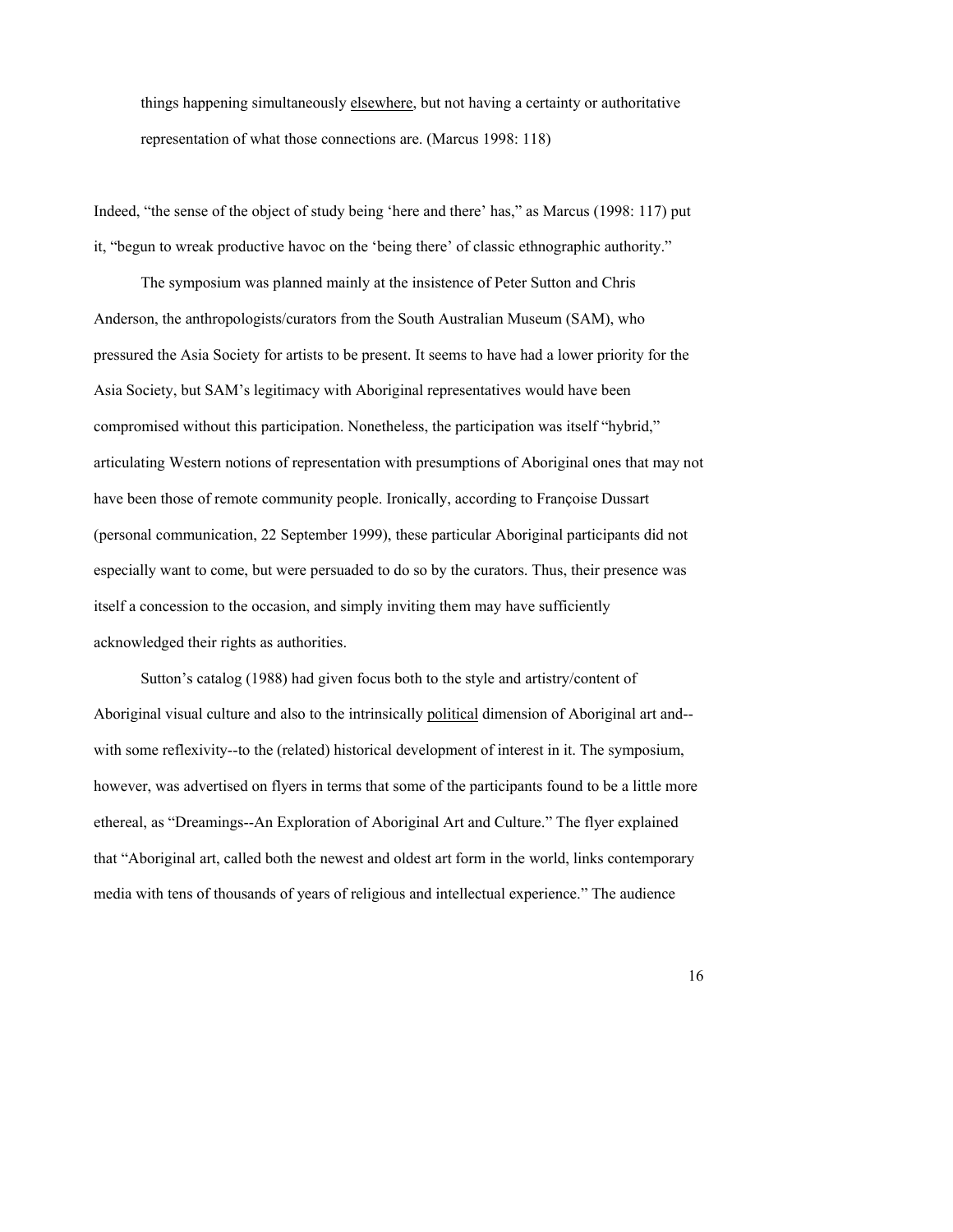was invited to "[e]xplore the complexity of this unique artistic tradition through two days of special discussions and films at The Asia Society. Symposium participants include Aboriginal artists and scholars from America, Europe and Australia."

 The cost of attendance for members was \$35/day, \$45/ two days, while non-members paid slightly more. The anthropologists found the disappearance of the usual gritty sociopolitical context of Aboriginal art problematic, and they were particularly uncomfortable with the Asia Society's program emphasis on a cleaned-up "spirituality."

 During the first day of the symposium, 22 October 1988, entitled "The Continuum of Art and Culture," the panel discussed two topics: "The Land, Symbols and Spirituality in Aboriginal Art" and "Art and the Social Order: Who May Paint What." Two films involving Arnhem Land barkpainting were also scheduled, Ian Dunlop's *One Man's Response* and *Narritjin at Djarrakpi*, both of which seek to establish the political context of Aboriginal visual culture at the time and are embedded less in the spirituality of Aboriginal cultural traditions than in the relations between blacks and whites in Australia and the attempt of the bark painter Narritjin Maymuru to assimilate these relations within terms meaningful to an Aboriginal culture (see Morphy, this volume).

 On the second day of the symposium, "Understanding and Appreciating Aboriginal Art," the panel members were to discuss "Form and Feeling: Responding to Aboriginal Art" and "Aboriginal Art, Markets and Collectors." Two more films accompanied the discussion -- Curtis Levy's *Sons of Namatjira* and Mike Edol's *When the Snake Bites the Sun*.

#### Symposium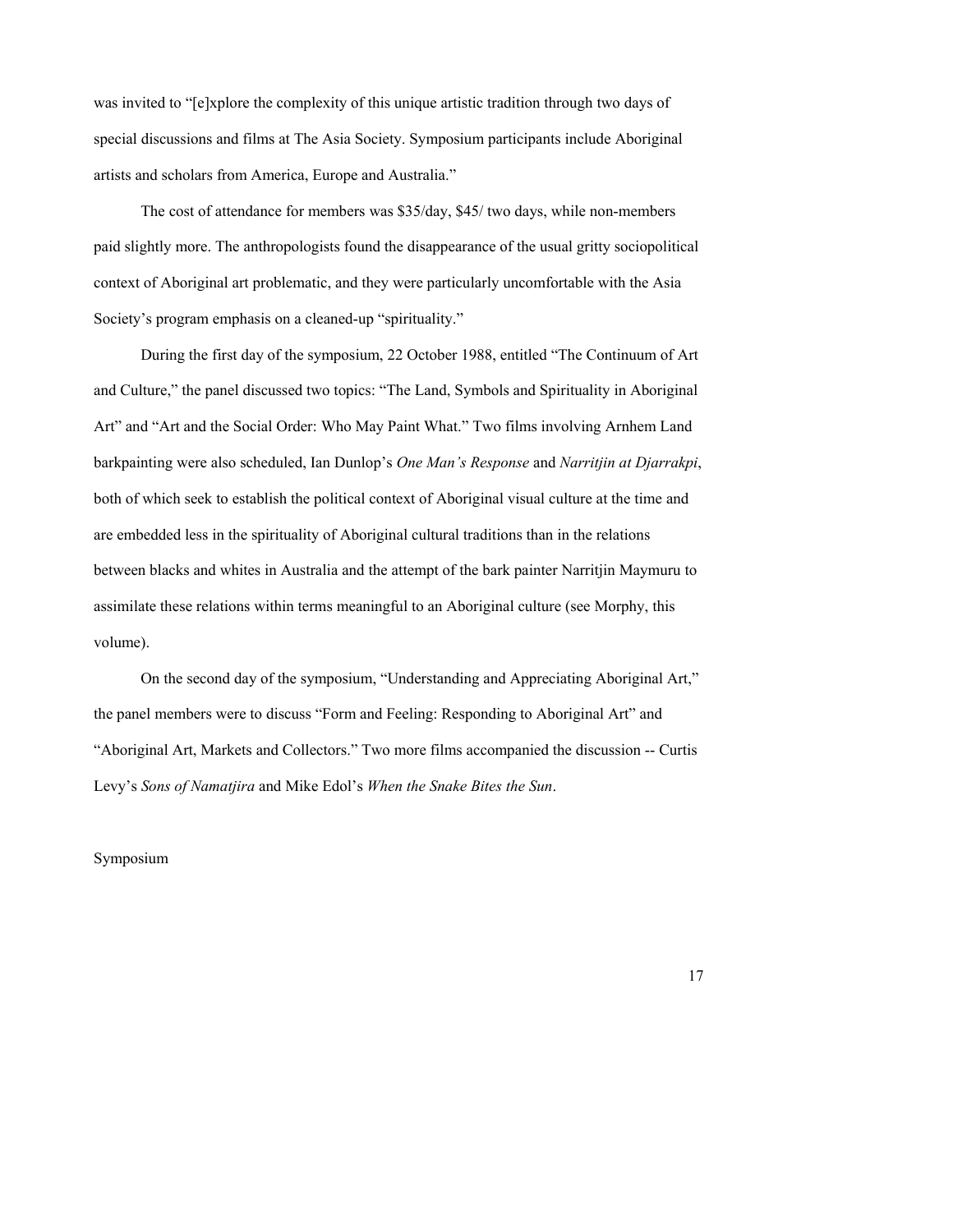For most of the 27,000 visitors to the Asia Society, the visual exhibition, framed by text panels and video interpretation, stood alone as a representation. The committed viewer might have turned to the catalog for an important elaboration and contextualization of themes that could only be hinted at in the show. For a few hundred others, however, the visual display was further mediated through the symposium. We might regard this event in the semiotic terms of the philosopher, C. S. Peirce, as an "Interpretant." Peirce (1985) argued that all signs are comprehended only through other signs -- their Interpretants-- in an endless chain of semiosis. However apprehended by planners and participants, the symposium activity provided another means to achieve some sort of referentiality in representation, to reach the object--the Other – through extended linguistic activity. The panelists were Westerners who had "been there," at the scene of the art production, anthropological guides who could speak with the producers (and who were certified as "experts"), as well as some of the Aboriginal people who currently make the objects. I spoke as the anthropologist-New Yorker, a local who had been there.

 Inevitably, such a task of interpretation tends to consist of mediating between Aboriginal cultural categories or signs--what these objects mean for them--and those of the audience. Many anthropologists have been caught in the web of appealing to the dominant culture's categories to legitimate local practices--to argue that they qualify as what is socially valued as "art"--rather than analyzing the relationships involved in the activity of mediation (see Myers 1988). That is, this practice of interpretation is itself caught up in the structures of cultural hegemony. Cultural translation of this kind is, to be sure, somewhat self-conscious, undertaken with a degree of ironic distance. It openly declares a complicity with power (Who needs to be translated to whom?) and threatens, therefore, to expose an anthropologist's uncomfortable identifications.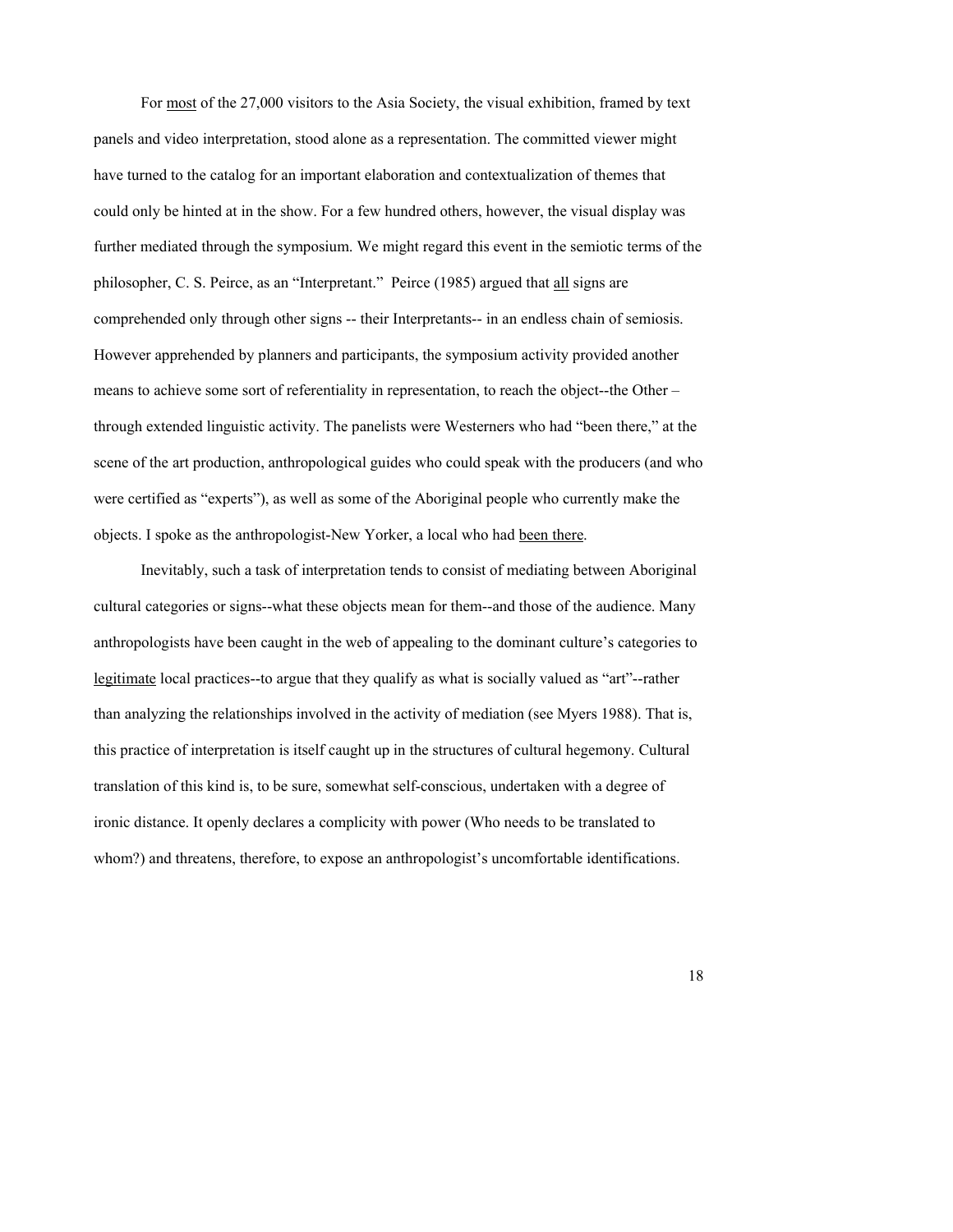Anthropologists have typically been trained to be sensitive to the ethnocentric imposition of their own culture's judgments and categories onto the practices of others. But how does one avoid it?

 Such longstanding problems took on renewed significance in the exhibition context of 1988, a context within which--after the "Primitivism" controversies (Clifford 1988, Foster 1985, Rubin 1984) --the "representation of the Other" had become a politicized, defining issue. Consultation, representation, permission, presence were some of the numerous strategies invoked to address the problem of museum mediation. They were not magical antidotes to the power of representation, however. After all, Aboriginal and other Native peoples have themselves long been objects of exhibition, and the shadow of these earlier practices seems inevitably to trail subsequent revisions. What actually happens when museums try to invite indigenous people to represent themselves? Can the indigenous people become the subjects of enunciation, collaborators in interpretation?

 There were five Aboriginal artists at the symposium, four from remote, "traditional" communities and one urban bilingual woman. Two acrylic painters, Dolly Granites Nampitjinpa and June Walker Napanangka, came from the Warlpiri community at Yuendumu; two bark painters, Jimmy Wululu and David Malangi, came from Ramangining in Arnhem Land; and one contemporary "urban" Aboriginal artist, Kerry Giles, came from Adelaide. Giles's participation as an urban indigenous person partially responded to the exhibition's focus on what Peter Sutton later called "the classical tradition" of Aboriginal art, an exclusion of urban art that replicated a problematic historical divide between "urban" and "traditional" communities. The participating anthropologists were Peter Sutton and Christopher Anderson, from the South Australian Museum, Françoise Dussart, who had done primary research with the women at Yuendumu and had collaborated in parts of the exhibition, and myself – invited as an acknowledgement of my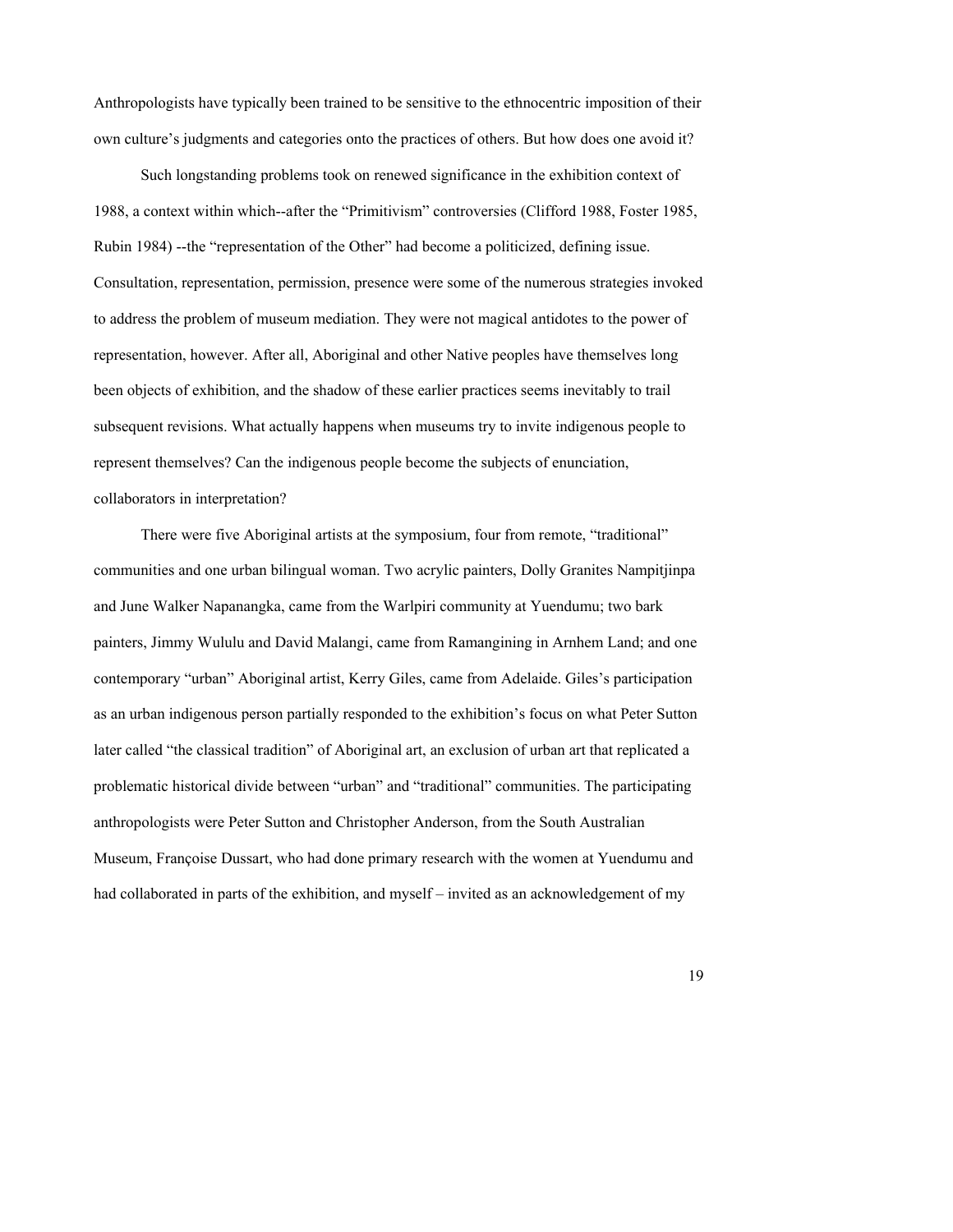academic presence in New York and my published work on Central Australia. The art adviser was Djon Mundine, an urban Aboriginal from Southeastern Australia who had been working as art adviser at Ramangining for several years.

 The presence of five Aboriginal artists at the symposium represented an important statement about the right of painters to represent their work and the political context of this work. The curators and participants were well aware of the recent concern --raised in cultural criticism as well as by Aboriginal critics--about "speaking for the Other," about appropriating their products and dominating them by Western discourse. Equally important, and not unrelated, in speaking for themselves, the Aboriginal people enacted some Aboriginal principles of presentation, whereby only those with legitimate rights to designs and stories may discuss them.

 While many in the audience appreciated this significance of Aboriginal participation, for others their presence no doubt had a less esoteric—and more "exotic"--value. To see, and meet, the actual Aboriginal painters was certainly the real thing in another way, as signs asserting the genuine presence of "the Other" in the paintings: a spectacle, not a dialogue or a conversation. If, inescapably, by appearing before an American audience, the Aboriginal people and their understandings of their own work could become objects, indexes of their culture, what these representatives said and did could also challenge the viewer.

#### Interpreting Aboriginal Paintings

 Thus it was that at noon, on 22 October 1988, ten of us sat at a table on the Asia Society stage, five "artists," an art adviser, and four anthropologists. The traditional Aboriginal painters did not look like any black people the American audience might have seen in the US, and thus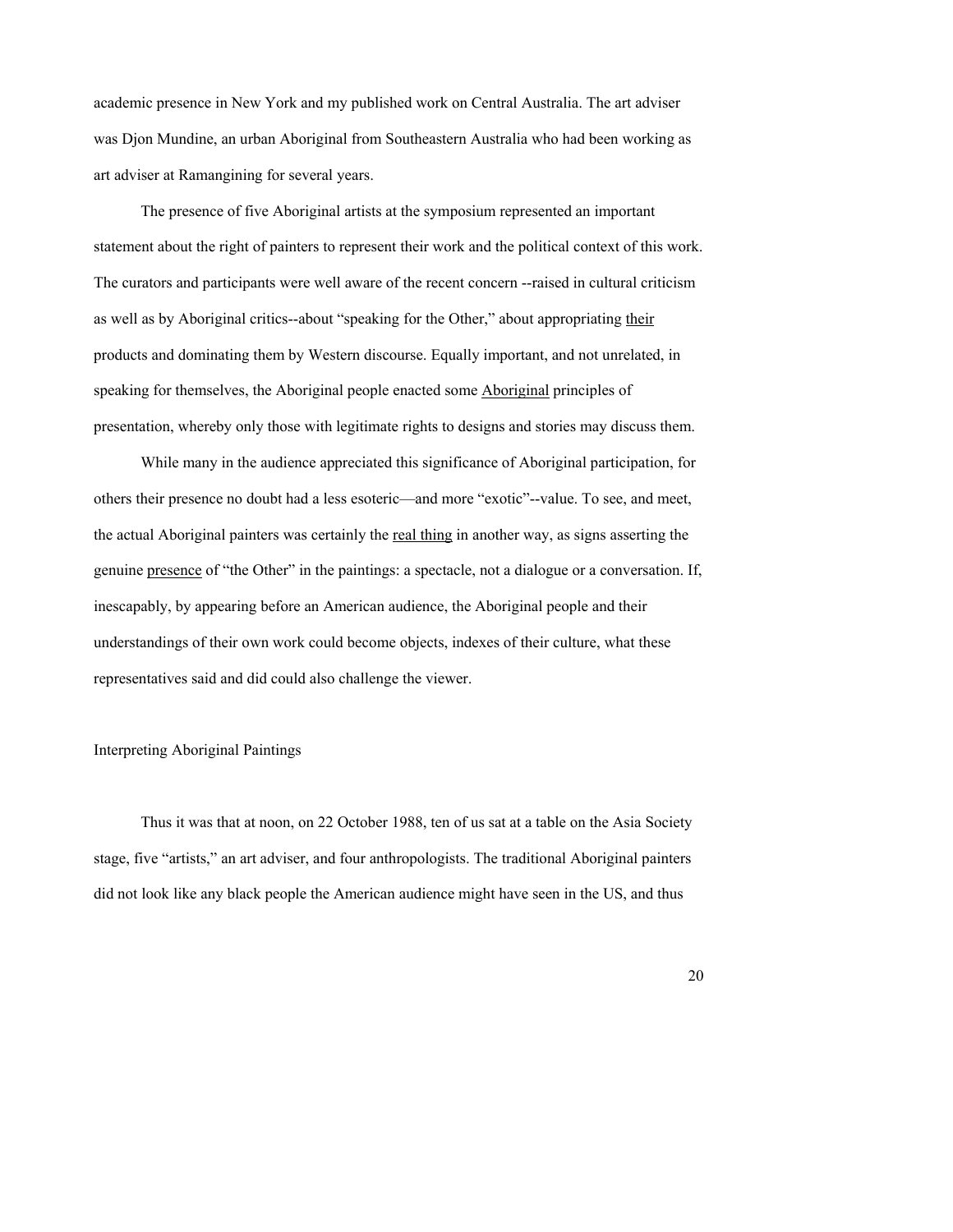their unfamiliarity had to dominate efforts at making them intelligible. The two women from Central Australia were striking in their dress--running shoes and high athletic socks visible beneath the symposium table, Dolly's knitted watch cap and rugby shirt, and June's orange tunic were a jolting accompaniment to the dark skin of their broad faces shining under the lights. The men from the Top End found a certain dignified formality in the use of suit jackets. Malangi's scarf was dramatically thrown over his right shoulder, making him resemble nothing more strongly than a World War I aviator.<sup>6</sup>

 We anthropologists were also dressed for the role: Peter Sutton in a (borrowed) pinstriped suit and tie, hair parted down the m[id](#page-49-5)dle in a way I thought indexed the artistic nature of the event. The indigenous art adviser (and later curator) Djon Mundine wore a striped shirt with a white collar and tie, overwhelmed by his abundant dreadlocks. Dussart, her short blond hair pulled back into a small ponytail, wore a black sweater and a single strand of pearls, along with blue jeans and boots. Anderson wore a sport jacket and tie, with his own blond hair done in a little ponytail that echoed Dussart's. Less formally--perhaps marking a status I felt to be less official than that of my colleagues--I wore a black sweater over a white shirt. Whatever identities these signified, clothing was part of the staging of a performance, a presentation in a sloping auditorium with a lighted stage, microphones, slide projectors, and a videographer recording it all. This kind of cultural event is called a "symposium." It puts experts on a stage in front of an audience, assigns them roles in the performance, and it occupies a specified time frame. A weekend performance imagines an audience of the curious, most often members of the Asia Society, who might be free from working at this time and able to acquire further education to accompany the exhibition.

**Comment:** Page: 401 Where's this?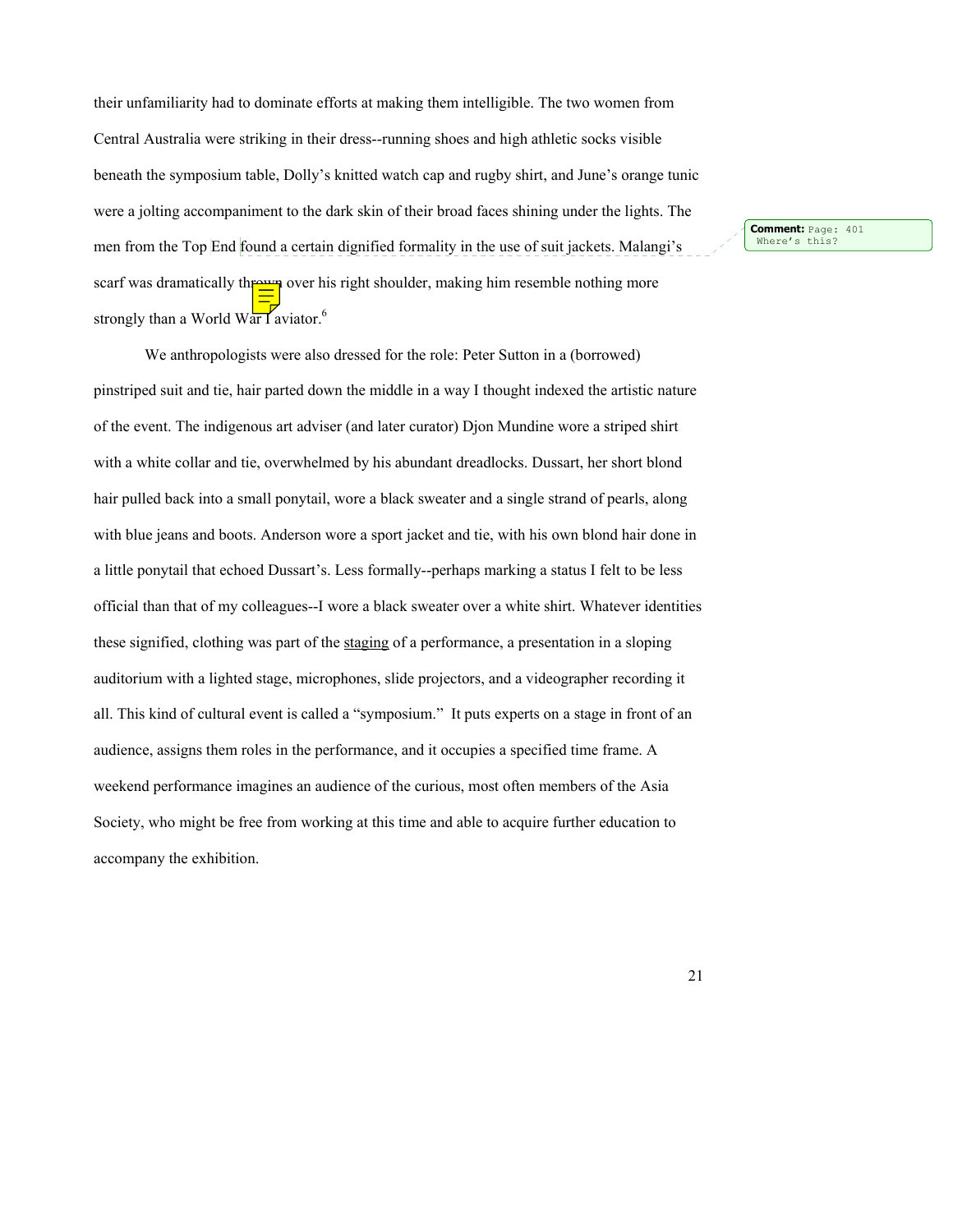The staging was evident. By plan, the symposium began with an introduction to the event by Andrew Pekarik, the Asia Society's curator, who then left the stage. But the panel itself began directly – and perhaps somewhat shockingly -- with a brief statement by Dolly Granites Nampitjinpa, who spoke in Warlpiri. To avoid speaking "for her" and framing her as someone who could not represent herself, no background or interpretive framework was offered beforehand. This was a confounding moment: her speaking was unintelligible except as an expression of friendly Otherness. Except for the few who might have understood Warlpiri, Dolly's words were available only in the translation of the anthropologist Françoise Dussart. When she finished, Dolly leaned with a slight smile toward Françoise, who was sitting close beside her, raised her eyebrow, and paused.

 Françoise spoke into the microphone they shared: "Dolly says that she holds the Dreaming from her father."

 More words from Dolly, and the translation: "She holds the Dreaming from her father's father, and she holds many Dreamings in her country."

 Another pause, and again the translation: "She also holds the Dreaming from her mother. She holds the Dreaming from her father's father and from her father's mother."

 With that, Dolly indicated she was finished. Only later did the audience learn from other speakers that Dolly was suggesting the source of her paintings and the rights through which she reproduces them.

 When Dolly completed her speech, Françoise turned to Peter, who indicated to his right for Djon Mundine. Mundine turned to David Malangi and whispered to him; there seemed to be no direct eye contact, making David remote from the audience--echoing the distance of Dolly's reserve. A double image of one of Malangi's paintings was projected on the screen behind them,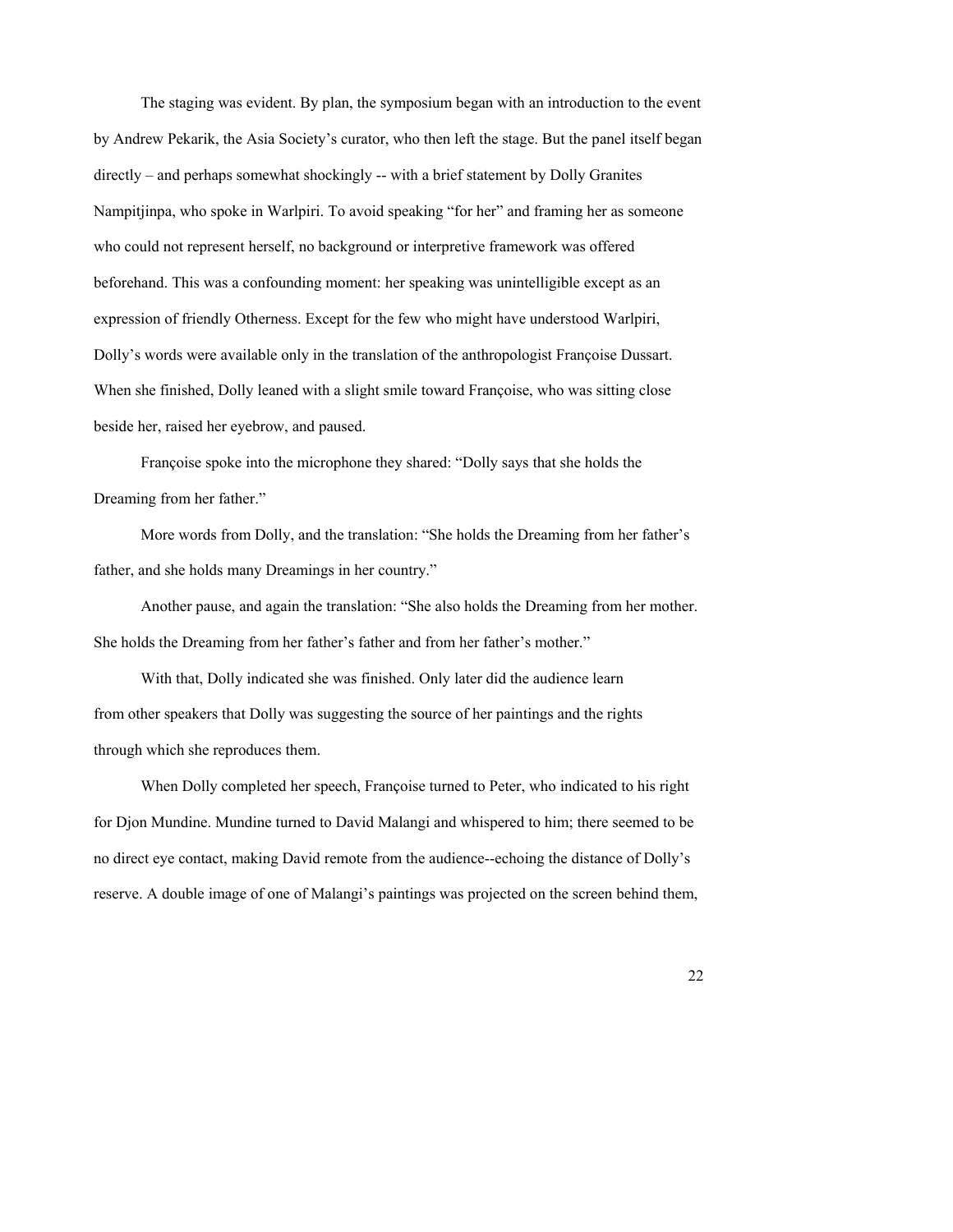one image of the painting and a second of a drawing outlining the iconography. David and Jimmy Wululu turned around in their seats and began to look at the image, pointing and whispering. This seemed a further hitch in the genre of presentation, but the painters' distance, or holding back, was real, rooted in Aboriginal protocols appropriate for those on the stage. The women, for example, were embarrassed to speak in front of the men--strangers whom they didn't know,<sup>7</sup> afraid of offending them by appearing to speak on their behalf or violating their own rules; the[y th](#page-49-0)erefore restricted their comments to the most narrow frame of reference [Françoise Dussart, personal communication, 22 September 1999]. Had the symposium happened after the painters had established what their kinship relations were, rather than so shortly after their arrival, perhaps this event would have worked better. But other protocols also guided the performance. As "owners," the painters had the right to speak publicly about their works, but as strangers in New York, they were also "shy" and hesitant – appropriately respectful. And also, as owners, one does not necessarily wish to make one's knowledge—that which distinguishes one – freely or equally available.

 The two men gathered in the image, and finally David turned back toward Djon and the microphone. With a slight smile, but surely recognizing the length of the pause, he began. A thin man distinguished by his silvery white hair and mustache, Malangi spoke briefly into the microphone in his own language.<sup>8</sup> When he stopped, Jimmy Wululu began to translate:

Uncle David said, that painting over there is his father's, his father's father... That bone up there, that [is] his sacred site country. And that fish been going into that waterhole, and two--what you call [th](#page-49-2)em?--clapping sticks...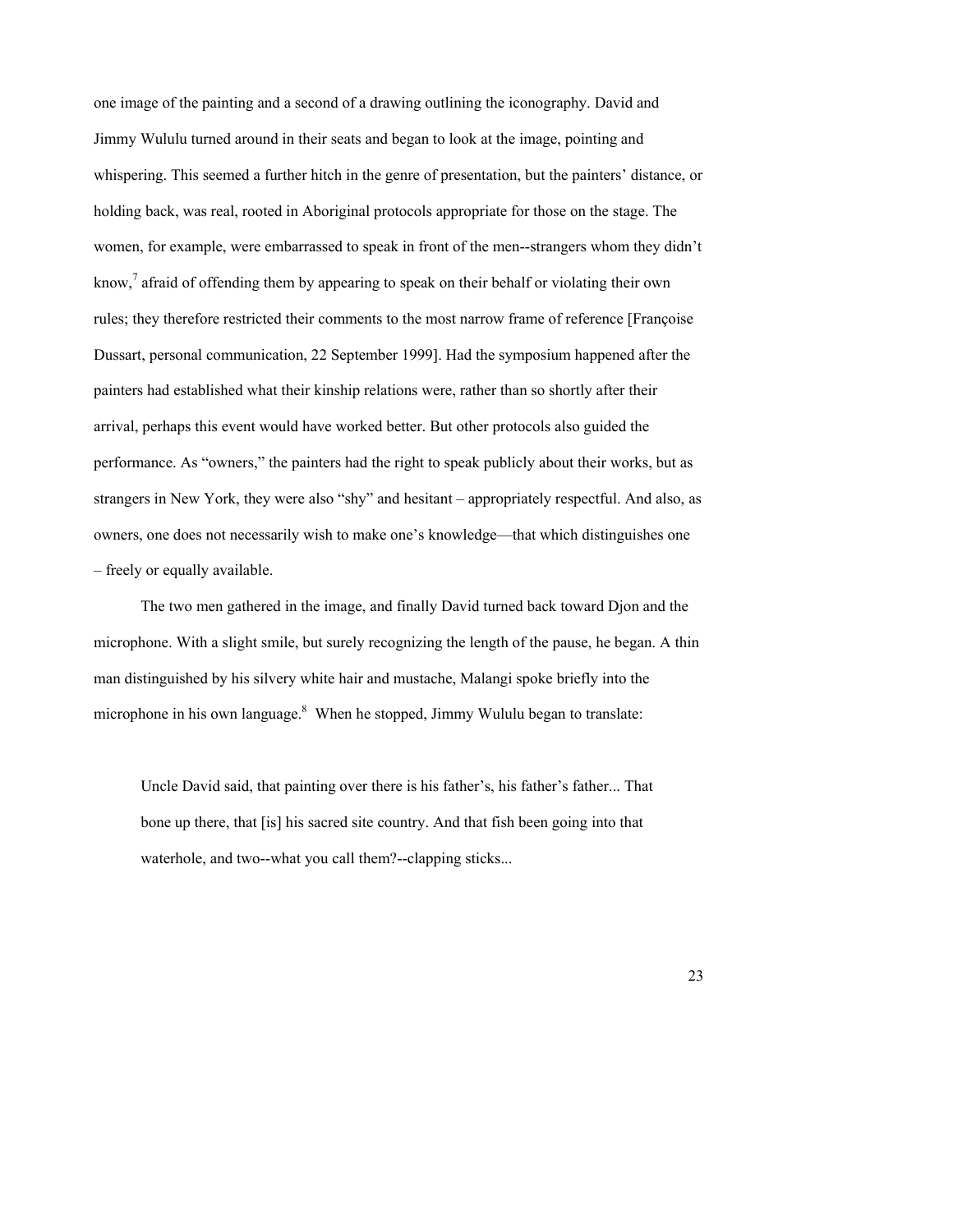David spoke further, and Jimmy translated:

And Uncle David said, that fresh water that is called Djamara; that two ladies was walking through there, you know, two Djangkaos--and, uh, they got a walking stick down there, too...

Again Malangi spoke, and Jimmy repeated in English:

and that fish over there--you can see, catfish--we used to call him Djikara. That Djikara been going into that waterhole there. That's Uncle David's country. And show [it shows] that--what you call, snail?--we used to call Tukarayi--maybe you call snail? Something like that...

 That's true story. Not Uncle David's story..., but through, from (you know) ceremony. And his father and his grandfather, and his grandfather's father, and so on, you know. That's true story. Truly!

Malangi's final words were brief. Jimmy translated: "That's all. Thanks."

 To the anthropologists on stage, these statements were examples of a discourse of explanation with which we were familiar, drawn--as Geertz (1976) once said--from a universe of signs in which they were meaningful. It is a particular routine common to presenting paintings to outsiders but also similar to the discursive routine through which Aboriginal people communicate to each other. This discourse drew on widespread traditional Aboriginal ideas, and for us these statements would have needed no further explication. The Aboriginal painters had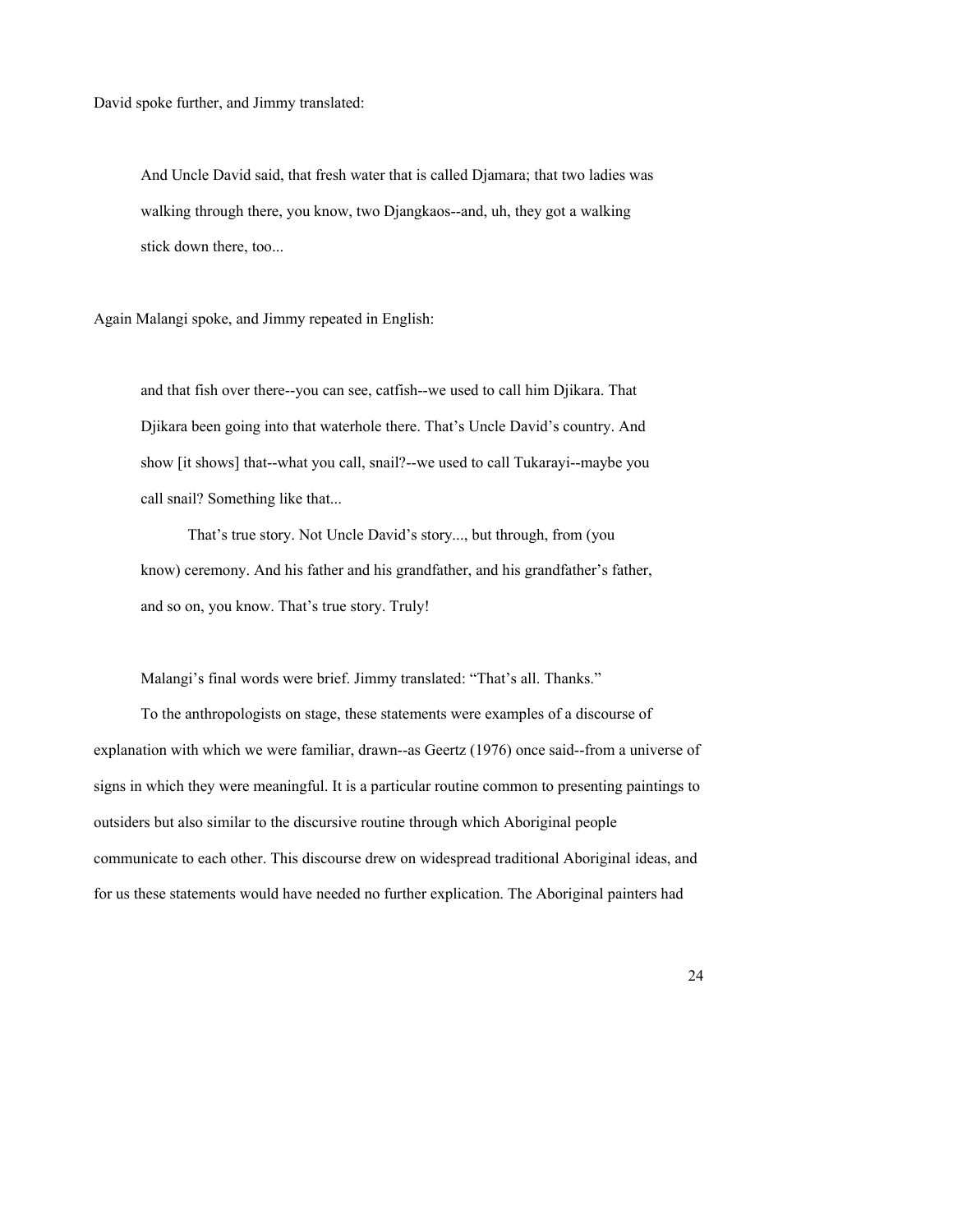told the audience what they thought should be said. From their point of view, no doubt, the act of presenting themselves to the audience had performed their identities, their courage, and confidence. The senior painters spoke of what they knew, in their own languages. They made little attempt at deeper contact with the audience, at trying to imagine what intervention would help them understand, as if it were enough to speak the words. They knew they spoke with authority, but it was not quite the same as "being there"--at Yuendumu or Ramangining.

 Acting as moderator, Peter Sutton clearly perceived that more interpretation was needed for the audience. So it became Djon Mundine's turn to speak, art advisers being another kind of intermediary for painters, particularly given his own Aboriginal identity. However necessary, this direction threatened to displace the authority away from the Aboriginal spokesman. Aware of the senior man's presence and authority over the story, Mundine spoke in a manner that suggested a degree of reluctance. Having now to stand in for the Aboriginal artist he represented, Mundine explained:

Just for those people who didn't quite grasp the English we use, ... what both speakers have done is to try to explain the painting in terms of their Dreaming, or their religious creation beliefs, and how it relates back to their land and to their families, and how their families and their ancestors, and their families going back ad infinitum, belong to the landscape and how they are given that land by these creative beings and how they came to own that land and the ceremonies and practices that ensure the continuity of the landscape and the environment.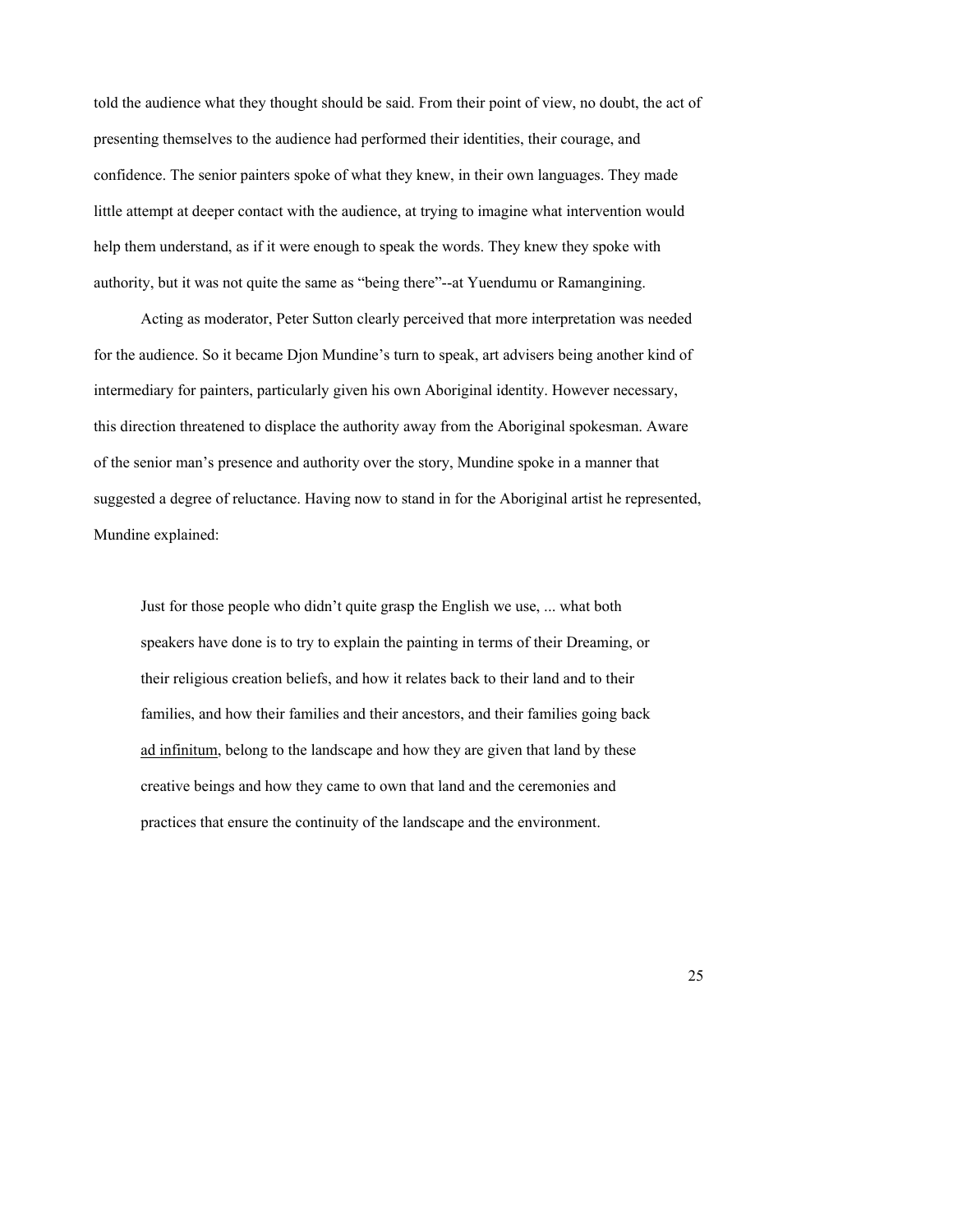It is important to note that Mundine claims no authority for his own voice, but implicitly claims to be translating. Nonetheless, his words begin the process by which explication takes place, by which an audience applies categories, has them provisionally checked, and learns. They are directed to recognize the verbal sign "Dreaming" as an "Interpretant" (Peirce 1985), a sign applied to the previous signs--sacred sites, country, fish, ceremony--just as these signs informed the "signification" of the word "Dreaming."

 Peter Sutton, speaking next in the symposium, sought to explain the significance of choices made in the translation of Aboriginal culture. Offering a metacommentary on the concept of Dreamings, he also drew attention to what, over a longer period of time and conversation, listeners would have recognized as context-- meaningful repetitions and themes:

One of the first titles that we rejected for this exhibition was "Totemic Landscapes." We thought that sounded obscure and a bit academic, so it was replaced later by "Dreamings." "Dreamings" is even more obscure, perhaps, to people from other parts of the world than Australia, partly because the word isn't used that way in English, but also because the concept itself is very complex. It really can only be understood by gradually building up more and more fragments of the sort that we've just been listening to. Gradually, you get a deeper and fuller sense of what is being spoken about...

Sutton thus tried to show how anthropological representations might relate to the phenomena engaged in our experience, to people's ways of talking and expressing their realities (see Geertz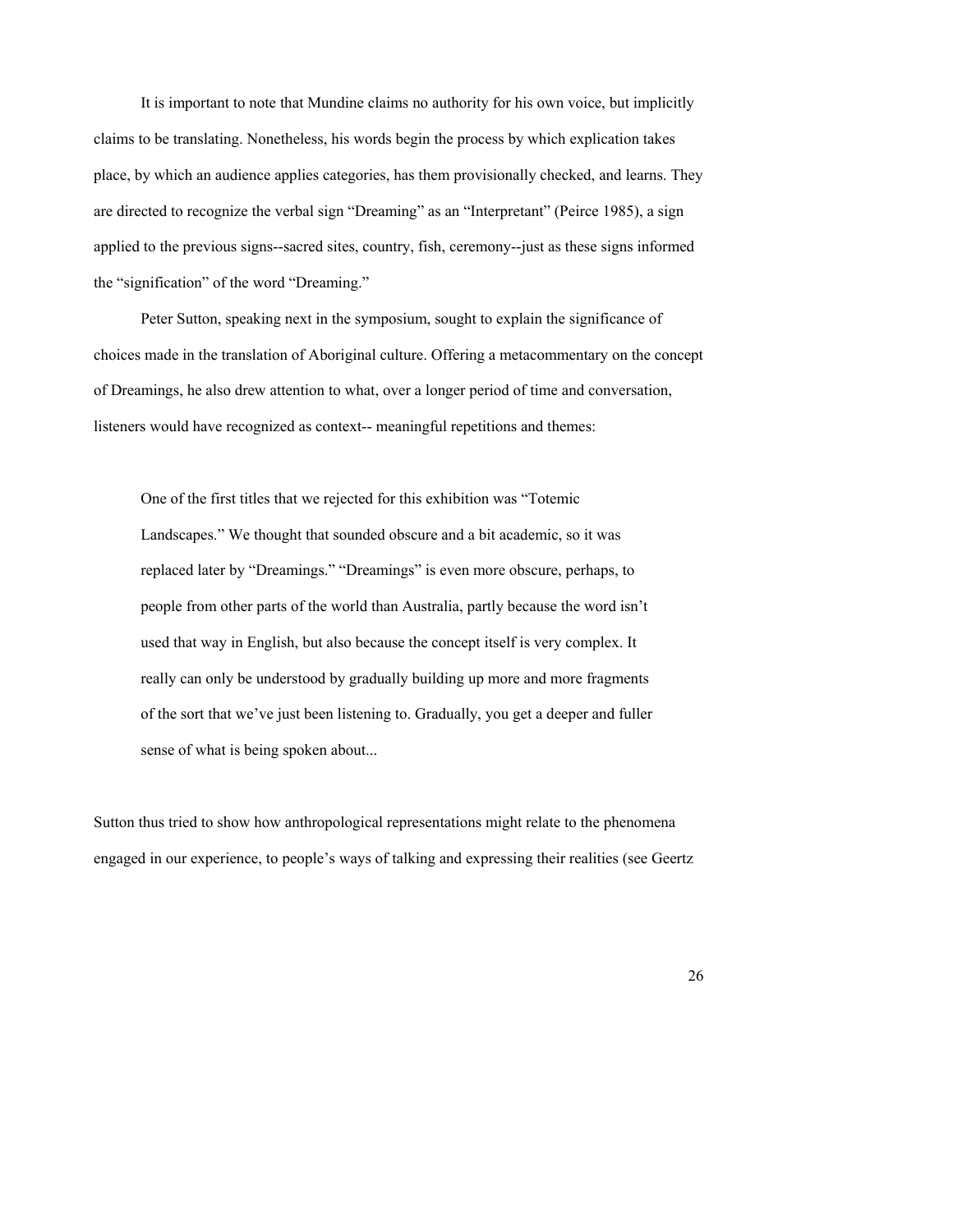1976). The symposium was thus almost like having fieldwork performed and interpreted on stage.

# **Politics**

A major concern of the exhibition curators had been to ensure that the paintings are understood as part of the social and historical context of Australia as a country, that they not be separated off from their real-life circumstances. Chris Anderson, therefore, spoke of the devastation of settlement, conflict, disease, and way of life--devastation within which the survival of cultural traditions was significant as an assertion of continued Aboriginal presence. The paintings in the exhibition, he pointed out, were expressions and assertions of the same process that saw the government-produced mixed settlements giving way to more homogeneous outstation communities. So, he said,

Despite enormous pressures exerted on it, Aboriginal culture has retained its uniqueness and much of its strength. It is a way of life that has many continuities with its precolonial past. At the same time, much of its nature stems from Aboriginal responses to the European presence and to forces external to Aborigines and their society...

 I think that's probably, in my own view, the best way to look at the art that has been produced over the last century in Australia.

 I organized my own "speech" in the context established by those preceding me (and have analyzed the videotape of it). I was introduced as the New Yorker who had spent many years in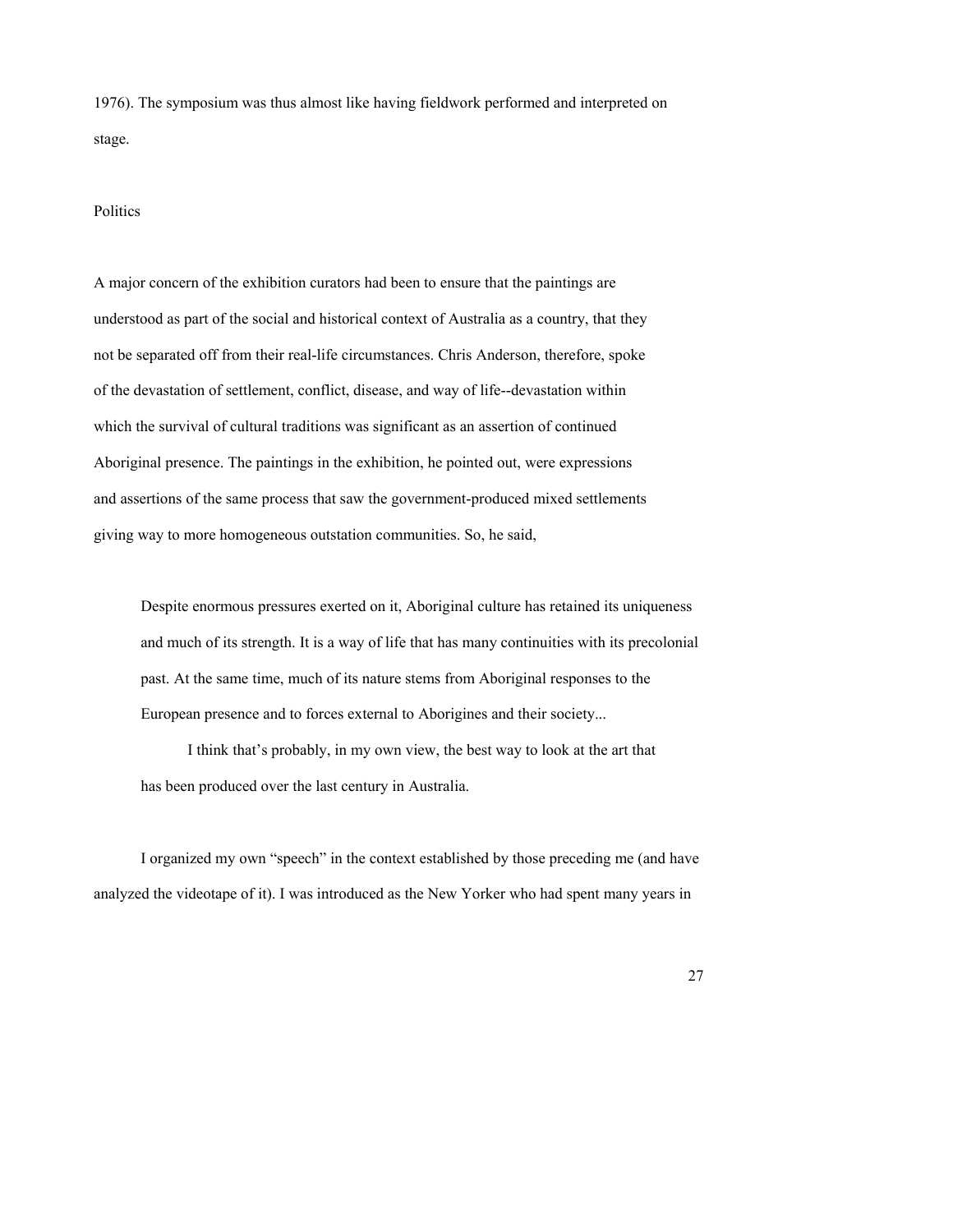Aboriginal Australia. In the presence of Aboriginal people from different areas than those I knew well,<sup>9</sup> and just returned from several months in Australia, I was very self-conscious about seeming [to](#page-49-6) speak "about" them. The understood call of the audience for interpretation and explanation provided me with an identity (i.e., "expert") that competed with the identity I might have as a part of an Aboriginal community (i.e., not to speak for others). This was a problem. I found a resolution in the way that the Pintupi community had defined my presence, as one who should "help" Aboriginal people. I made myself an extension of their authority. Unlike Dussart or Mundine, I was not accompanied by any particular and close Aboriginal acquaintance. The representational strategy of my speaking was to defer my authority by talking about what I learned from people at Yayayi, what they insisted I understand-- implying, thereby, what they wanted me to bring back. This involved summarizing what the stories represent, what their value is, what their context might be as people had explained them to me in order for me to represent them. Rather than speaking on behalf of "Aboriginal authorities," in relying on my personal experience I enacted a mediating position, speaking to what I was told, how I had learned it, sharing my experience with the audience as their representative but also a Pintupi extension.

 My comments were oriented to the essentially "political" issues that I understood to define the context of painting, insisting however that these did not represent a break with a distinctively different indigenous past. The overall thrust was to overcome the Western distinctions I sensed to be operating in the way "painting" was understood--between religion and politics. The political aspirations encoded in the paintings tended, I thought, to be neglected or ignored in American settings. That the paintings articulated, in part, the relations of Aborigines to the larger society--and indeed their aspirations for self-determination--offered a meaningful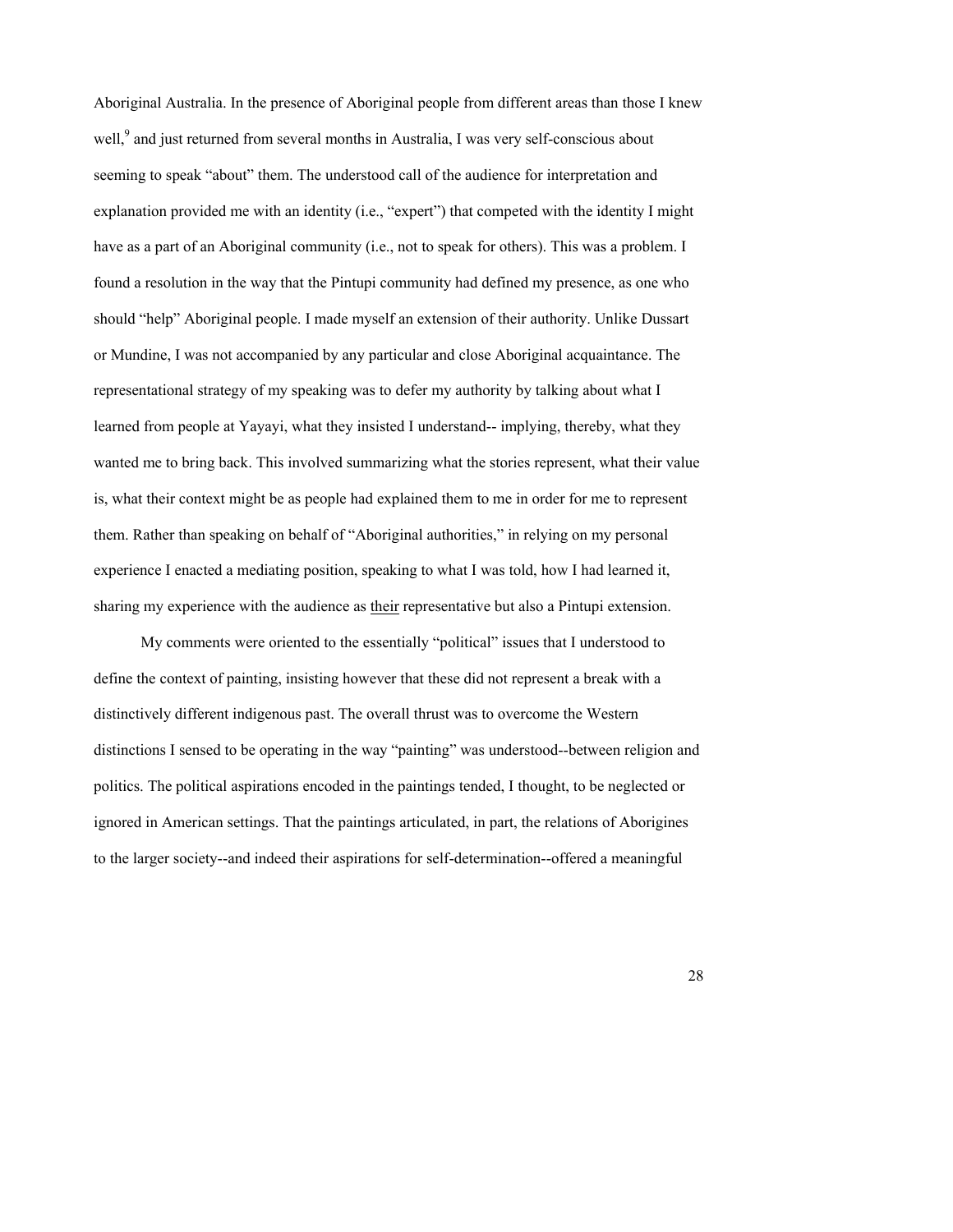continuity with the past in which ritual production and ritual knowledge articulated the relationships between persons and groups.

 I built on Anderson's depiction of the paintings as "assertions," arguing for the complexity and authenticity of the assertions represented by the paintings and the deeply social meaning of country:

So, there's a message in these paintings that comes out about the recognition of who the painters are and what their rights are. And they continue to be bewildered, in a way, that those who see these paintings do not recognize all that is encoded in the right to paint them. Now, … one shouldn't think out of this that Europeans are unique in not being able to recognize the deeply encoded messages of other cultures. There's nothing special to us about that, but nonetheless there's a kind of poignant message in all this: that we buy and sell their art and we like it, and at the same time, the political aspirations that are often encoded in it are neglected as well.

 There are other features of this, and in terms of the translation I just want to give one other point. The Pintupi, when I worked with them, were not living in their own country, which placed them at a disadvantage with other Aboriginal people. They didn't have the confidence that comes from being in a place to which you have unequivocal rights. In 1981 they did move out to their own country. I've been back to visit them several times since then. All the places that they had been painting about in their stories, they now can visit. They can take children out to see them, and they are just part of the regular course of people's lives. But before that, that tradition was passed on and sustained through this somewhat more secularized tradition of painting.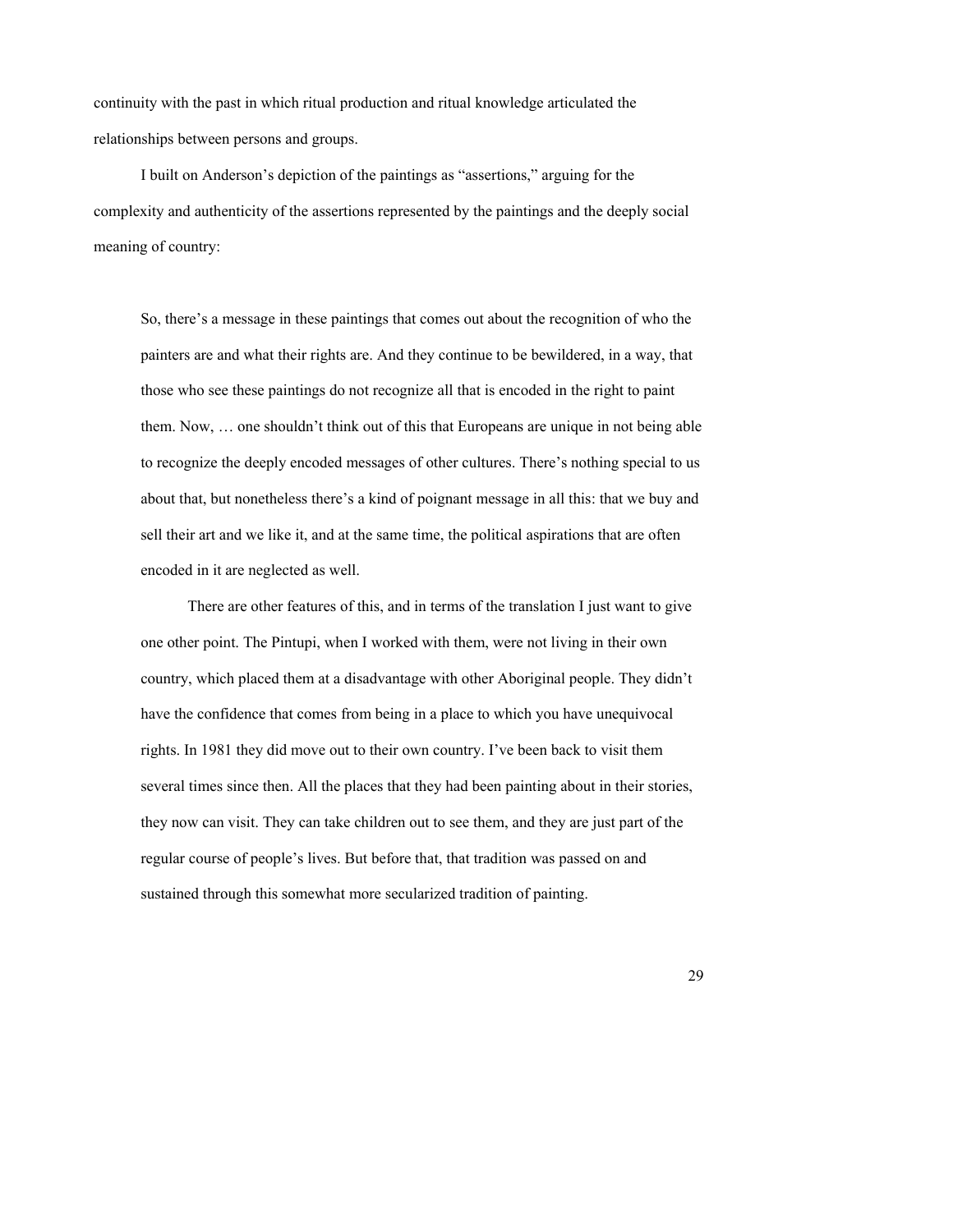In the course of developing commercial paintings for sale, the people of Central Australia and Arnhem Land have had to make decisions about what they could show to outsiders, as opposed to what they would show to people within their society. In the early period of acrylic painting, they painted a lot of designs which wouldn't ordinarily have been shown to women and children of their own society. They didn't really ever think that these things would get back to their own society. Subsequently, if you look at the catalog, you'll see that there has been a change over time. When I first started working out there, the men used to do these paintings and put them in my camp, apart from the women and children, and then they would be sold. Subsequently, as they've come to know us better and they've come to understand their relationship to the larger world and the possibilities of it, they have made decisions as to what designs can be shown. Women have to make the same decisions. And so we are seeing in Aboriginal art also a recognition of their relationship to us and of the relationship between our society and their society as they offer us that part of their vision that they think can be fitted into their own expectations and not do harm to their own society.

 When we returned after the film screening for the next session of the symposium, June Walker spoke--briefly, as her predecessors did, but in English for herself--about how one acquires the rights to paint and what these rights consist of. These remarks were expanded by Chris Anderson and Djon Mundine to a more general discussion of the problems of compensation and of copyright. Mundine spoke as an art advisor, remarking the growing tourist interest in Aboriginal art and culture and the "growing rip-off of Aboriginal artists":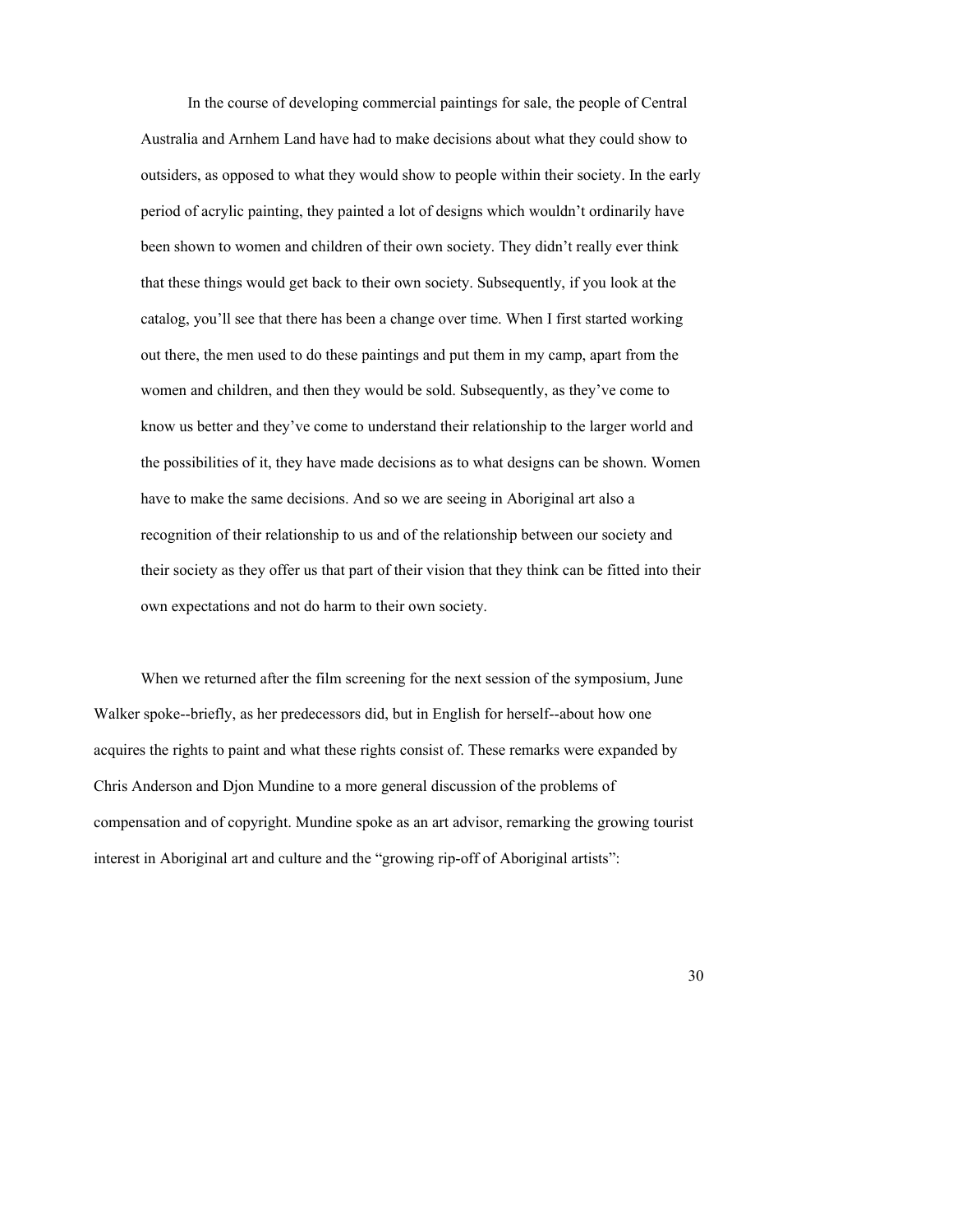It's a real crime that's being committed. … Aboriginals in Australia have been deprived of many things. They've been deprived of their land, for one thing. In many cases, all they have left is their language, culture, and identity. Many white people in Australia think there is nothing wrong with people taking that last thing that Aboriginals have- their culture and their identity--away from them, by reproducing their designs without acknowledging the artist, without making appropriate payment, and quite often in what are quite inappropriate circumstances. What I've found is that Aboriginal artists are not opposed to using their images or their art to sell to tourists, it's just that they would like to have some control over their own art and get some return for that art.

 Finally, the audience heard from Kerry Giles, the South Australian artist, commenting on what Peter Sutton introduced as "the issue of who may paint what in an area where the older Law no longer obtains." Kerry represented what has come to be known as "Koori art," or urban Aboriginal art, marking its difference from the painting that emanates from less interrupted cultural tradition. Her lighter-skinned appearance and overall presentation would challenge purist notions of an "authentic" Aboriginal, but because of her cultural familiarity she also could bring the discussion down to the ground. Kerry began by saying she could only go on her own experience. She is, she said, careful not to offend other Aboriginal people in Australia, but "the art that I do is Aboriginal in the sense that it is searching for grass roots and identity." Her approach was to talk about a painting she did last week, discussing it in far greater detail than did the other artists.

## Aftermaths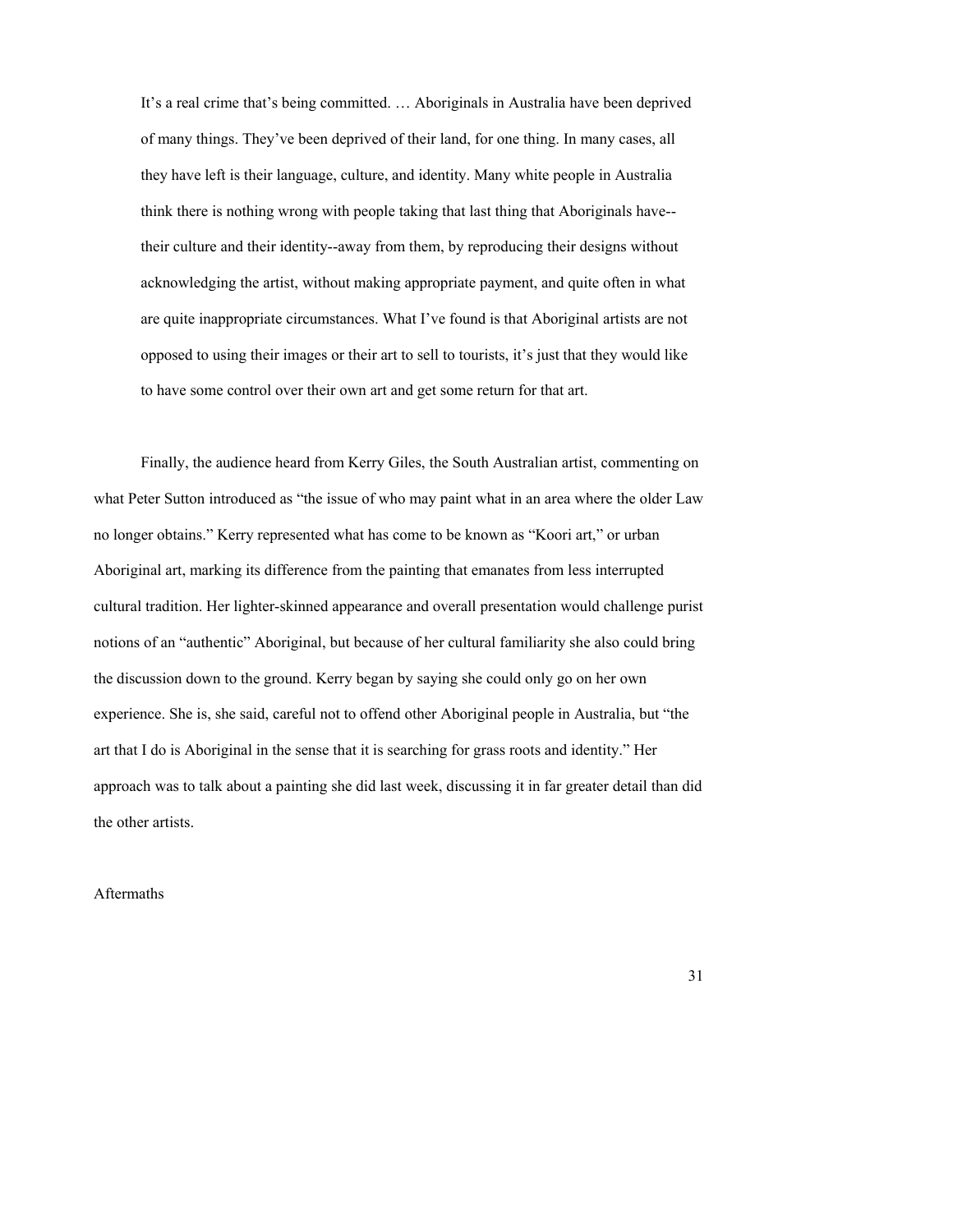These, then, were the topics set forth by the speakers at that first day of the symposium, the one on which our agenda was created in the doing. We had not known what to expect. The audience questions were varied and more numerous than I had expected: How are "guardians" (kurtungurlu)--a term Françoise had introduced to discuss the limits on individual painterly activity--assigned to a person? Why do you have to attain a level of seniority to have the right to paint? What is the relationship between dreams and painting? How do Aboriginal people respond to their art; what makes it good, strong, or important? Why do dots predominate so much? What does it mean for the art to be "dangerous"? What are the differences between men's paintings and women's paintings?

 June Walker was the only traditional painter to answer one of these questions. She had the best English of this group and was persuaded to respond to the question of how they told stories 100 years ago--before they painted in this way. Shyly and with a smile indicating her discomfort in speaking authoritatively with her seniors present, June told about learning from her parents, from ceremony. Her answer was very brief and partial, compared to what anthropological observers have written about iconographic practices in her own community of Yuendumu (Munn 1973). Françoise reminded her of the drawings in the sand that Nancy Munn had described for Yuendumu women, supposedly the originary site of the iconography. June acknowledged and reasserted this information, growing more confident as she proceeded, saying not so much things that hadn't been heard before but reiterating what she heard others say and giving it her voice.

Personal: Keeping-While-Giving Knowledge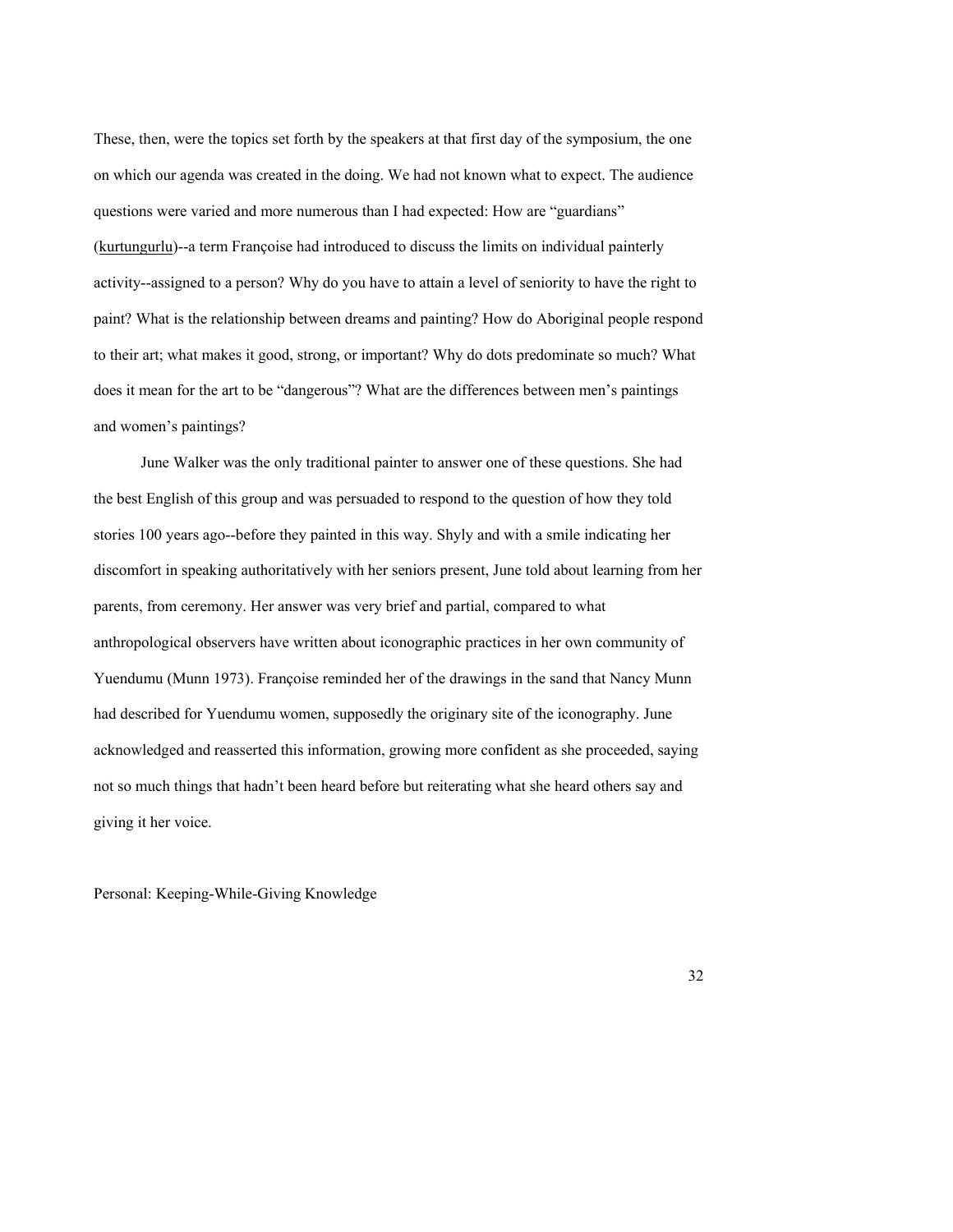The sense of the object of study being "here and there" has begun to wreak productive havoc on the "being there" of classic ethnographic authority. (Marcus 1998:117)

In her volume Inalienable Possessions, Annette Weiner (1992) developed a paradigm of exchange in which she pointed out how much of exchange or "gifting" is concerned equally to keep control over those possessions that constitute one's identity even while seeming to give them away. In representing the Aboriginal painters at the symposium, anthropologists were producing themselves in the moment of giving. Our activities undoubtedly contributed to the interpretation of Aboriginal painting, but it seems equally true that as "experts" we could not ignore our activity as part of a field of cultural production or the identities that would be available for us in speaking. We had to perform respect for the Aboriginal speakers as the true or first owners of this knowledge, but we had to enact this respect in ways other than those expressed in what had become clichés of a colonial anthropology – the recourse to claims about initiation into the communities, special ties of kinship or "rapport."

We were, nonetheless, professionally committed to some possibility of "representing" Aboriginal culture. This theoretical debate actually is an important context in which the exhibition of Aboriginal art has been framed. One side of the debate was articulated by two Australian critics, Fry and Willis (1989), who have stated (in Peter Sutton's rendition) that "ethnographic and art-critical discourse harnesses Aboriginal art to the dominant culture's notions of art" (Sutton 1992: 30), and that "Aboriginal art thus becomes a commodity in the trade of 'othernesses' in which anthropologists and curators are the profiting merchants" (ibid.). This view, Sutton notes, would threaten to silence all anthropological commentary: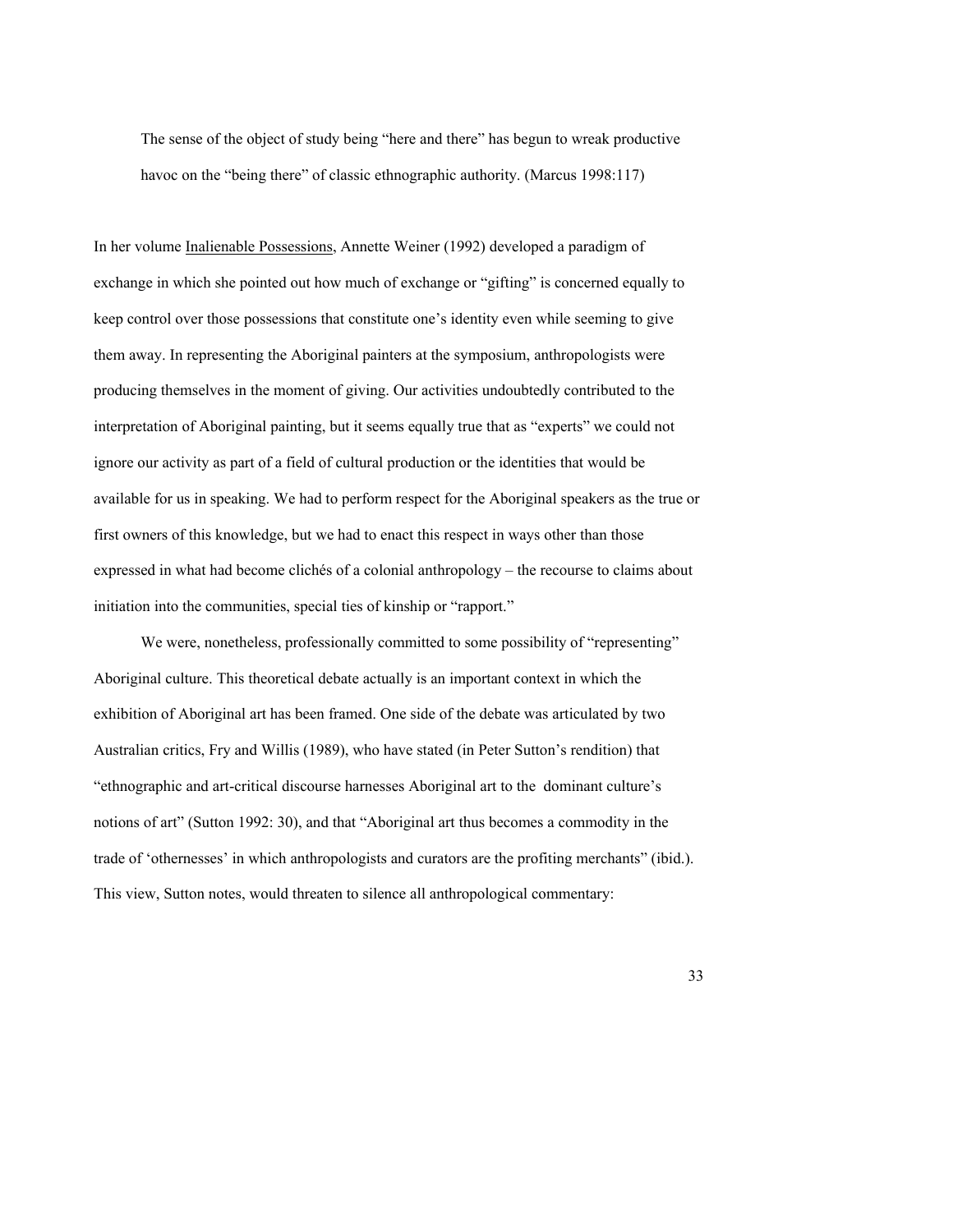Their [Fry and Willis's] solution to all this, in part at least, is to remove people such as myself from even speaking about the subject and to let Aboriginal voices present their own culture in their own way and on their own terms, making use, for example, of the new culture of television (a 'late-modern cultural space'), thus empowering Aborigines in the process of producing not only culture but its representation to others. (ibid.)

The evidence of the symposium, however, was that Aborigines might not always be able to represent their culture adequately for a non-Aboriginal audience.

 What, then, was being performed at the Asia Society symposium? It was, in some ways, a kind of fieldwork here, in public, about fieldwork there. I began to see that what was happening at the symposium itself was not just an evanescent moment of translation, something apart from the real work of ethnography "there." It was an example of an increasingly important site in the circulation of Aboriginal culture, a location that cannot be simply dismissed as inauthentic or irrelevant to the continued life of Aboriginal people. The Asia Society symposium was on its way to becoming a "there"--a significant site of intercultural practice.

 At the symposium, the Aboriginal participants performed their authority and rights, in speaking for themselves, and they acknowledged the context in expecting their intermediaries to carry the interpretation to the audience. There was no sign of a dissatisfaction with being represented, even as the anthropologists performed (1) their own tangible discomfort with representing those equally present with them, and also (2) their difference from the audience they addressed--an audience apparently consumed with a need for a "spiritual Other," if the questions were any indication. Much as the anthropologists suspected this "spiritualization" as yet another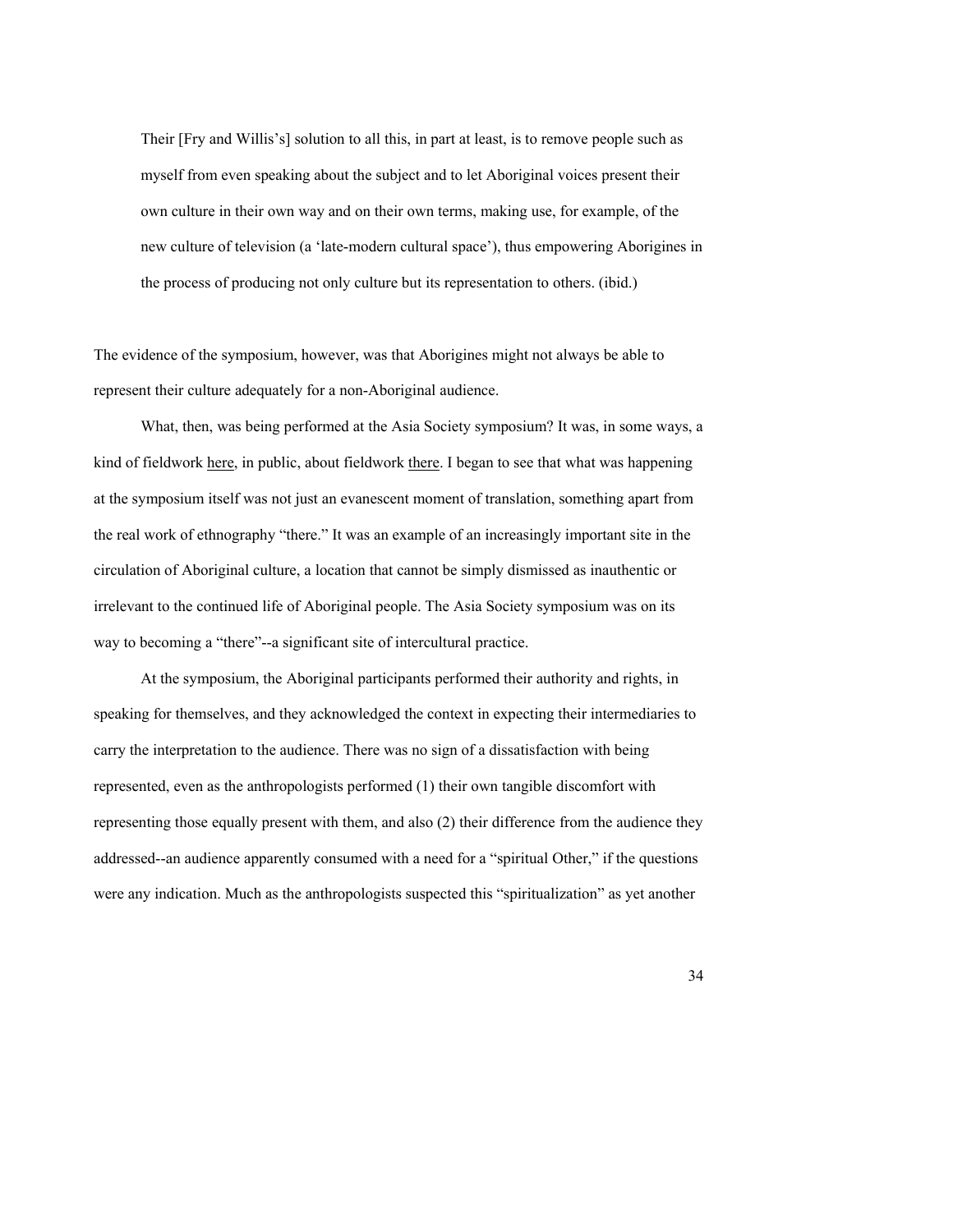falling back into the primitivist stereotypes so much under critical attention elsewhere,<sup>10</sup> as hosts they could hardly draw out what they (we) understood as a fuller picture of Aboriginal difference from the Western spiritual ideal.

 The performance of Aboriginal authority deserves a short discussion here as an enactment of the fundamental paradox of "giving-while-keeping" (Weiner 1992), of controlling the dispersal of sacred knowledge, a paradox at the heart of formulations of indigenous cultural property which have become important in museums and elsewhere. Aboriginal artists recognize a resemblance of their understandings to practices of intellectual property, of ownership and copyright (see Marika 1995), yet their performance of their rights and authority over cultural property is distinguished by something other than exclusive possession, something that might be understood as the potential to create identity. "Ownership," in this sense, as Marilyn Strathern has written, "gathers things momentarily to a point by locating them in the owner, halting endless dissemination, effecting an identity" (1999: 177). Rosemary Coombe (1997) has brilliantly summarized the way in which indigenous relationships to cultural forms may challenge the legalisms of ordinary property law:

For Native peoples in Canada, culture is not a fixed and frozen entity that can be objectified in reified forms that express its identity, but an ongoing living process that cannot be severed from the ecological relationships in which it lives and grows. By dividing ideas and expressions, oral traditions and written forms, intangible works and cultural objects, the law rips asunder what many First Nations people view as integrally related--freezing into categories what Native peoples find flowing in relationships. For those sympathetic to their ends to attempt to reduce these claims to assertions of intellectual property rights is simultaneously to neglect significant dimensions of Native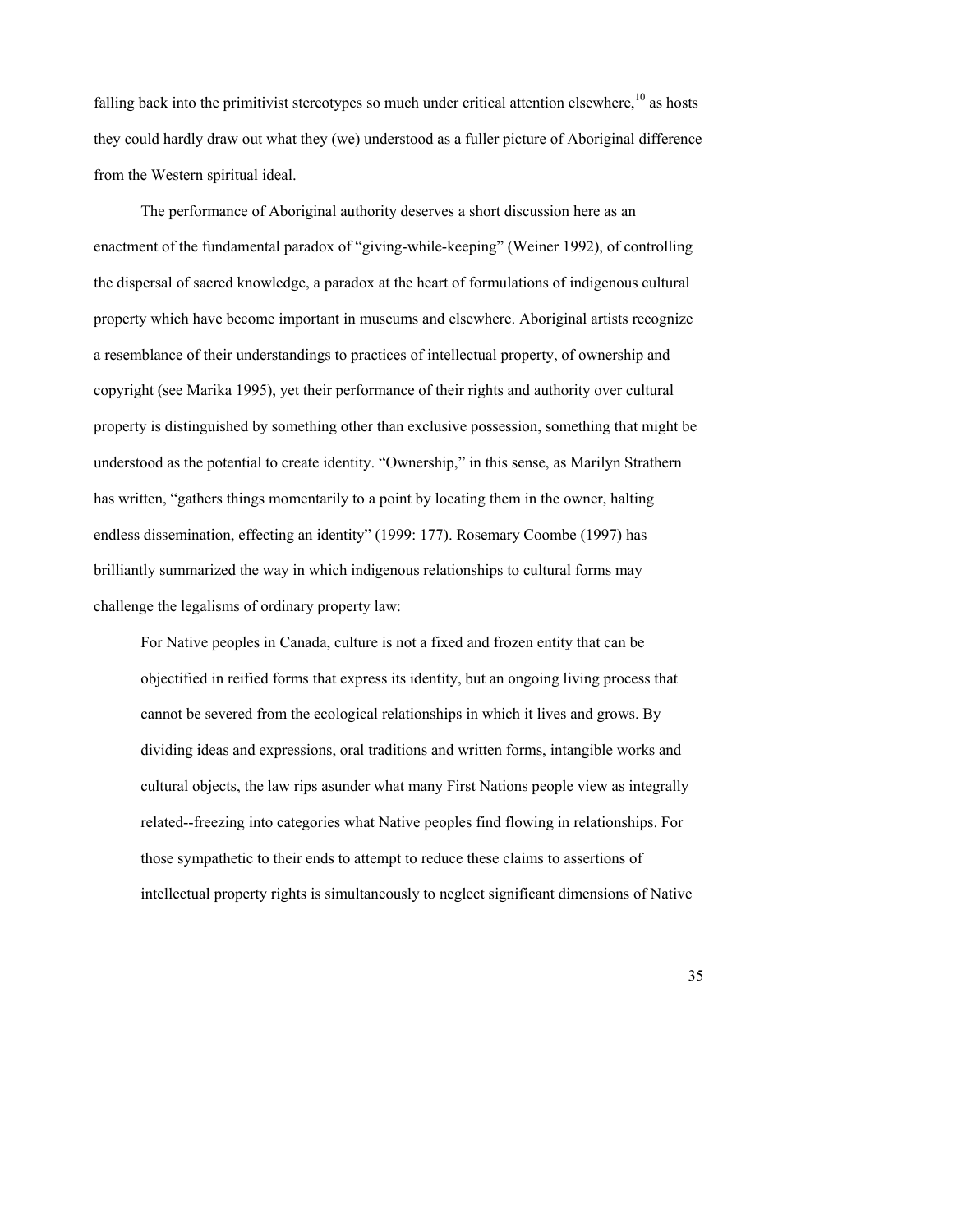aspiration and impose colonial juridical categories on postcolonial struggles in a fashion that reenacts the cultural violence of colonization. (Coombe 1997:92; my emphasis)

 The promiscuity of knowledge to form new connections makes it a site for varying kinds of control. For Aboriginal Australians like the painters at the symposium, knowledge has the form of an object, something that can be "given," "held," "revealed," or "withheld." Its possession can differentiate those with authority and those without; it is also subject to dispersal and loss. While the symposium participants want the audience to understand, or perhaps to acknowledge, they also wish to restrict the information they give – quite in accordance with indigenous practice in which different levels of knowledge are preserved in consonance with the deployment of knowledge's potential for distribution as an objectification of shared identity. In so doing, they retain for their knowledge a series of properties and values that are not reduced by the market and which recognize the interests of those beyond the artist or the performer. Defying the definition of cultural property within the framework of "possessive individualism" (Handler 1991), this represents a limitation of any attempt to conceive of the objects, knowledge or their performances within the regime that has been developed for property in general. They want to give something, but to perform at all is to expose oneself to the risk of revealing inappropriately that which is held by a larger group than oneself. In this sense, the exchange is a particular formulation of intellectual or cultural property that must be distinguished from a simple commoditization.

 In this crosscutting field of specific relationships as well as pre-existing discourses, something known as "Aboriginal art" comes to be imagined and produced. I was not only in it; I was also studying this very new formation in which my acts of representation were a part.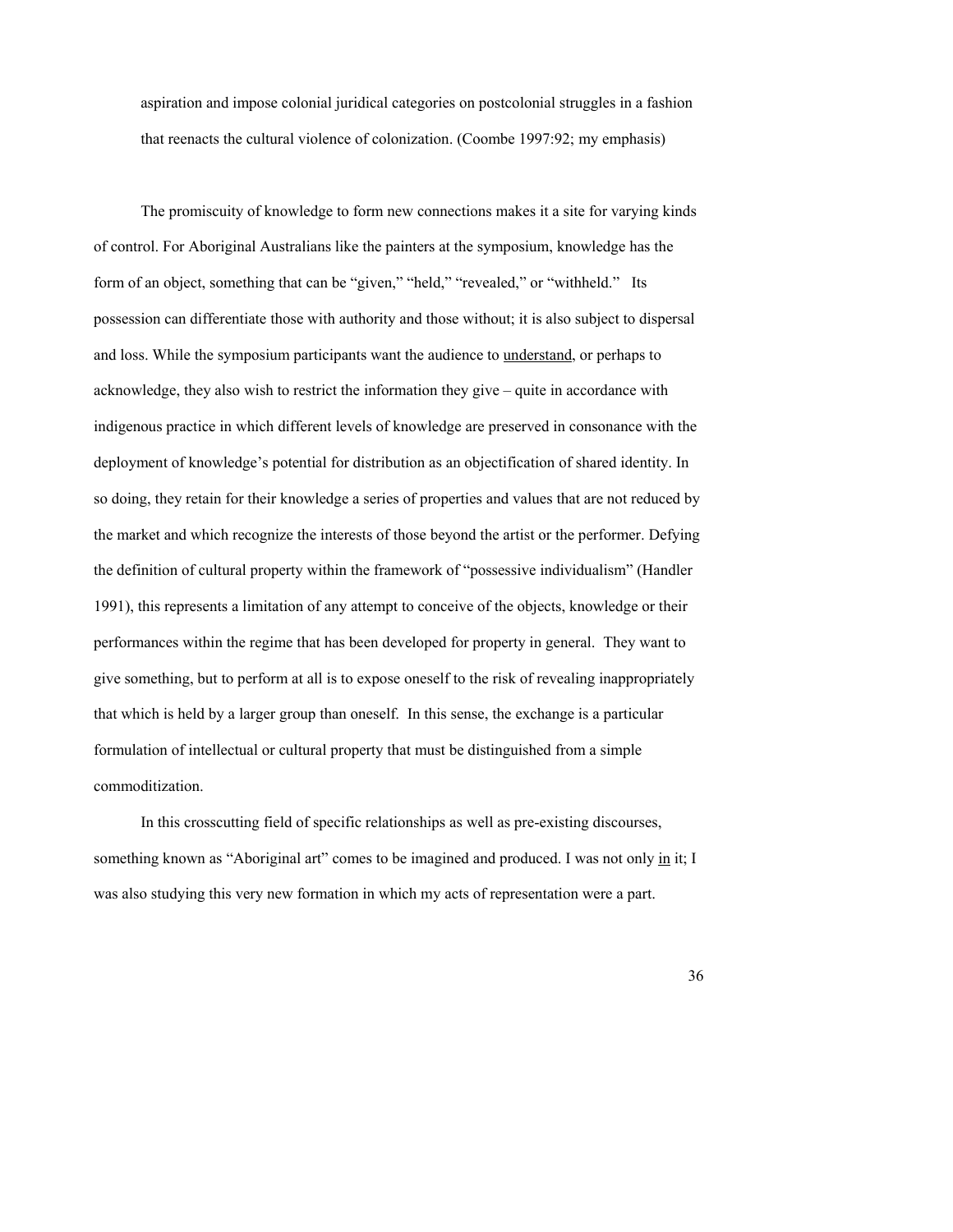The Danger of Circulation and the Politics of Knowledge

The specter of authenticity seemed inescapable--or perhaps its reappearance made it seem an inexhaustible presence. The entire "Dreaming" event took place in the shadow of the increasingly frequent criticisms of anthropological representation and authority. What anthropologist could not share the radical critics' suspicion of our culture's rather complacent consumption of the apparently exotic, or their sense of regret at the loss of local people's selfdefinition? Was anthropology enacting such a complacent consumption, even while intervening against a projected "spirituality"? What anxieties might have been betrayed in these public performances, at the intersections of culture on the stage of a museum, despite the confidence of our immediate possession of knowledge?

 The positions given voice in these questions are recognizably part of Western culture's tradition. Sometimes, indeed, this critical opposition--embodied, for example, in the work of the Frankfurt School--has itself been attacked as elitist and too heavily freighted with romantic nostalgia. Is the hesitation performed about the traffic in Aboriginal culture grounded only in a romantic remorse at the passing of distinctive traditions, in imperial nostalgia (see Rosaldo 1989)? Are these suspicions, in part, our arguments, often going on outside the concern and interest of the Aboriginal people themselves--who want their paintings exhibited? Are ethnocentric appropriations of Aboriginal art something to worry about? One needs also to recognize the value of Aboriginal work being displayed on the "world stage," acquiring the cultural capital of an elite museum in New York. This gain in cultural capital cannot be denied as part of a benefit that we can help to develop.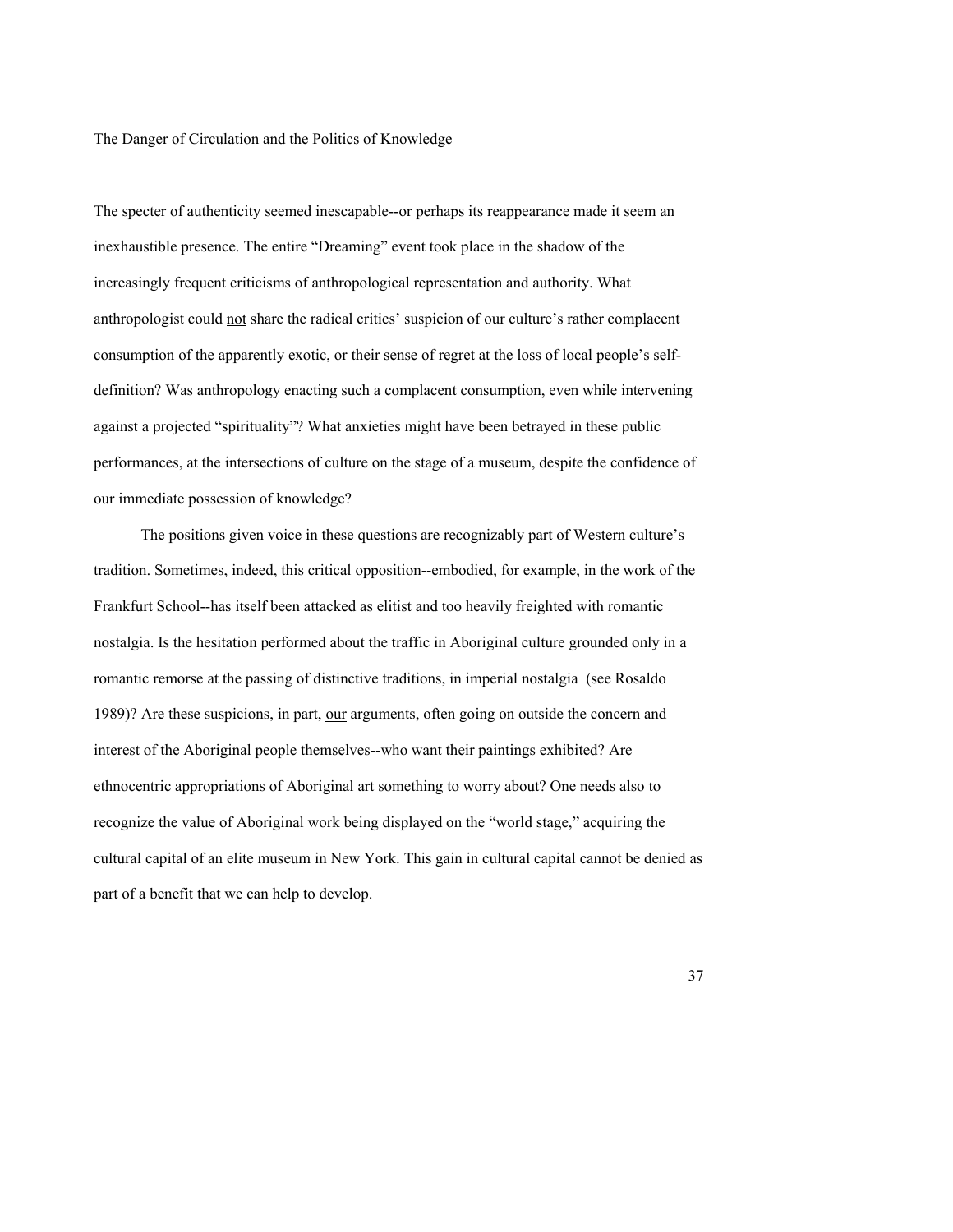In the "community" constituted by the art scene and the soft politics of the 1980s, knowledge had a different material significance for most: it could become little more than a badge of distinction, a value excised from the social world in which it originally existed and exchanged like a commodity in conversations of self-production. I wanted connoisseurs to know that they did not know much, that something eluded their grasp and thereby challenged their modes of being. Perhaps more than this, or more precisely, I was disturbed by what these representations of Aboriginal cultures--like any construction, really--excluded, all the dimensions of Aboriginal life that do not fit their frame.

 There are concrete reasons, grounded in the political relations between Aborigines and whites, for being suspicious of the way knowledge circulates about Aborigines. In what I now see echoes Sutton's concerns about the different ontologies, the reality gaps, "between Aboriginal 'art' and the culture that buys and collects it" (Sutton 1992: 31), I would like the art world to be subject to Aboriginal conventions of representing and respecting others, to have the standards of the community of study prevail over those of the representer. In this sense, the emergence of Aboriginal curators – Hetti Perkins at the Art Gallery of New South Wales, Brenda Croft and the National Museum of Australia and others -- is an important and positive trend.

 Something like these standards have for some time been the conditions of most contemporary ethnography in Australia (see Myers 1986b). To respect these conditions has not been a simple task, but anthropologists have attempted to mediate between their responsibility to the conventions of the local communities in which they study--communities that may seek to apply their standards to all representations, giving no exempt status to "science"--and the interests and values of the scholarly world for whom, largely, they write. These problems are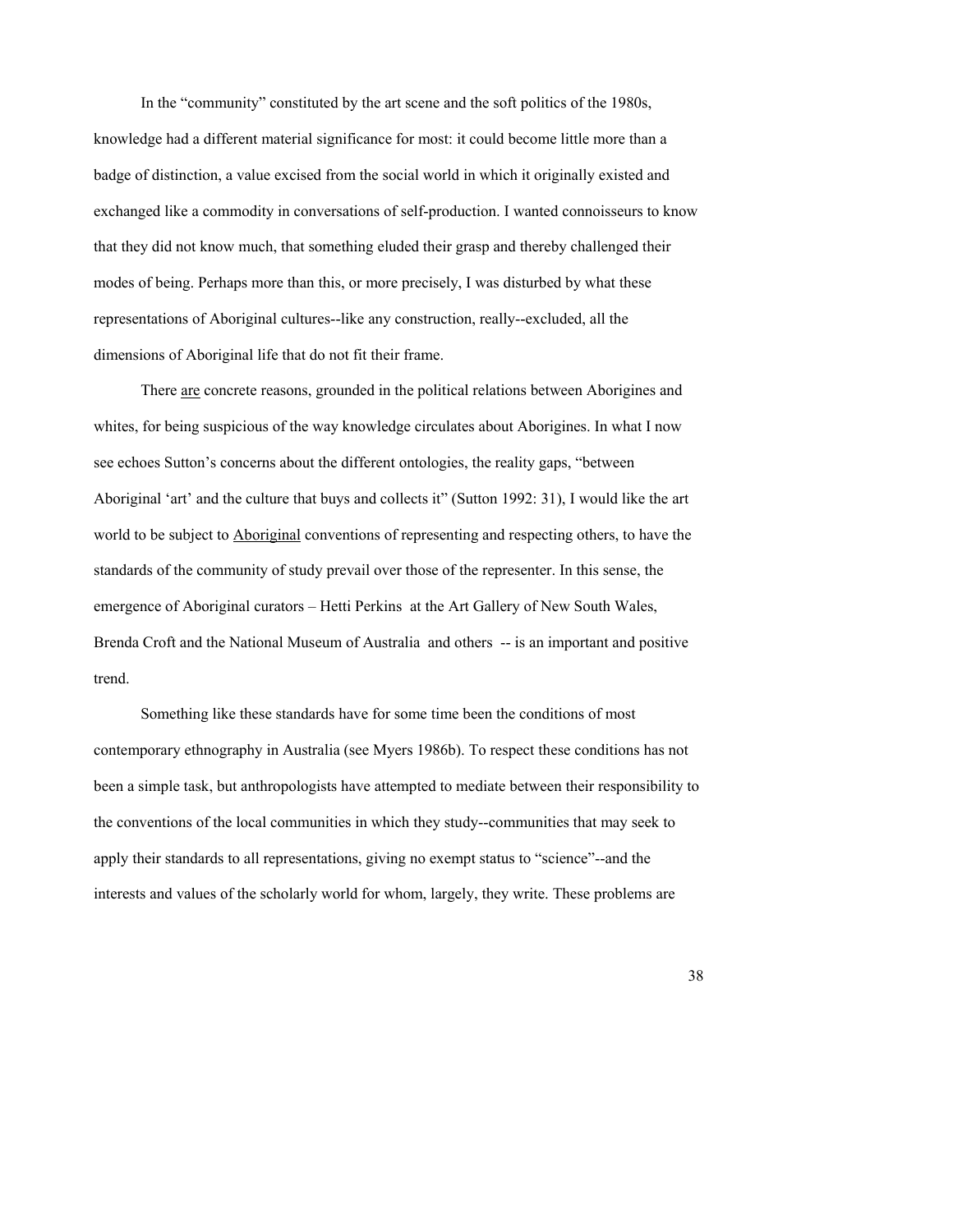necessarily the stuff of recontextualization in an exhibition, but the transformation of context is not all one-directional. Increasingly, respect for and accountability to Aboriginal protocols have entered into the exhibitionary practices of the Australian art world: the names of deceased artists are not mentioned, communities are consulted about exhibitions, painters are invited to visit exhibitions to represent themselves, and copyright recognition has been extended to indigenous designs. While there was nothing simple about the settling of such terms in relation to exhibition, the changing relations of power between the knower and the known can, at least, make the relationship explicit and negotiable.

 The expressions of ambivalence about the art world and its criticisms are all evidence of the emerging new forms and values of the reorganization of intercultural space. They are also evidence of what might be called a "struggle" over the meaning of the exhibition, suggesting that this exhibition and exhibitions generally came to have a meaning (were placed in a context and a context produced) through a social process. Thus, for example, John Von Sturmer (1989) criticized the show as the South Australian Museum's effort to turn itself into a "treasure house" rather than a storehouse, buying into a masterpiece framework of art--and ignoring the grit of Aboriginal life, while Sutton (n.d.:2) replied that SAM was interested in both representativity and the exceptional.

 In what complicities, therefore, were we embedded in our mediation? And what do these particular complicities signal about what Marcus called "the changing mise-en-scène" of fieldwork? The participants embrace the Asia Society, only to distance themselves from its assumed project of making knowledge available. They (we) criticize the category of "art" while insisting on its value to communicate about Aboriginal painting and sculpture. How were we to maintain the rapport with Aboriginal participants established by living in their communities in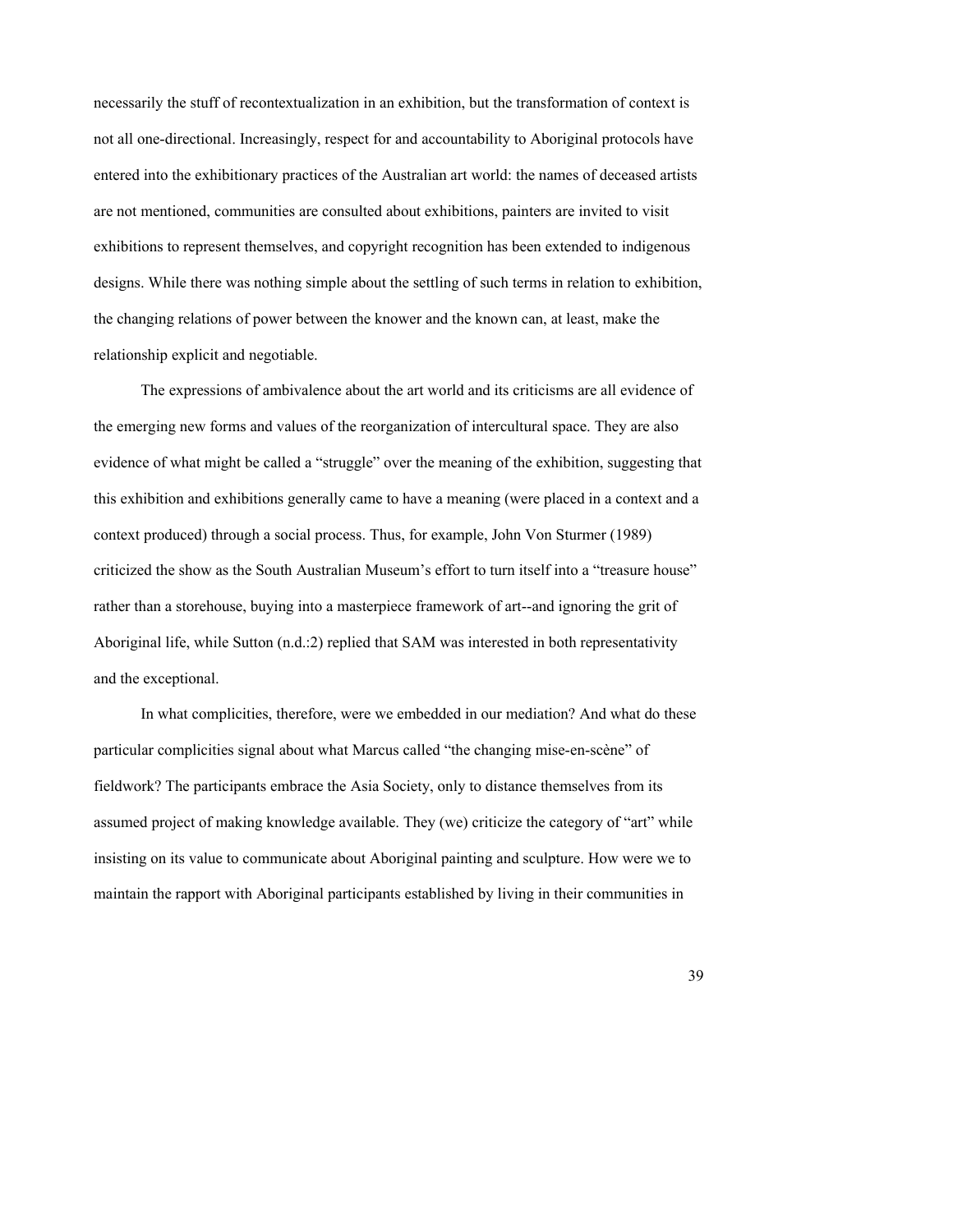new fields of power, definition and performance? Sutton, as we saw, ultimately opted for the primacy of his relationship to his Aboriginal "mentors" who, he wrote, "have made it clear they see my responsibility to explain the high value of their culture and the defensibility of their political position to my other mob, my tribe of origin" (Sutton 1992:33).

 Despite this recognition of our multiple identities, it does seem in retrospect as if the anthropologists found it hardest to acknowledge their relationship to the immediate community- the audience of the symposium. To be one of "them," seekers after some truth about the Other, was deferred by a range of strategies of affiliating with the Aboriginal speakers without claiming to share their identity. In this circumstance, particularly, we could not claim a special identity, either as ethnic or as professional, or--for myself and Dussart--even as national. After all, returned from an intense four-month field trip in Australia, I knew too much to be part of the audience and felt too much the estrangement of that long-delayed return trip to identify myself easily with Aboriginals.

 The exhibitionary context cannot replicate what it represents. It necessarily recontextualizes what it shows, producing something new. However, what the symposium produced as "Aboriginal art" was not identical with what the exhibition or the catalog imagined. What the event format accomplished instead was a rearrangement of the relations of Aboriginal and white persons as specialists on culture and art, to show them both as participants in the emerging artworld of Aboriginal art.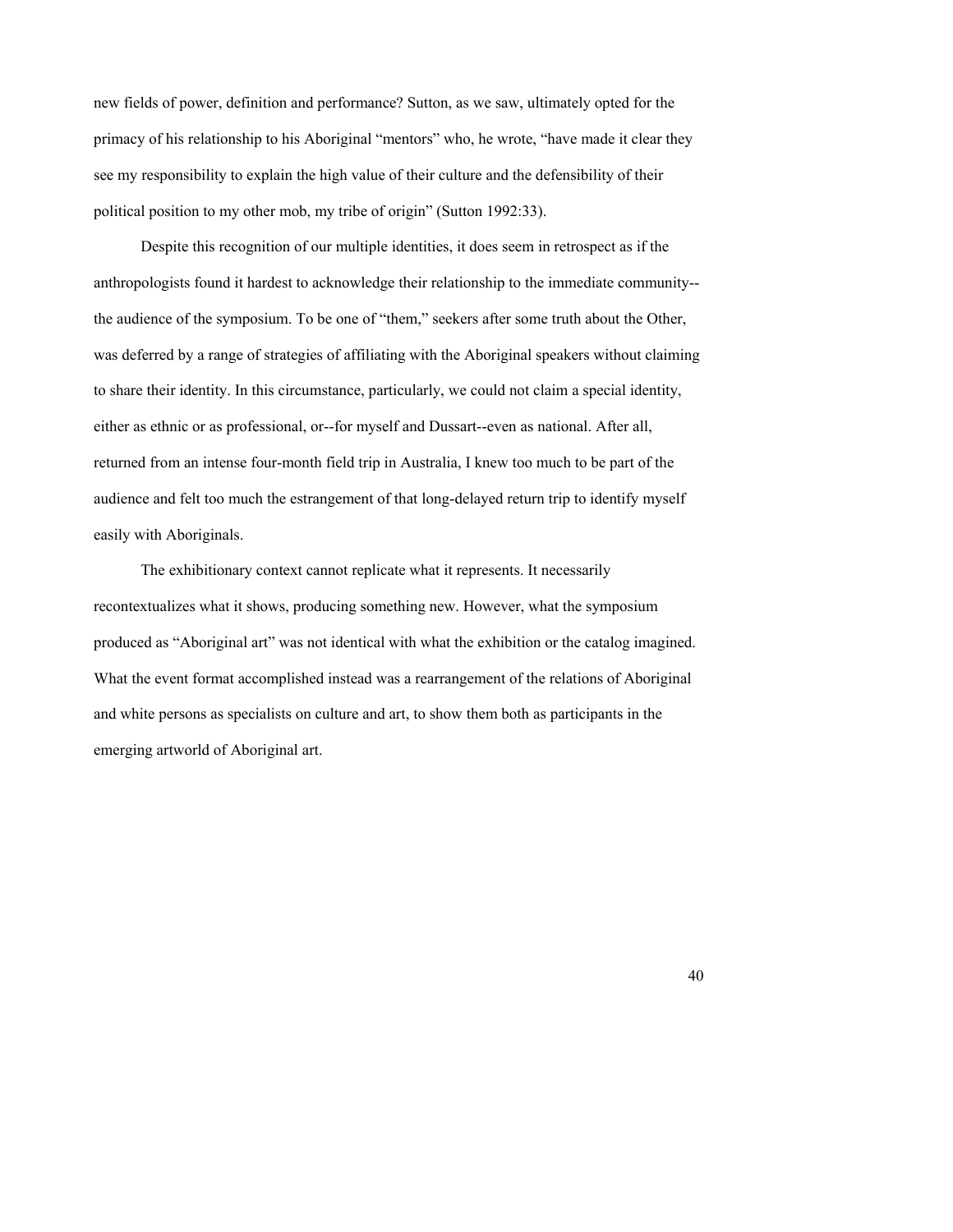- Appadurai, Arjun, and Carol Breckenridge. 1988. Why Public Culture? *Public Culture 1*  $(1):5-9.$
- Bann, Stephen. 1984. *The Clothing of Clio: a Study of the Representation of History in Nineteenth-Century Britain and France*. Cambridge and New York: Cambridge University Press.
- Bennett, Tony. 1995. *The Birth of the Museum: History, Theory, Politics*. New York: Routledge.
- Bourdieu, Pierre. 1993. *The Field of Cultural Production*. New York: Columbia University Press.

Clifford, James. 1988. *The Predicament of Culture*. Cambridge: Harvard University Press.

- Clifford, James, and George Marcus, eds. 1986. *Writing Culture*. Berkeley: University of California Press.
- Coombe, Rosemary. 1997. The Properties of Culture and the Possession of Identity: Postcolonial Struggle and the Legal Imagination*.* In *Borrowed Power: Essays in Cultural Appropriation*, ed. Bruce Ziff and Pratima Rao. pp. 74-96. New Brunswick, NJ: Rutgers University Press.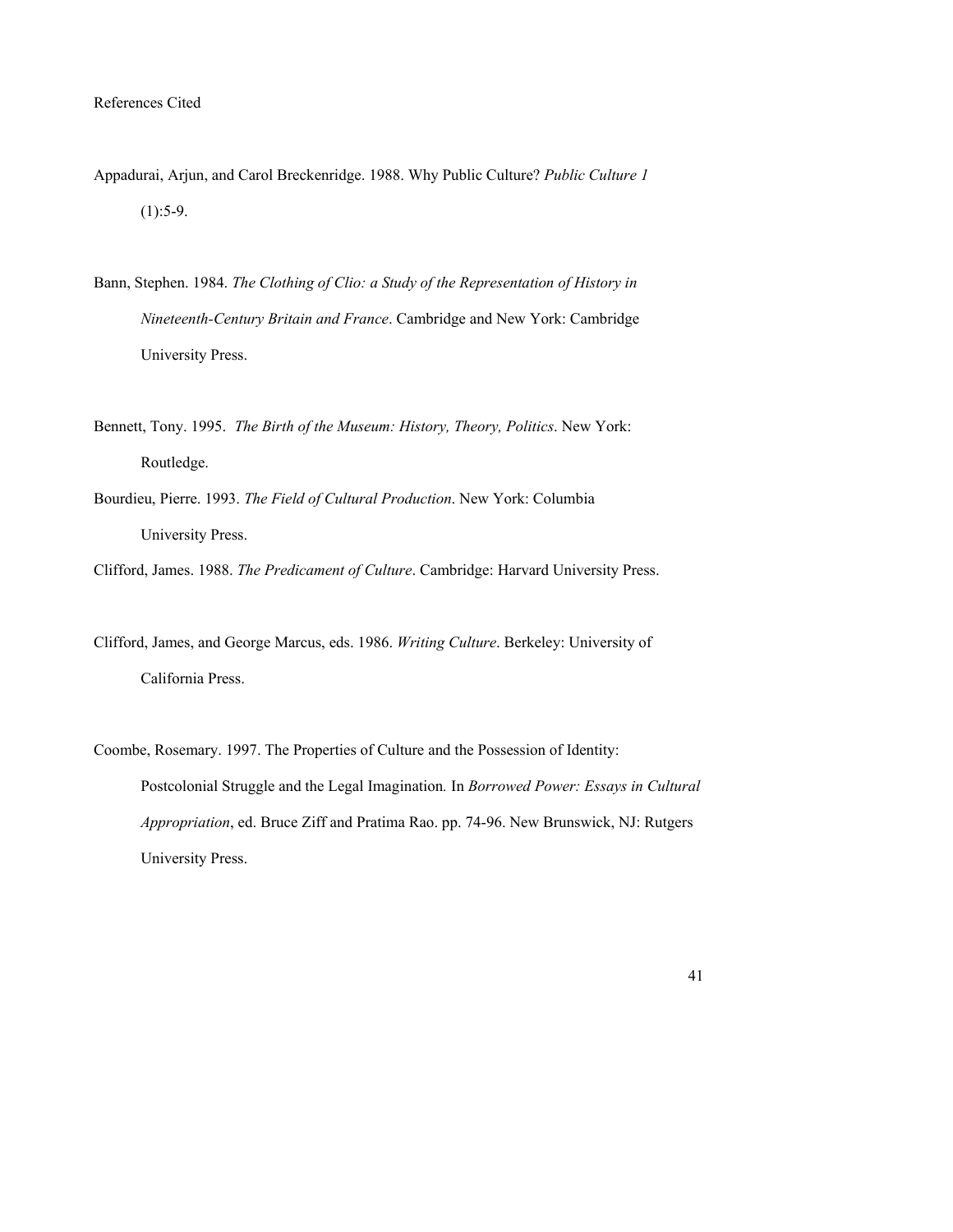Dussart, Françoise. 1997. A Body Painting in Translation. In *Rethinking Visual Anthropology*, eds. Howard Morphy and Marcus Banks. pp. 186-202. New Haven: Yale University Press.

Fabian, Johannes. 1983. *Time and the Other*. New York: Columbia University Press.

- Foster, Hal. 1985. The "Primitive" Unconscious of Modern Art, or White Skin Black Masks. *Recodings Art, Spectacle, Cultural Politics*. Pp. 181-208. Seattle: Bay Press.
- Geertz, Clifford. 1975. From the Native's Point of View: On the Nature of Anthropological Understanding. In *Meaning in Anthropology,* ed. Keith Basso and Henry Selby. Albuquerque: University of New Mexico Press.
- George, Kenneth. 1999. Objects on the Loose: Ethnographic Encounters with Unruly Objects – A Forward. *Ethnos 64* (2): 149-150.
- Ginsburg, Faye. 1993. Aboriginal Media and the Australian Imaginary. *Public Culture 5*:557-578.
- ----- 1999. The Parallax Effect: The Impact of Indigenous Media on Ethnographic Film, In *Collecting Visible Evidence*, eds. Jane Gaines and Michael Renov. Pp. 156-174. Minneapolis: University of Minnesota Press.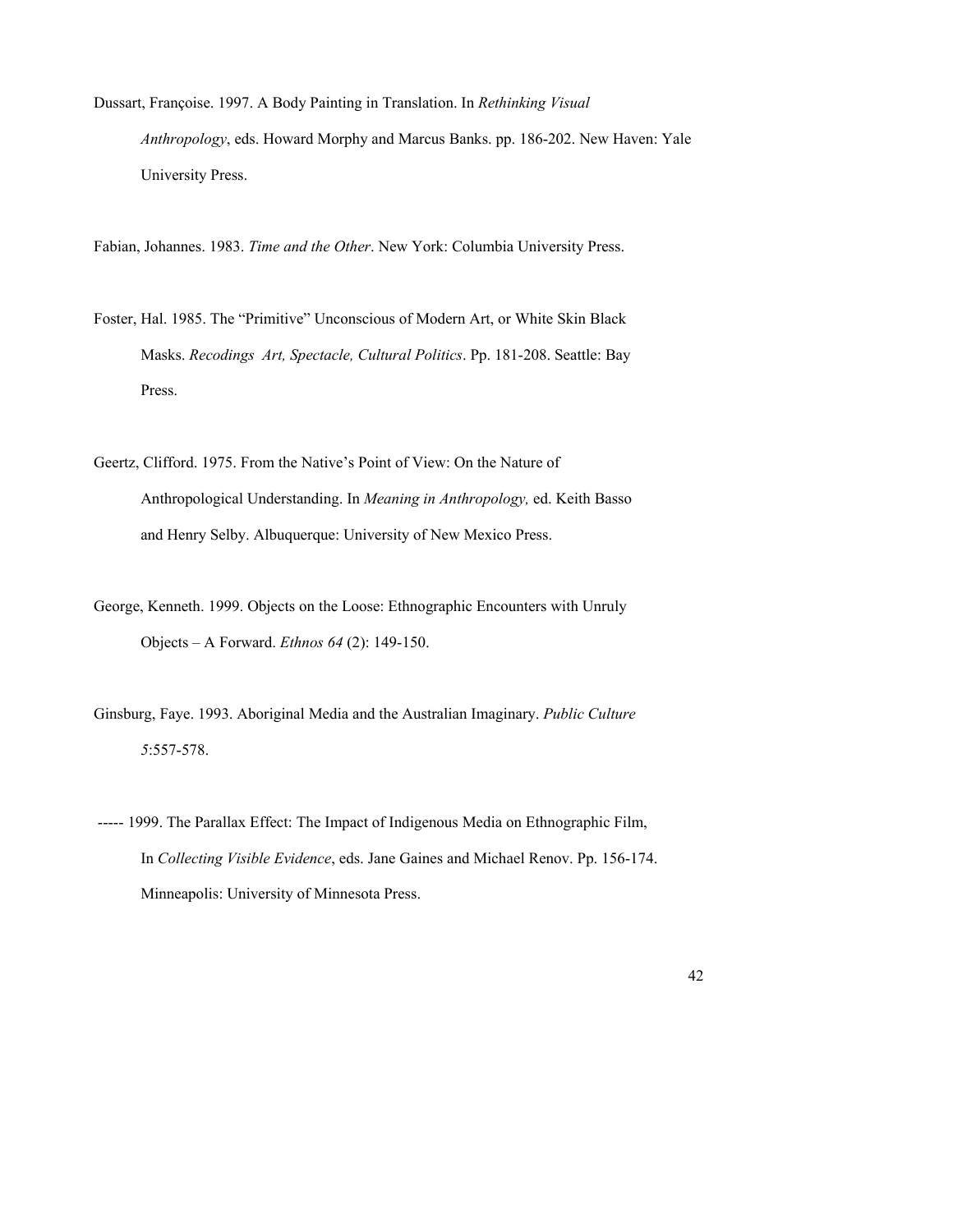- Handler, Richard. 1991. "Who Owns the Past? History, Cultural Property and the Logic of Possessive Individualism. In *The Politics of Culture*, ed. Brett Williams Pp 63- 1998. Washington D.C.: Smithsonian Institution Press.
- Johnson, Vivien. 1987. Art and Aboriginality. In *Art and Aboriginality 1987*. Pp. 2-4. Portsmouth, UK: Aspex Gallery.
- Karp, Ivan and Steven Lavine, eds. 1992. *Exhibiting Cultures: The Poetics and Politics of Museum Display*. Washington, D.C.: Smithsonian Institution Press.
- Kirshenblatt-Gimblett, Barbara. 1991. Objects of Ethnography. In *Exhibiting Cultures: The Poetics and Politics of Museums*, eds. Ivan Karp and Stephen Lavine. Washington, D.C.
- -------. 1995. Confusing Pleasures. In *The Traffic in Culture*, eds. George. Marcus and Fred Myers. Pp. 224-255. Berkeley: University of California Press.
- Malinowski, Bronislaw. 1984 [1922]. *The Argonauts of the Western Pacific*. Prospect Heights, IL: Waveland Press.
- Marcus, George E. 1998. *Ethnography through Thick and Thin*. Princeton: Princeton University Press.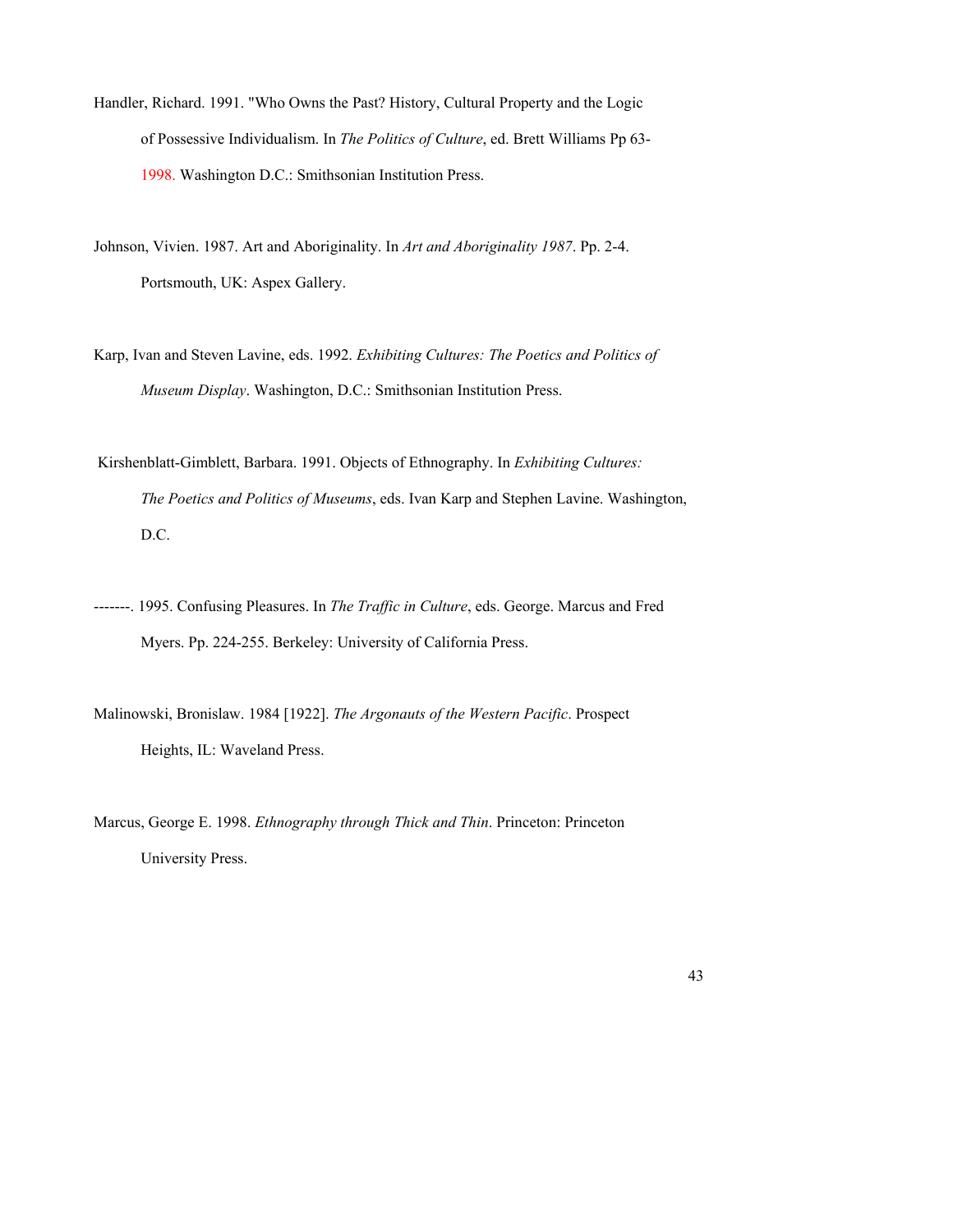- Mahon, Maureen. 2000. The Visible Evidence of Cultural Producers*. Annual Review of Anthropology, 29*: 467-492.
- Marika, Wandjuk. 1995. *Wandjuk Marika: A Life Story*, as told to Jennifer Isaacs. Brisbane: University of Queensland Press.
- McLean, Ian. 1998. *White Aborigines: Identity Politics in Australian Art*. Cambridge: Cambridge University Press.
- Mitchell, Timothy. 1989. The World as Exhibition. *Comparative Studies in Society and History 31*:217-236.
- Morphy, Howard. 1983. 'Now You Understand' An Analysis of the Way Yolngu Have Used Sacred Knowledge to Retain their Autonomy. In *Aborigines, Land and Land Rights,* eds. Nicolas Peterson and Marcia Langton. Canberra: Australian Institute of Aboriginal Studies.
- -------. 1992. *Ancestral Connections*. Chicago: University of Chicago Press.
- Munn, Nancy. 1973. *Walbiri Iconography*. Ithaca: Cornell University Press.
- Myers, Fred. 1986a. *Pintupi Country, Pintupi Self: Sentiment, Place and Politics among Western Desert Aborigines.* Washington and Canberra: Smithsonian Institution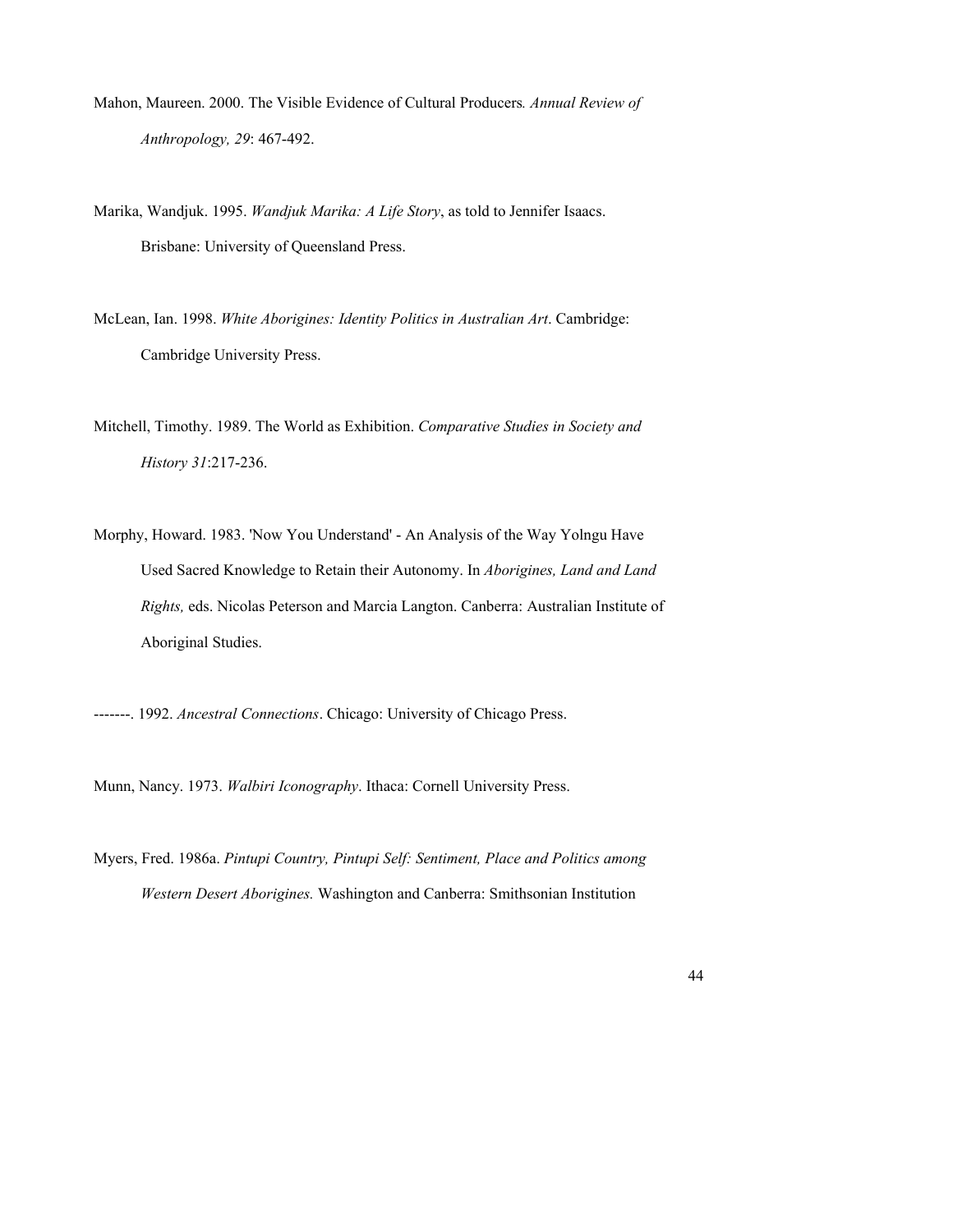Press and the Australian Institute of Aboriginal Studies Press.

- --------. 1986b The Politics of Representation. *American Ethnologist,* 13:138-53.
- --------. 1988 Locating Ethnographic Practice: Romance, Reality and Politics in the Outback. *American Ethnologist,* 5:609-624.
- -------. 1991. Representing Culture: The Production of Discourse(s) for Aboriginal Acrylic Paintings. *Cultural Anthropology,* 6:26-62.
- -------. 1994. Culture-Making: The Performance of Aboriginality at the Asia Society Galleries. *American Ethnologist,* 21:679-699.
- -------. 2001. The Wizards of Oz: Nation, State and the Production of Aboriginal Fine Art. In *The Empire of Things*, ed. Fred Myers. Santa Fe: School of American Research Press.
- -------. 2002. *Painting Culture: The Making of an Aboriginal High Art.* Durham: Duke University Press.
- Peirce, C.S. 1985. Logic as Semiotic: The Theory of Signs. In *Semiotics: An Introductory Reader,* ed. Robert Innis. Pp. 1-23. Bloomington: Indiana University Press.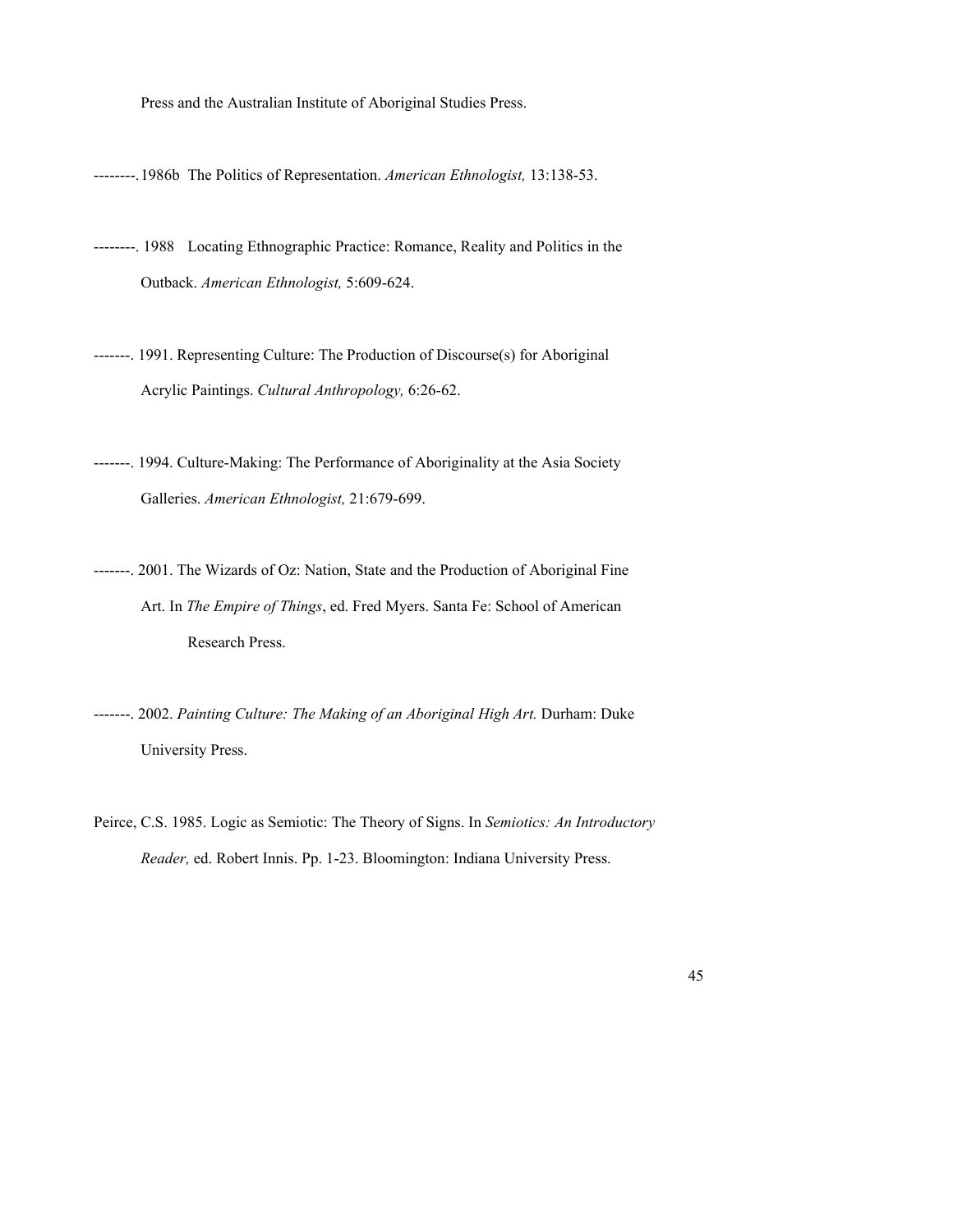- Rosaldo, Renato. 1989. Imperialist Nostalgia. *Culture and Truth: The Remaking of Social Analysis*. Boston: Beacon Press.
- Rubin, William. 1984. Modernist Primitivism: An Introduction. In *"Primitivism" in 20th Century Art: Affinity of the Tribal and the Modern*, ed. William Rubin. Pp. 1-84. New York: Museum of Modern Art.
- Sax, Joseph. 1999. *Playing Darts With A Rembrandt: Public And Private Rights In Cultural Treasures*. Ann Arbor: University of Michigan Press.
- Stanner, W.E.H. 1956. The Dreaming. In *Australian Signpost*. ed T. A. G. Hungerford, 1965 Pp. 51-65. Melbourne: F.W. Cheshire.
- Strathern, Marilyn. 1999. "What is Intellectual Property After?" *Property, Substance, and Effect: Anthropological Essays on Persons and Things.* Pp. 179-203. London and New Brunswick: Athlone.
- Sutton, Peter, ed. 1988. *Dreamings: The Art of Aboriginal Australia*. New York: George Braziller/Asia Society Galleries.
- Sutton, Peter. 1988. The Morphology of Feeling. In *Dreamings: The Art of Aboriginal Australia,* ed. Peter Sutton. Pp. 59-88. New York: George Braziller/Asia Society Galleries.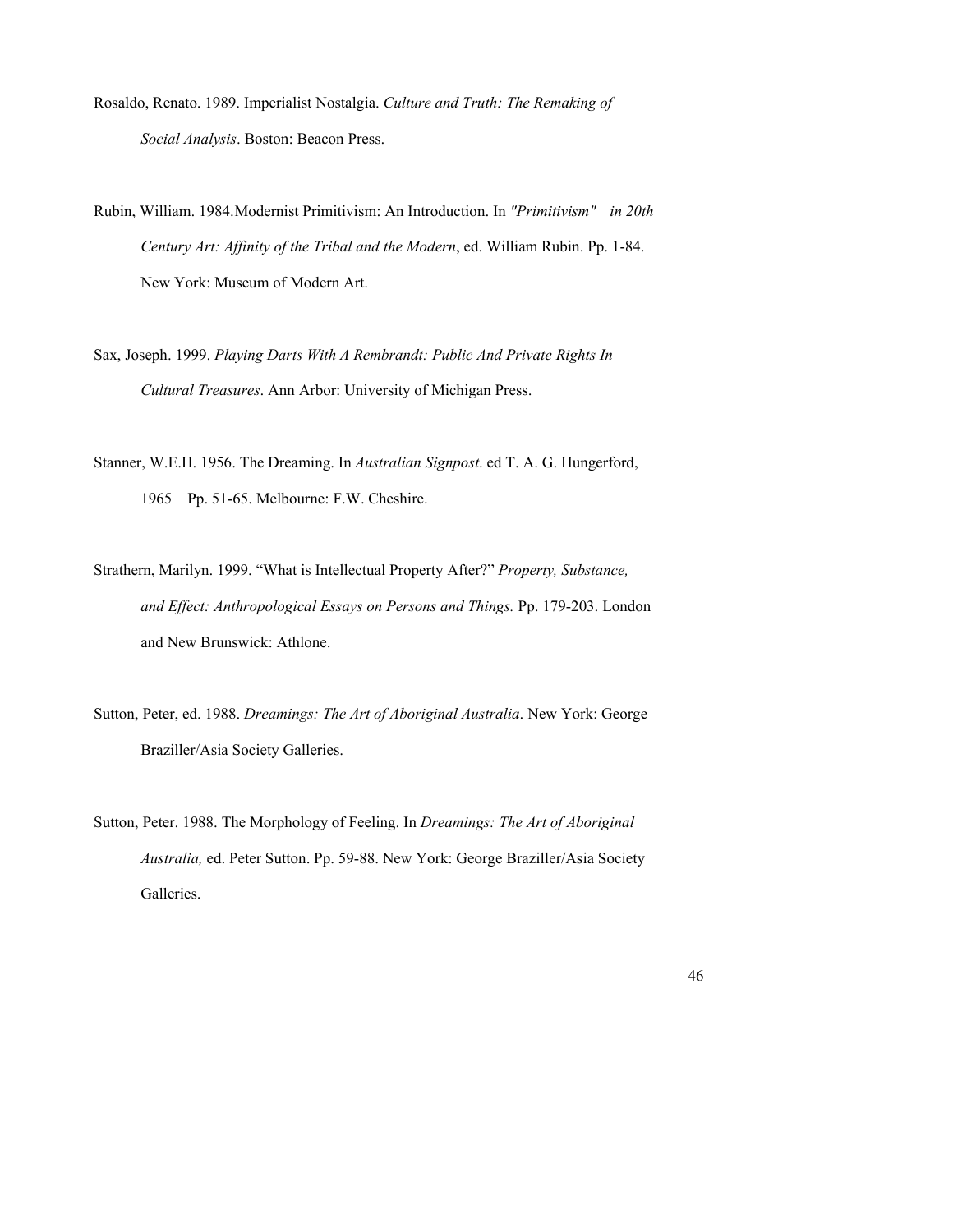--------. 1990. Dreamings: The Story Thus Far. *Bulletin of the Conference of Museum Anthropologists,* 23:176-178.

--------. 1992. Reading 'Aboriginal Art'. *Australian Cultural History,* 11:28-38.

--------. Nd. Reply to von Sturmer. Unpublished MS.

Thomas, Nicholas. 1991. *Entangled Objects: Exchange, Material Culture and Colonialism in the Pacific*. Cambridge: Harvard University Press.

Turner, Terence. 1993. Anthropology and Multiculturalism: What is Anthropology That Multiculturalists Should Be Mindful of It? *Cultural Anthropology*, 8:1-19.

--------. Nd. Indigenous and Culturalist Movements in the Contemporary Global Conjuncture. Manuscript.

Turner, Victor. 1974. *Dramas, Fields and Metaphors*. Ithaca: Cornell University Press.

von Sturmer, John. 1989. Aborigines, Representation, Necrophilia. *Art and Text*, 32:127- 139.

Ward, Martha. 1996. What's Important about the History of Exhibition. In *Thinking*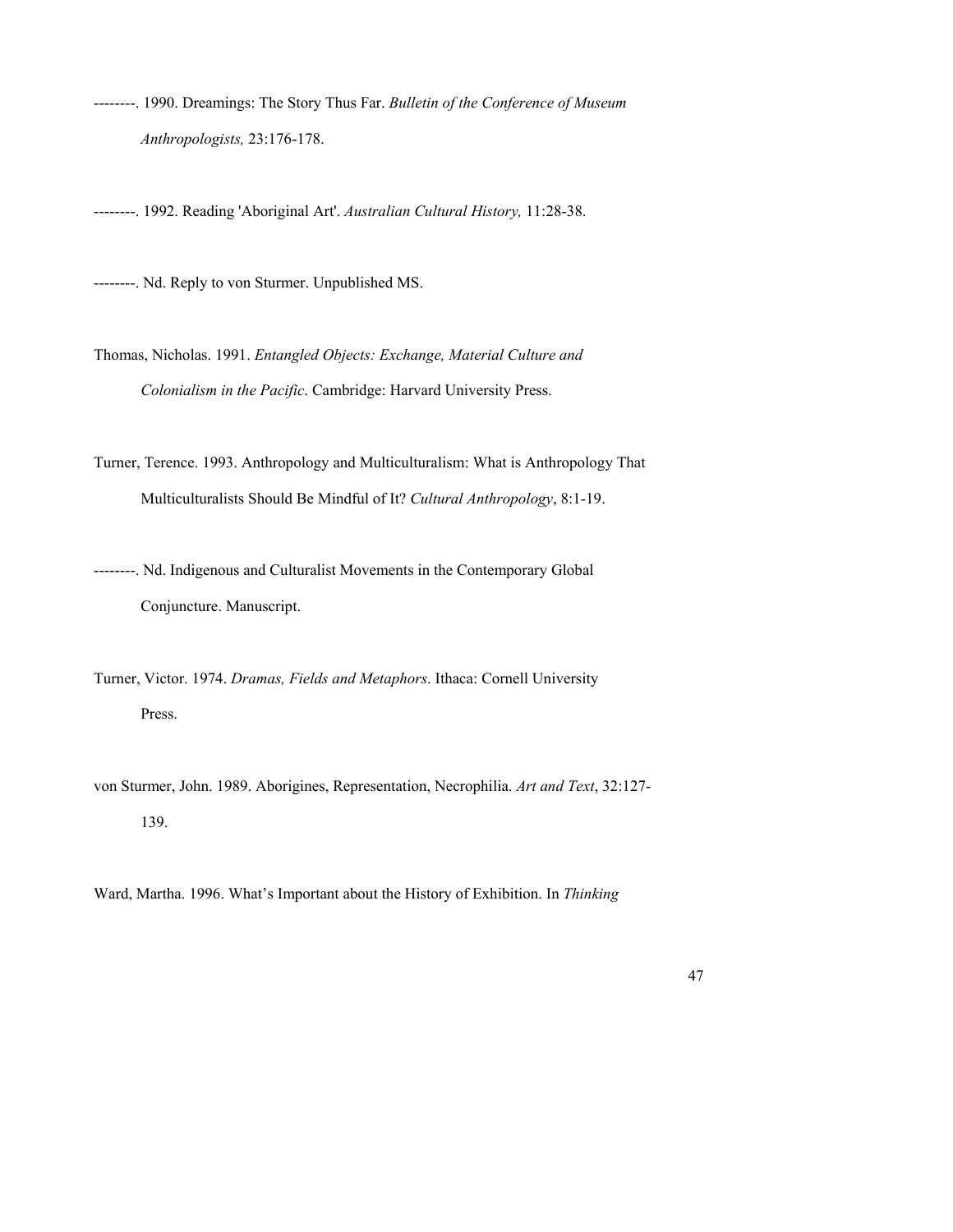*about Exhibition.* eds. Reesa Greenberg, Bruce Ferguson, and Sandy Nairne. New York: Routledge.

Weiner, Annette. 1992. *Inalienable Possessions: The Paradox of Keeping-While-Giving.* Berkeley: University of California Press.

West, Margaret, ed. 1988. *The Inspired Dream: Life as Art in Aboriginal Australia*. Brisbane: Queensland Art Gallery.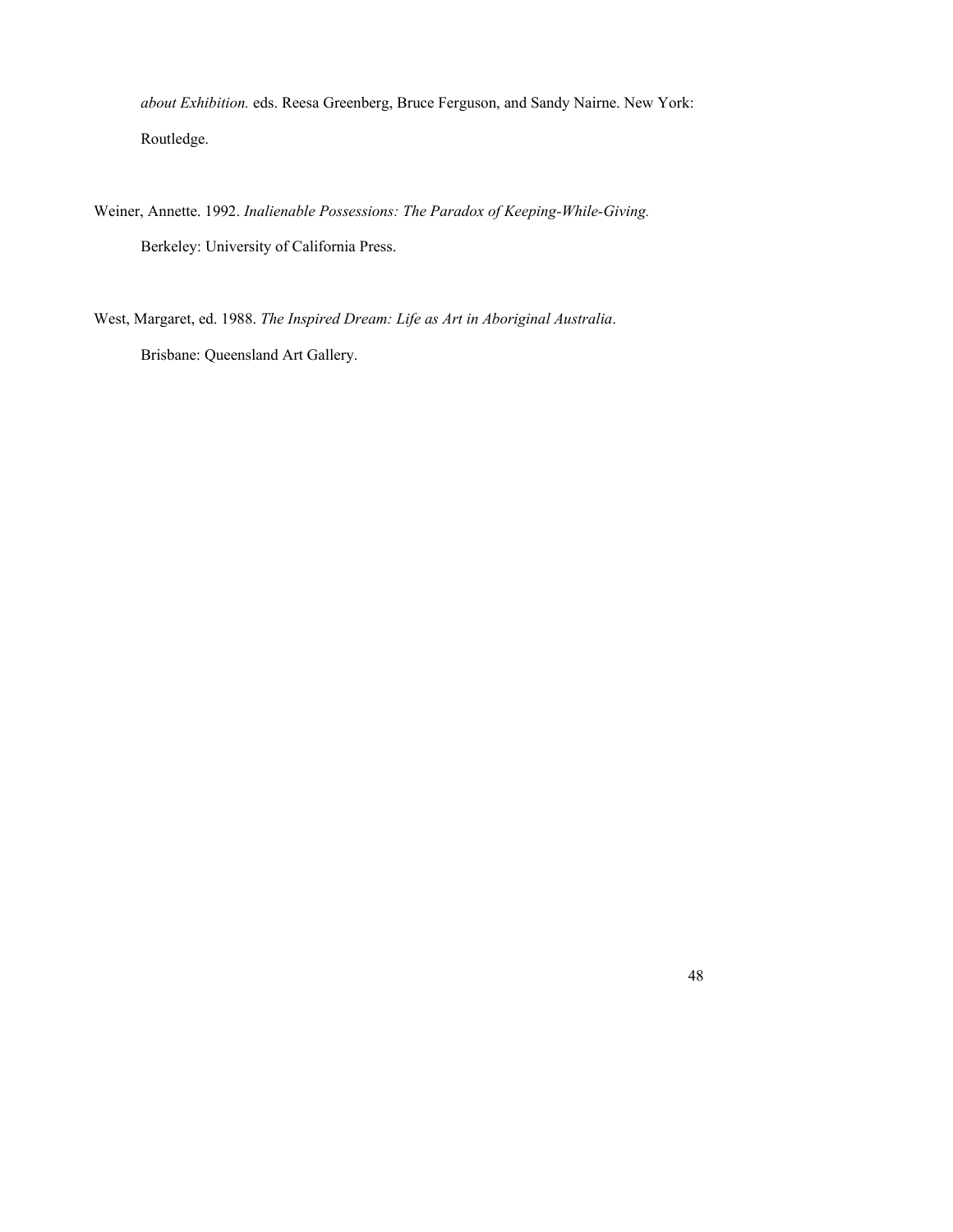Acknowledgements: I thank Françoise Dussart, Faye Ginsburg, George Marcus, and Peter Sutton for their comments and suggestions on drafts of this essay. I would also like to thank the editors of the volume for their helpful suggestions.

Notes

<sup>1</sup> I have discussed other dimensions of this exhibition extensively elsewhere (Myers 1991, 1994, 2002).

 $2$  See Myers 1986a.

<sup>3</sup> Constraints of time and length preclude discussion of how audiences in fact responded to this kind of production. Whether "audience" is researchable is a question I want to open even if I cannot resolve it. We can begin to understand what the issues might be.

<sup>4</sup> Underlying the movement of Aboriginal painting into the category "fine art" are concrete examples of the practices and institutions that shape the process of classification (for others, see Beidelman 1997, George 1999). The movement of Aboriginal paintings into the zone of fine art necessitates the recognition of the art gallery rather than the natural history museum, aesthetics rather than context, and perhaps art history rather than anthropology.

 $5$  For a consideration of the relationships among elites that underlay the development of this exhibition, see Myers 2002.

<sup>6</sup> This was something quite different from anything Malinowski had conceived when he trumpeted the birth of traditional ethnography in the famous words of his introduction to Argonauts of the Pacific. "Imagine," he wrote, "yourself suddenly set down surrounded by all your gear, alone on a tropical beach close to a native village, while the launch or dinghy which has brought you sails away out of sight..." (Malinowski 1922:4). We were there to explain, to be